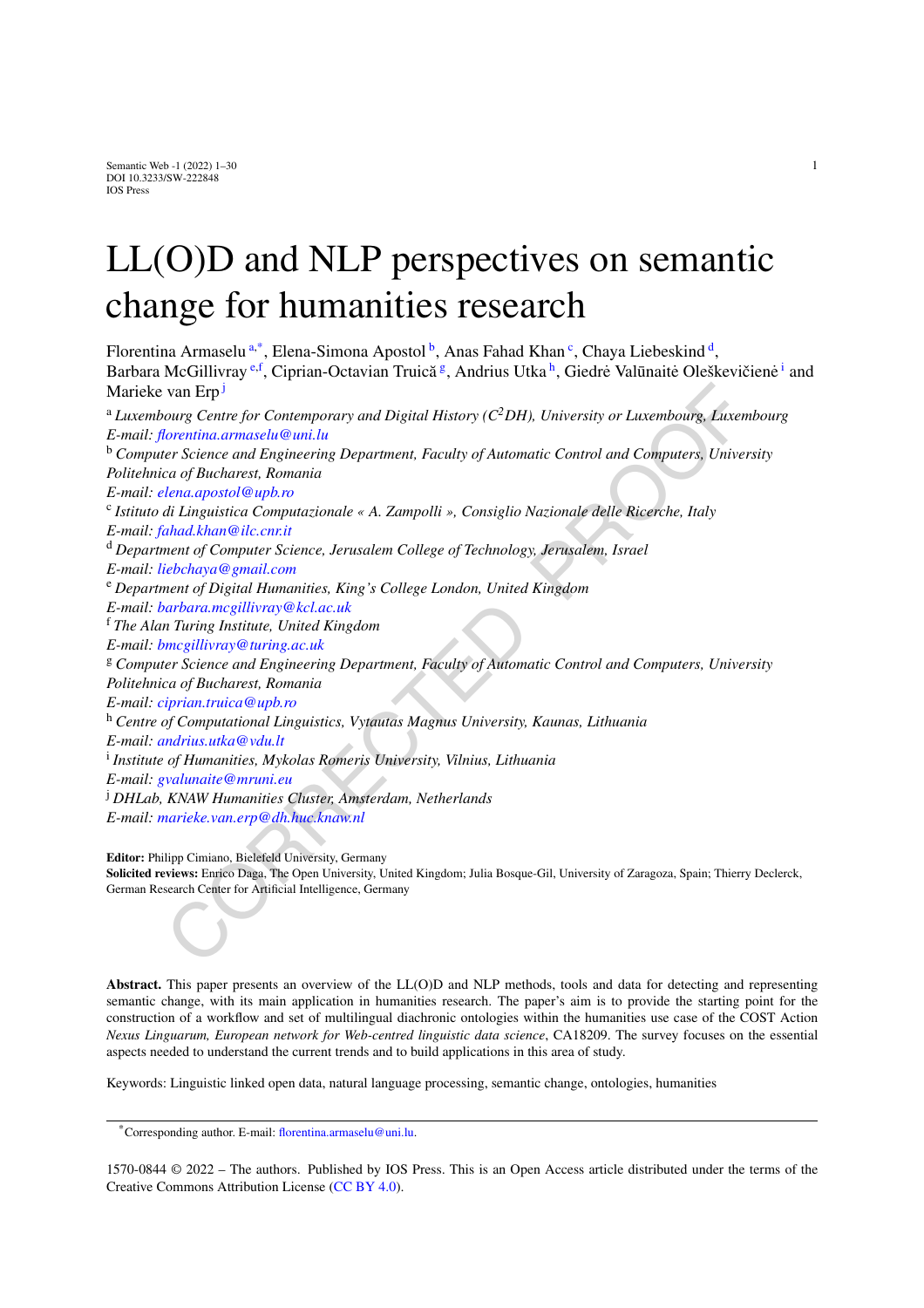## <span id="page-1-3"></span>**1. Introduction**

Detecting semantic change in diachronic corpora and representing the change of concepts over time as linked data is a core challenge at the intersection between digital humanities (DH) and Semantic Web (SW). Semantic Web technologies have already been used successfully in humanistic initiatives such as the Mapping the Manuscripts project [[29\]](#page-23-0) and in Pelagios [[80\]](#page-24-0). They facilitate the creation, publication and interlinking of FAIR (Findable, Accessible, Interoperable and Reusable) datasets [\[191](#page-28-0)]. In particular, using a common data model, common formalisms and common vocabularies in linked data helps to render datasets more interoperable; the use of readily available technologies such as the query language SPARQL also makes such data more (re-)usable. Semantic change data can be highly heterogeneous and potentially include linguistic, historical, bibliographic and geographical information. The linked data model is well suited to handling this. For instance, the lexical aspect of semantic change data is already served by the existing OntoLex-Lemon vocabulary and its extensions, and there are also numerous vocabularies and datasets dealing with bibliographic metadata, historical time periods and geographic locations. In addition, the Web Ontology Language (OWL) and associated reasoning tools allow for basic ontological reasoning to be carried out on such data, which is useful for dealing with different classes of entities referred to by word senses.

In model is well suited to handling this. For instance, the levical aspect of semantic change data and the existing OntoLex-Lemon vocabulary and its extensions, and there are laso numerous yocal<br>lealing with bibliographic Although significant advances in the development of natural language processing (NLP) methods and tools for extracting historical entities and modelling diachronic linked data, as well as in the field of Linguistic Linked (Open) Data (LL(O)D),<sup>1</sup> have been made so far [32,122,123], there is a need for a systematic overview of this growing area of investigation. Some literature surveys and overview papers on the state of the art in lexical semantic change detection in NLP exist (e.g. [102,162,171,174]), but none addresses the intersection of this line of research with LL(O)D research. In particular, previous work has generally tended to focus on how to detect semantic change (in both corpora, e.g., [74], and linked data ontologies, e.g., [186]) but has generally not provided an in-depth look at how to model and publish semantic change datasets in Linked Open Data (LOD) that result, at least in part, from these detection methods.<sup>2</sup>

The contribution of this paper is a literature survey intended to consider these areas together. We posit that to better contextualise and target the combination of NLP and LL(O)D techniques for detecting and representing semantic change, the main workflow implied in the process should be taken into account. The term *semantic change* is used as generally referring to a change in meaning, either of a lexical unit (word or expression) or of a concept (a complex knowledge structure that can encompass one or more lexical units as well as relations among them and with other concepts). Semantic change and other related terms, such as *semantic shift*, *semantic drift*, *concept drift*, *concept shift*, *concept split*, are also introduced and explained.

The current study is developed as part of the use case in the humanities (UC4.2.1) carried out within the COST Action *European network for Web-centred linguistic data science (Nexus Linguarum)*, CA18209.3 The goal of the use case is to create a workflow for the detection of semantic change in multilingual diachronic corpora from the humanities domain, and the representation of the evolution of parallel concepts, derived from these corpora as LLOD. The intended outcome of UC4.2.1 is a set of diachronic ontologies in several languages and methodological guidelines for generating and publishing this type of knowledge using NLP and Semantic Web technologies.

The paper is organised in eight sections describing the survey methodology and the state-of-the art in data, tools, and methods for NLP and LL(O)D resources that we deem important to a workflow designed for the diachronic analysis and ontological representation of concept evolution. Our main focus is concept change for humanities research, which involves investigations and data that include a time dimension, but the concepts may also apply to other domains. The various sections will focus on the essential aspects needed to understand the current trends and to build applications for detecting and representing semantic change. The remainder of this paper is organised as follows. Section [2](#page-2-0) presents the methodology applied to build the survey. Section [3](#page-3-0) discusses existing theoretical frameworks for tracing different types of semantic change. Section [4](#page-7-0) presents current LL(O)D formalisms (e.g. RDF, OntoLex-Lemon, OWL-Time) and models for representing diachronic relations. Section [5](#page-10-0) is dedicated to existing

<span id="page-1-0"></span><sup>&</sup>lt;sup>1</sup>We have added parentheses around the word 'open' because although the focus is often on linked data, and in our case linguistic linked data, that has been published with an open license, this is not always the case and linked data may have other types of license.

<span id="page-1-1"></span> $2$ One exception is [\[54](#page-24-2)].

<span id="page-1-2"></span><sup>3</sup><https://nexuslinguarum.eu/>.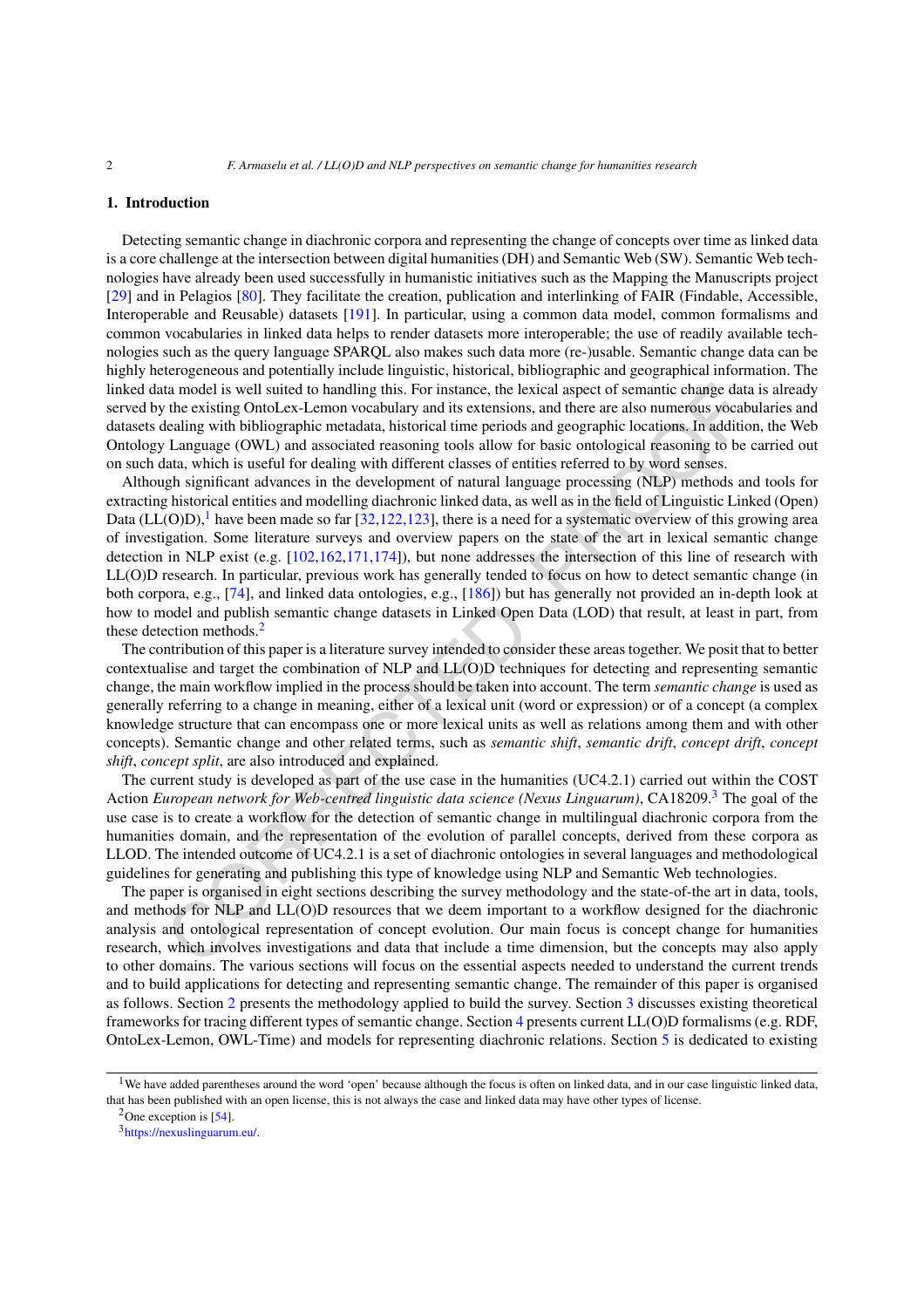methods and NLP tools for the exploration and detection of semantic change in large sets of data, e.g. diachronic word embeddings, named entity recognition (NER) and topic modelling. Section [6](#page-15-0) presents an overview of methods and NLP tools for (semi-) automatic generation of (diachronic) ontological structures from text corpora. Section [7](#page-18-0) provides an overview of the main diachronic LL(O)D repositories from the humanities domain, with particular attention to collections in various languages, and emerging trends in publishing ontologies representing semantic change as LL(O)D data. The paper is concluded by Section [8](#page-19-0) where we discuss our findings and future directions.

#### <span id="page-2-0"></span>**2. Survey methodology**

The motivation of combining DH approaches with semantic technologies is mainly related to the target audiences of the survey. That is, researchers, students, teachers interested in detecting how concepts in a certain domain evolve and how this evolution can be represented via semantic Web and linked data technologies that support the production and dissemination of FAIR data on the Web. Therefore, the paper addresses the study of semantic change and creation of diachronic ontologies in connection with areas in the humanities such as the history of concepts and history of ideas on the one side, and linguistics on the other. This topic may be of potential interest to other researchers interested in semantic change detection within a particular domain and its modelling as linked data. Scholars in Semantic Web technologies may be interested in such areas of application and further development of the linked data paradigm and the possibilities of integrating diachronic representation of data from the humanities into the LL(O)D cloud in the future.

The scope of the paper covers diachronic corpora that may span more distant or more recent periods in time. Therefore, the article focuses on studies dealing with diachronic variation, that is change over time, but not with synchronic variation, which can refer, for instance, to variation across genre (or register), class, gender or other social category [117], within a given, more limited period of time. The survey also targets the construction of diachronic ontologies that, unlike synchronic ontologies ignoring the historical perspective, allow us to capture the temporal dimension of concepts and investigate gradual semantic changes and concept evolution through time [76].

otivation of connehating DH approaches with semantic technologies is mainly related to the target<br>
revey. That is, researches, suddents, teaches interested in detecting how concepts in a certifical<br>
do low this evolution c As mentioned above, the survey follows a workflow for detecting and representing semantic change as LL(O)D ontologies, based on diachronic corpora. Figure 1 illustrates the main building blocks of such a workflow and the possible interconnections among the various areas of research considered relevant for the study. Each block can be mapped onto one of the subsequent sections (referred to as Sections 3–7, in Fig. 1). It should be noted that not all relationships displayed in the figure are explicitly expressed in the surveyed literature. Some of them represent work in progress or projections of possible developments implied by the intended workflow. For instance, we consider that theoretical modelling of semantic change in diachronic corpora can play an important role in designing the following steps in the workflow, such as LL(O)D modelling, detection of lexical semantic change and ontology generation, and thus, a survey of this area is worth investigating together with the other blocks. Moreover, approaches from the domain of lexical semantic change detection may inform and potentially bring about new perspectives on learning or generating (diachronic) ontologies from unstructured texts, which in turn, connects with existing or future means of publishing such ontologies in the LL(O)D cloud.



<span id="page-2-1"></span>Fig. 1. Generic workflow and related sections.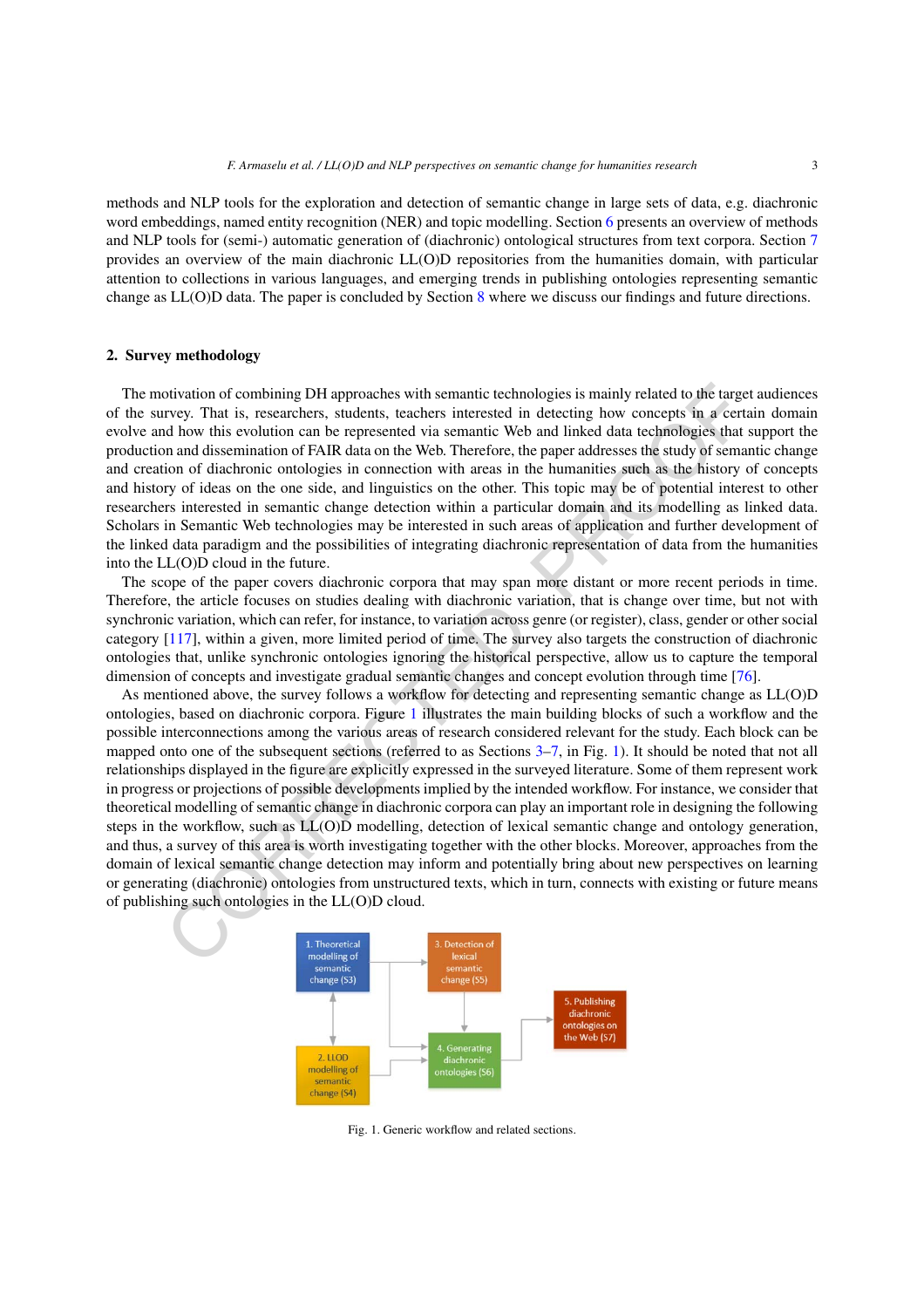4 *F. Armaselu et al. / LL(O)D and NLP perspectives on semantic change for humanities research*

| Structure and size of the surveyed material |                                                                                                              |             |  |
|---------------------------------------------|--------------------------------------------------------------------------------------------------------------|-------------|--|
| Section                                     | Related research areas                                                                                       | Cited works |  |
| Section 1, Section 2                        | Contextualisation of the topic, survey methodology                                                           | 15          |  |
| Section 3                                   | History of ideas, history of concepts, philosophy, knowledge organisation                                    | 10          |  |
|                                             | Lexical semantics, cognitive linguistics, diachronic lexicology, terminology, pragmatics, discourse analysis | 20          |  |
| Section 4                                   | The OntoLex-Lemon model                                                                                      | 3           |  |
|                                             | Etymologies as LL(O)D                                                                                        | 9           |  |
|                                             | SW-based modelling of diachronic relations                                                                   |             |  |
|                                             | SW resources for temporal information                                                                        | 4           |  |
| Section 5                                   | Overview                                                                                                     | 20          |  |
|                                             | <b>NLP</b> Challenges                                                                                        | 32          |  |
|                                             | NER and NEL                                                                                                  | 24          |  |
|                                             | Word embeddings                                                                                              | 14          |  |
|                                             | Transformer-based language models                                                                            | 5           |  |
|                                             | Topic modelling                                                                                              | 14          |  |
| Section 6                                   | Ontology learning                                                                                            | 10          |  |
|                                             | Diachronic constructs                                                                                        | 11          |  |
|                                             | Generating linked data                                                                                       | 8           |  |
| Section 7                                   | Diachronic datasets in the LL(O)D cloud, publishing diachronic ontologies as LL(O)D                          | 9           |  |
|                                             | Total $(215 - 20$ repeated citations)                                                                        | 195         |  |

<span id="page-3-1"></span>

SW resources for temporal information<br>Overview<br>WI-P Challenges<br>NER and NEL<br>Word enhology learning<br>NER and NEL<br>Word enhofidings<br>[T](#page-2-1)ransformer-based language models<br>Tropic modelling<br>Denkrotic controlling Dinachronic controllin Our methodology consisted of three phases: (1) selecting or searching for (recent) surveys or reference works in areas related to the five blocks depicted in Fig. 1; (2) expanding the set by considering relevant references cited in the works collected during the previous phase; (3) refining the structure of the covered areas and corresponding sections and subsections, as shown in Table 1. The first phase started with works already known to the authors, as related to their field of research, or resulting from searching by keywords such as "semantic change/shift/drift", "history of concepts/ideas", "historical linguistics/semantics", "diachronic/synchronic variation/ontology", "ontology generation/acquisition/extraction/learning", "semantic change" + "word embeddings". Keyword search mainly involved the use of Google and selection of journal articles, conference papers, book sections usually made available via [ResearchGate,](https://www.researchgate.net/) arXiv.org, ACL Anthology, IEEE Xplore, Semantic Scholar, Google Scholar, [Academia.edu](https://www.academia.edu/), open source journals, such as Journal of Web Semantics and Semantic Web, and institutional libraries. The filtering process included criteria such as relevance to the topic discussed in a certain section, subsection and the workflow as a whole, and timeframe with reference, when available, to recent research (in particular, last decade). Publication year and citation number provided by various platforms, e.g. Google Scholar, ACL Anthology, were also taken into account as pointing to newer and influential research. Finally, the co-authors reached a consensus on the works to be analysed and cited. Table 1 summarises the structure and size of the referenced material presented in the survey.

## <span id="page-3-0"></span>**3. Theoretical frameworks**

Different disciplines (within or applied in the humanities) make use of different interpretations, theoretical notions and approaches in the study of semantic change. In this section, we survey various theoretical frameworks that rest in the domain of either linguistics or knowledge representation and that can serve the theoretical modelling purposes of block 1 in the generic workflow (Fig. [1\)](#page-2-1). These theoretical frameworks come from two distinct lines of enquiry, arising from two traditions: one coming from philosophy, history of concepts and history of ideas, the other from linguistics. Although there are no strict demarcations between the two threads and some overlap exists, the first is more closely associated with Semantic Web technologies (and the corresponding representation of knowledge, including ontologies), and the second with corpus-based analysis.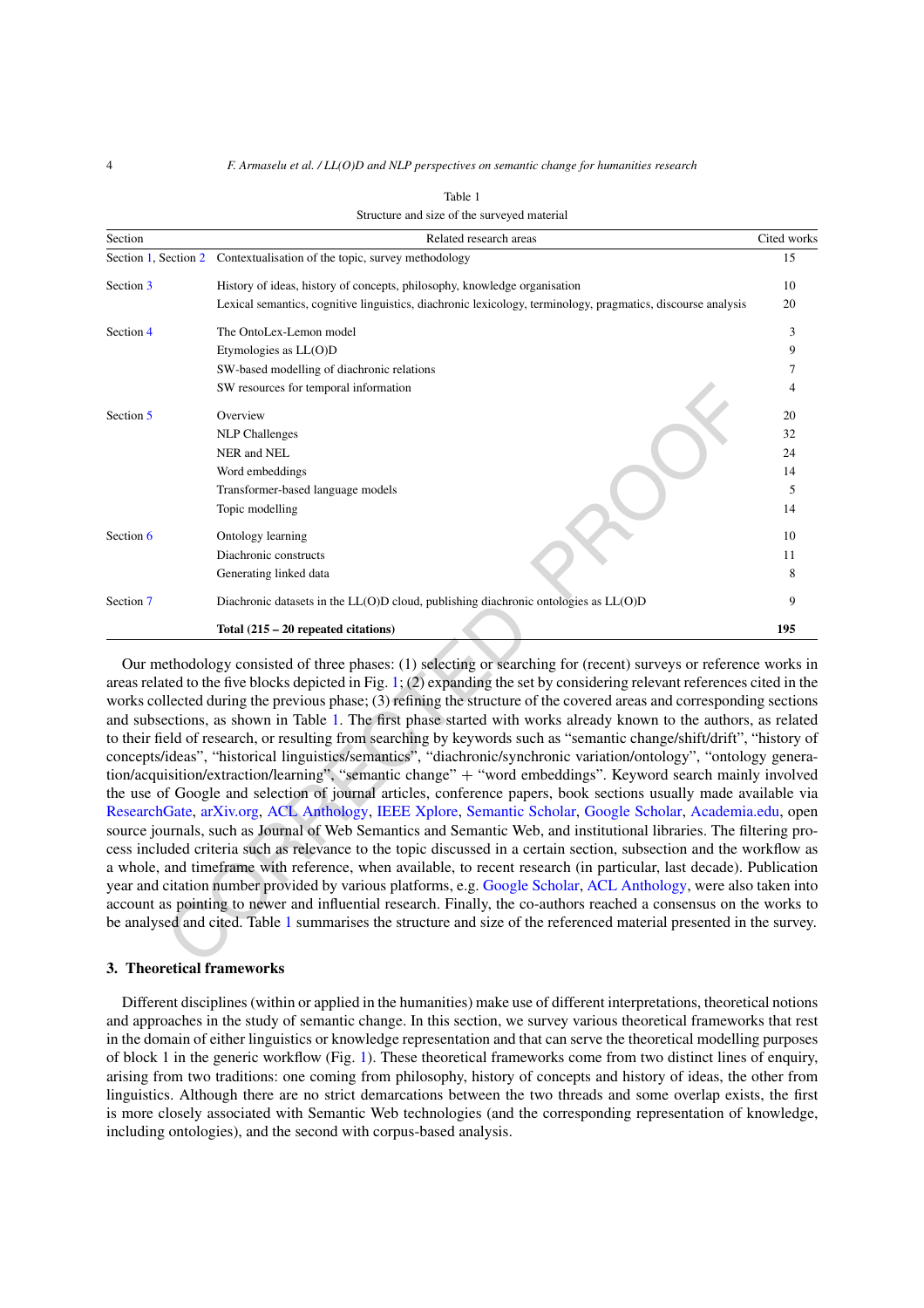#### <span id="page-4-2"></span>*3.1. Knowledge-oriented approaches*

Scholars in domains such as history of ideas, history of concepts and philosophy focus on concepts as units of analysis. In his comparative reading of German and English conceptual history, Richter [[145\]](#page-27-1) accounts for the distinction between words and concepts in charting the history of political and social concepts, where a concept is understood as a "forming part of a larger structure of meaning, a semantic field, a network of concepts, or as an ideology, or a discourse" (p. 10). Basing his study on three major reference works by 20th-century Germanspeaking theorists, Richter notes that outlining the history of a concept may sometimes require tracking several words to identify continuities, alterations or innovations, as well as a combination of methodological tools from history, diachronic, and synchronic analysis of language, semasiology, onomasiology, and semantic field theory. He also highlights the importance of sources (e.g. dictionaries, encyclopaedias, political, social, and legal materials, professional handbooks, pamphlets and visual, nonverbal forms of expression, journals, catechisms and almanacs) and procedures to deal with these sources, employed in tracing the history of concepts in a certain domain, as demonstrated by the reference works mentioned in his analysis.

Within the framework of intellectual history, Kuukkanen [103] proposes a vocabulary allowing for a more formal description of conceptual change, in response to critiques of Lovejoy's long-debated notion of "unit-ideas" or "unchangeable concepts". Assuming that a concept X is composed by two parts, the "core" and the "margin", underlain by context-unspecific and context-specific features, Kuukkanen describes the core as "something that all instantiations must satisfy in order to be 'the same concept"', and the margin as "all the rest of the beliefs that an instantiation of X might have" (p. 367). This paradigm enables us to record a full spectrum of possibilities, from conceptual continuity, implying core stability and different degrees of margin variability, to conceptual replacement, when the core itself is affected by change.

lights the importance of sources (e.g. dictionaries, encyclopedias, political, social, and legat<br>nat handbooks, pampliets and visual, nonverbal forms of expression, journals, catechisms and<br>edures to deal with these source Another type of generic formalisation, combining philosophical standpoints on semantic change, theory of knowledge organisation and Semantic Web technologies, is proposed by Wang et al. [186] who consider that the meaning of a concept can be defined in terms of "intension, extension and labelling applicable in the context of dynamics of semantics" (p. 1). Thus, since reflecting a world in continuous transformation, concepts may also change their meanings. This process, called "concept drift",<sup>4</sup> occurs over time but other kinds of factors, such as location or culture, may be taken into account. The proposal is framed by two "philosophical views" on the change of meaning of a concept over time assuming that: (1) different variants of the same concept can have different meanings (*concept identity* hypothesis); (2) concepts gradually evolve into other concepts that can have almost the same meaning at the next moment in time (*concept morphing* hypothesis). In line with a tradition in philosophy, logic and semiotics going back to Frege's "sense" and "reference" [52] and de Saussure's "signifier" [39], Wang et al. formally describe the meaning of a concept C as a combination of three "aspects": a "set of properties (the intension of C)", a "subset of the universe (the extension of C)", and a "String" (the label) [186, p. 6]. Based on these statements, they develop a system of formal definitions that allows us to detect different forms of conceptual drift, including "concept shift" (where "part of the meaning of a concept shifts to some other concept") and "concept split" (when the "meaning of a concept splits into several new concepts") (pp. 2, 10). Various similarity and distance measures (e.g. Jaccard and Levenshtein) are computed for the three aspects to identify such changes, according to the two philosophical perspectives mentioned above. Within four case studies, the authors apply this framework to different vocabularies and ontologies in SKOS, RDFS, OWL and OBO<sup>5</sup> from the political, encyclopaedic, legal and biomedical domains.

Drawing upon methodologies in history of philosophy, computer science and cognitive psychology, and elaborating on Kuukkanen's and Wang et al.'s formalisations, Betti and Van den Berg [15] devise a model-based approach to the "history of ideas or concept drift (conceptual change and replacement)" (p. 818). The proposed method deems ideas or concepts (used interchangeably in the paper) as models or parts of models, i.e. complex conceptual frameworks. Moreover, the authors consider that "concepts are (expressible in language by) (categorematic) terms, and that they are compositional; that is, if complex, they are composed of subconcepts" (p. 813). Arguing that both the *intension* and the *extension* of a concept should be included in the study of concept drift, Betti and Van den

<span id="page-4-1"></span><span id="page-4-0"></span><sup>4</sup>The term "semantic drift" is also used, although the difference is not explicitly defined. See also the discussion on [[168\]](#page-28-4).

<sup>5</sup>SKOS (Simple Knowledge Organization System); RDFS (RDF Schema), RDF (Resource Description Format); OWL (the W3C Web Ontology Language); OBO (Open Biomedical Ontologies).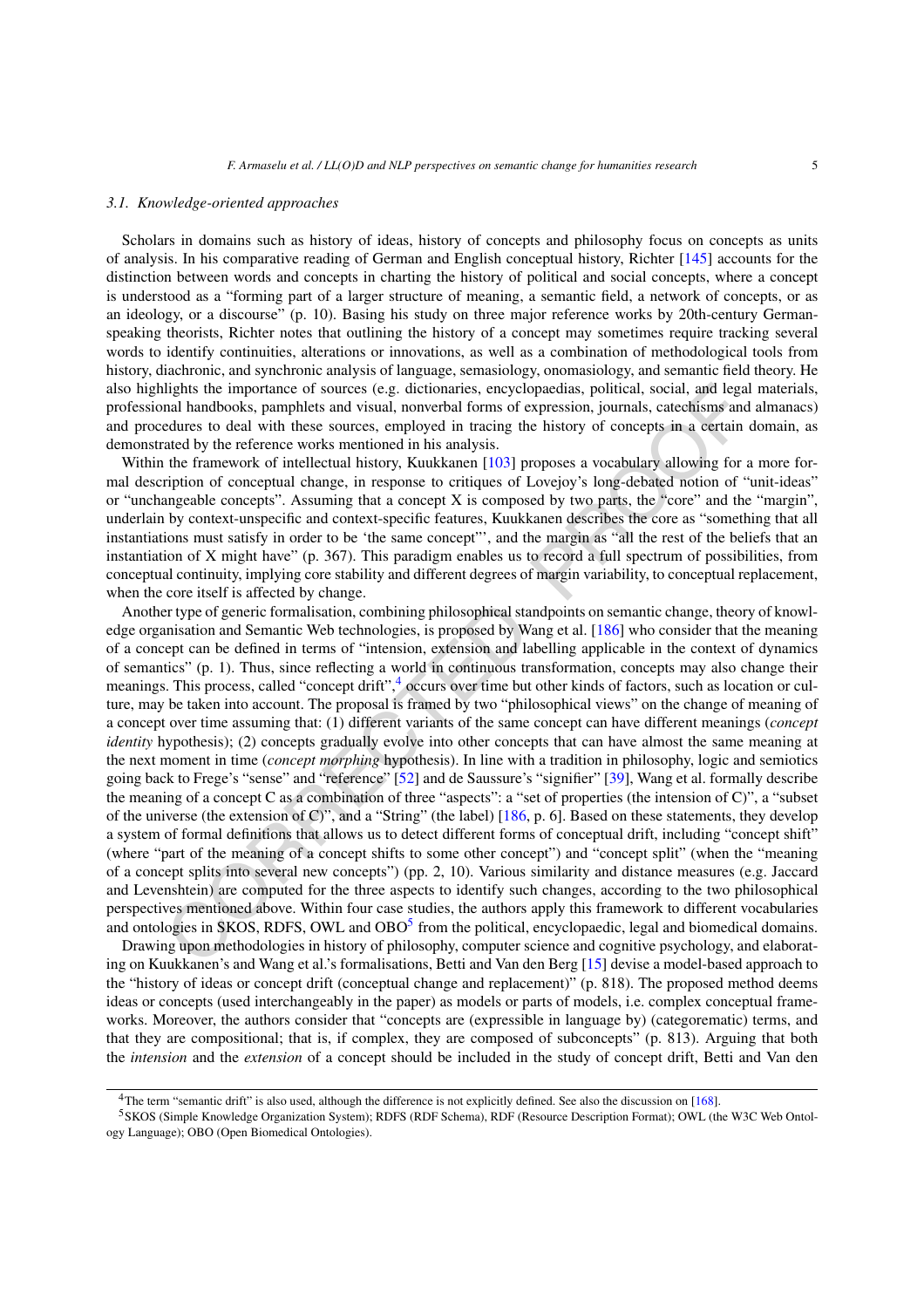Berg identify the former with the core and margin, or meaning, and the latter with the reference. To illustrate their proposal, the authors use a model to represent the concept of "proper science" as a relational structure of fixed conditions (core) containing sub-concepts that can be instantiated differently within a certain category, i.e. of expressions referring to something that can be true, such as 'propositions', 'judgements' or 'thoughts' (margin) (pp. 822–824). According to [\[15](#page-22-0)], such a model would support the study of the development of ideas by enabling the representation of "concept drift as change in a network of (shifting) relations among subideas" and "fine-grained analyses of conceptual (dis)continuities" (pp. 832–833).

Starting with an overview of concept change approaches in different disciplines, such as computer science, sociology, historical linguistics, philosophy, Semantic Web and cognitive science, Fokkens et al. [\[54](#page-24-2)] propose an adaption of [[103\]](#page-25-1)'s and [\[186](#page-28-3)]'s interpretations for modelling semantic change. Unlike [\[186](#page-28-3)], [\[54](#page-24-2)] argue that only changes in the concept's intension (definitions and associations), provided that the core remains intact, are likely to be understood as concept drift across domains; what belongs to the core being decided by domain experts (oracles). Changes to the core would determine conceptual replacement (following [103]), while changes in the concept's extension (reference) or label (words used to refer to it) are considered related phenomena of semantic change that may or may not be relevant and indicative of concept drift. Fokkens et al. [54] apply these definitions in an example using context-dependent properties and an RDF representation in Lemon<sup>6</sup> [115], the predecessor of the OntoLex-Lemon model which is discussed in Section 4.1.<sup>7</sup> The authors also draw attention to the fact that making the context of applicability of certain definitions explicit can help in detecting conceptual changes in an ontology and distinguish between changes in the world, which need to be formally tracked, and changes due to corrections of inadequate or inaccurate representations. However, obtaining the required information for the former case is a challenging task. A possible path of investigation mentioned in the paper refers to recent advances in distributional semantics that can be effective in capturing semantic change from texts.

pl's intension (definitions and associations), provided that the core remains intact, are likely to<br>increar that the correlations and associations), provided that the correlation encompedient<br>respectively differemine conce A different interpretation is offered by Stavropoulos et al. [168] through a background study intended to describe the usage of terms such as *semantic change*, *semantic drift* and *concept drift* in relation to ontology change over time and according to different approaches in the field. Thus, from the perspective of evolving semantics and Semantic Web, the authors frame semantic change as a "phenomenon of change in the meaning of concepts within knowledge representation models". More precisely, semantic change denotes "extensive revisions of a single ontology or the differences between two ontologies and can, therefore, be associated with versioning" (p. 1). Within the same framework, they define semantic drift as referring to the gradual change either of the features of ontology concepts, when their knowledge domain evolves, or of their semantic value, as it is perceived by a relevant user community. Further distinction are drawn between *intrinsic* and *extrinsic* semantic drift, depending on the type of change in the concept's semantic value. That is, in respect to other concepts within the ontology or to the corresponding real world object referred by it. Originated from the field of incremental concept learning [190] and adapted to the new challenges of the Semantic Web dynamics [6], concept drift is described in [168, p. 3] as a "change in the meaning of a concept over time, possibly also across locations or cultures, etc.". Following [186], three types of concept drifts are identified as operating at the level of *label*, *intension* and *extension*. Stavropoulos et al. transfer this type of formalisation to measure semantic drift in a dataset from the *Software-based Art* domain ontology, via different similarity measures for sets and strings, by comparing each selected concept with all the concepts of the next version of the ontology and iterating across a decade. The two terms, semantic drift and concept drift, initially emerged from different fields but according to [168] an increasing number of studies show a tendency to apply notions and techniques from a field to the other.

#### <span id="page-5-2"></span>*3.2. Language-oriented approaches*

Scholars from computational semantics employ a slightly different terminology from scholars from history of ideas, history of concepts and philosophy. Kutuzov et al. [[102\]](#page-25-0), for example, describe the evolution of word meaning over time in terms of "lexical semantic shifts" or "semantic change", and identify two classes of semantic shifts:

<span id="page-5-1"></span><span id="page-5-0"></span><sup>6</sup>Lemon (the Lexicon Model for Ontologies).

<sup>7</sup>Note that although [\[54\]](#page-24-2) cites the original Lemon model the example featured in that article seems to be using the later OntoLex-Lemon model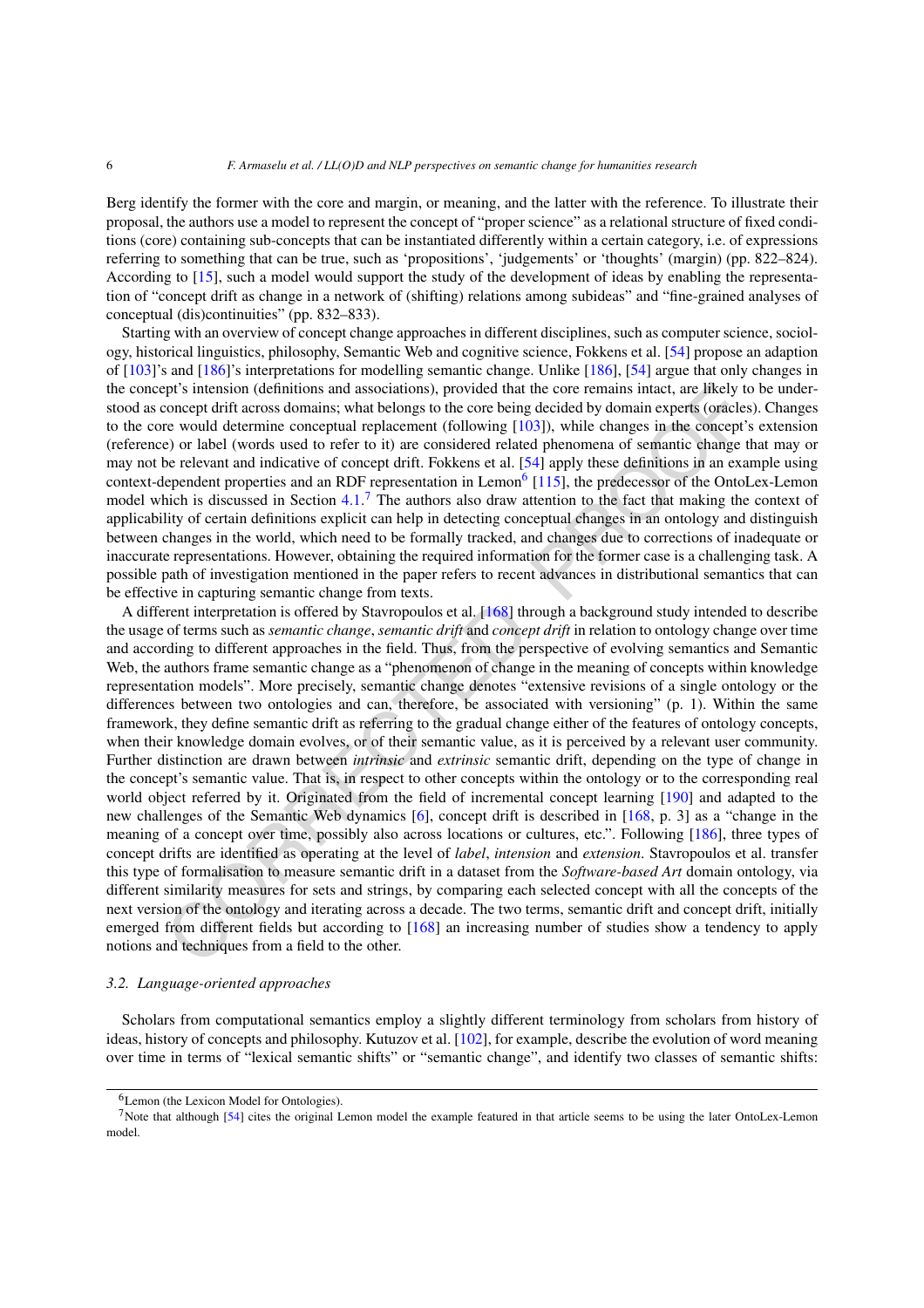"linguistic drifts (slow and regular changes in core meaning of words) and cultural shifts (culturally determined changes in associations of a given word)" (p. 1385).

Disciplines from more traditional linguistics-related areas provide other types of theoretical bases and terminologies to research semantic change and concept evolution. For instance, Kvastad [\[104](#page-25-2)] underlines the distinction made in semantics between concepts and ideas, on one side, and terms, words and expressions, on the other side, where a "concept or idea is the meaning which a term, word, statement, or act expresses" (p. 158). Kvastad also proposes a set of methods bridging the field of semantics and the study of the history of ideas. Such approaches include synonymity, subsumption and occurrence analysis allowing historians of ideas to trace and interpret concepts on a systematic basis within different contexts, authors, works and periods of time. Other semantic devices listed by the author can be used to define and detect ambiguity in communication between the author and the reader, formalise precision in interpretation or track agreement and disagreement in the process of communication and discussion ranging over centuries.

in interpretation or track agreement and disagreement in the process of communication and<br>a historical timeline, spanning from the middle of the 19th century to 2009, Gesenerts [61] prime in the linguistics field of lexic Along a historical timeline, spanning from the middle of the 19th century to 2009, Geeraerts [61] presents the major traditions in the linguistics field of lexical semantics, with a view on the theoretical and methodological relationships among five theoretical frameworks: historical-philological semantics, structuralist semantics, generativist semantics, neostructuralist semantics and cognitive semantics. While focusing on the description of these theoretical frameworks and their interconnections in terms of affinity, elaboration and mutual opposition, the book also provides an overview on the mechanisms of semantic change within these different areas of study. The main classifications of semantic change resulted from historical-philological semantics include on one hand, the semasiological mechanisms (*meaning*-related) that "involve the creation of new readings within the range of application of an existing lexical item", with semasiological innovations endowing existing words with new meanings. On the other hand, the onomasiological (or "lexicogenetic") mechanisms (*naming*-related) "involve changes through which a concept, regardless of whether or not it has previously been lexicalised, comes to be expressed by a new or alternative lexical item", with onomasiological innovations coupling "concepts to words in a way that is not yet part of the lexical inventory of the language" (p. 26). Further distinctions within the first category refer to lexical-semantic changes such as specialisation and generalisation, or metonymy and metaphor. On the other hand, the second category is related to the process of word formation that implies devices such as morphological rules for derivation and composition, transformation through clipping or blending, borrowing from other languages or onomatopoeia-based development. Geeraerts also points out the general orientation of historical-philological semantics as diachronic and predominantly semasiological rather than onomasiological, with a focus on the change of meaning understood as a result of psychological processes, and an "emphasis on shifts of conventional meaning" and thus an empirical basis consisting "primarily of lexical uses as may be found in dictionaries" (p. 43). In this sense, historical-philological semantics links up with lexicography, etymology and history of ideas ("meanings are ideas") (p. 9). Moreover, the author distinguishes three main perspectives: *structural* that looks at the "interrelation of [linguistic] signs" (sign-sign relationship), *pragmatic* that considers the "relation between the sign and the context of use, including the language user" (sign–use(r) relationship), and *referential* that delineates the "relation between the sign and the world" (sign–object relationship). According to [61], the evolution of lexical semantics (and implicitly of the way meaning and semantic change are reflected upon) can be characterised therefore by an oscillation along these three dimensions. A historical-philological stage dominated by the referential and pragmatic perspective, a structuralist phase centred on structural, sign–sign relations, an intermediate position shaped by generativist and neostructuralist approaches, and a current cognitive stance that recontextualises semantics within the referential and pragmatic standpoint and displays a certain affinity with usage-based approaches such as distributional analysis of corpus data (pp. 278–279, 285).

In cognitive linguistics and diachronic lexicology, Grondelaers et al. [[66\]](#page-24-5) also identify that semantic change could be approached by applying two different perspectives – onomasiological and semasiological. The onomasiological approach focuses on the referent and studies diachronically the representations of the referent, whereas the semasiological approach investigates the linguistic expression by researching diachronically the variation of the objects identified by the linguistic expressions under the investigation. There is a tendency to apply the semasiological approach in computational semantic change research because it relies on words or phrases extracted from the datasets; however, the extraction of concept representations from linguistic data poses certain challenges and requires either semi-automatically or automatically learning ontologies to trace concept drift or change as it was discussed above.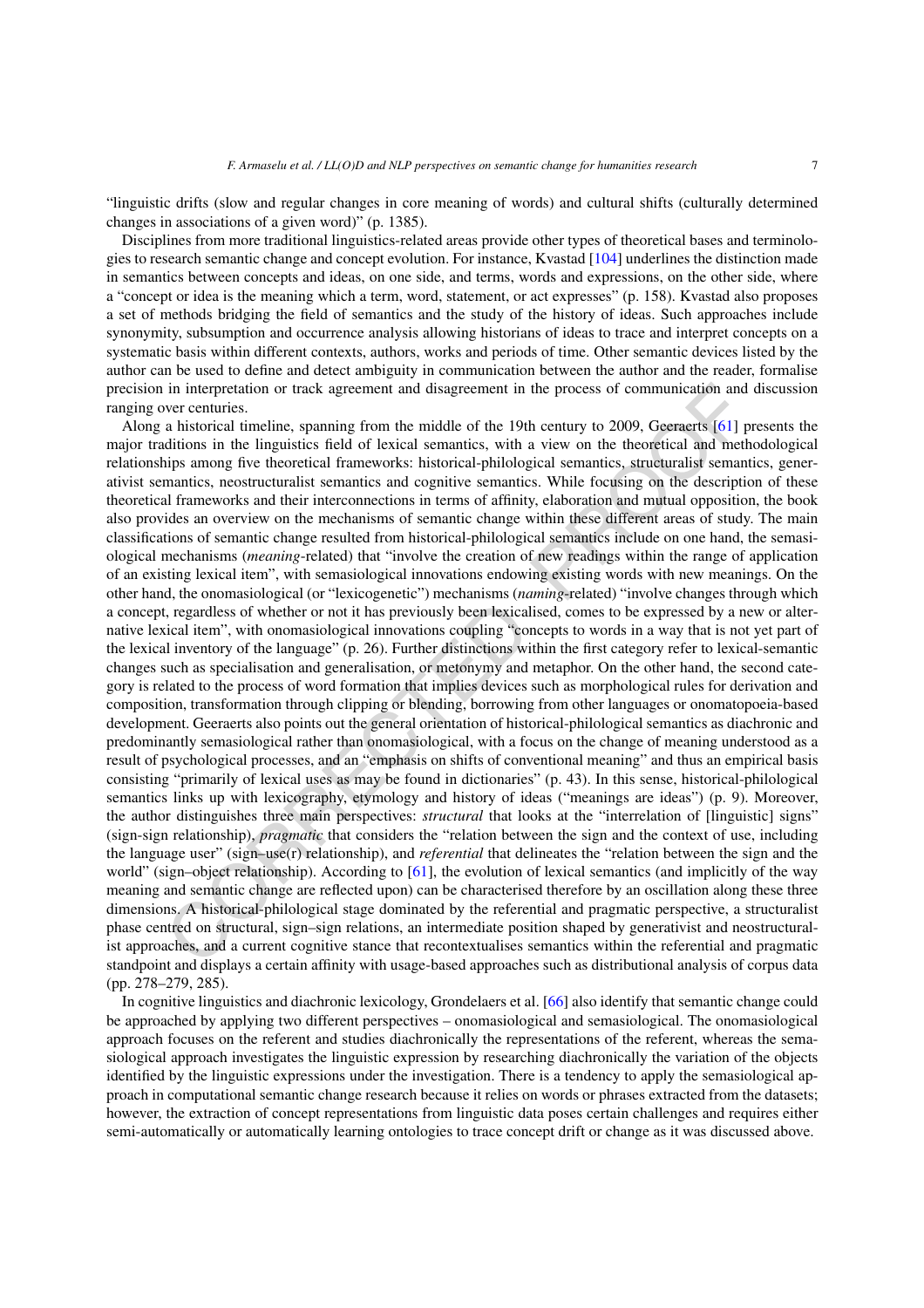In other fields, such as terminology, semasiological and onomasiological approaches may encompass either a concept- or a term-oriented perspective [\[65](#page-24-6)[,150\]](#page-27-2). Other standpoints, framed for instance in a sociocognitive context, attempt to take into account both the principles of stability, univocity of "one form for one meaning" and synchronic term-concept relationship from traditional terminology, and the need for understanding and interpreting the world and language in their dynamics as they change over time, and for applying more flexible tools when analysing semantic change in a specialised domain, such as prototype theory [[176,](#page-28-6) pp. 126, 130)].

Diachronic change at the level of pragmatics requires a special endeavor as it is context specific. While analysing diachronic change of discourse markers, first it should be stressed that the notion of discourse marker was introduced by Schiffrin [\[160](#page-27-3)] and the author considered phrases such as 'I think' a discourse marker performing the function of discourse management deictically "either point[ing] backward in the text, forward, or in both directions". Fraser [\[56](#page-24-7)] provided a taxonomy of pragmatic markers drawn from syntactic classes of conjunctions, adverbials and prepositional phrases followed by Aijmer [4] suggesting that 'I think' is a "modal particle". Over the last few decades the research on discourse markers has developed into a considerable and independent field accepting the term of discourse markers [8,57,161]

Through the manual analysis of diachronic change of discourse markers, e.g., Waltereit and Detges [[185\]](#page-28-7) analysed the development of the Spanish discourse marker *bien* derived from the Latin manner adverb *bene* ('well') and showed that the functional difference between discourse markers and modal particles can be related to different diachronic pathways. Currently, corpus-driven automatic analysis is acquiring the impetus, e.g. Stvan [[169\]](#page-28-8) uses corpus analysis relating early 20th-century American texts with modern TV shows to research diachronic change in the discourse markers 'why' and 'say' in American English. However, there are still challenges analysing diachronic change on the pragmatic layer as there is a need for a move from queries based on individual words towards larger linguistic units and pieces of text.

a taxonomy of pragmatic markers drawn from syntatic classes of conjunctions, adveytinals and say asses followed by Aijmer [4] suggesting that 1 think' is a "modal particle". Over the last field accepting markers has develo In addition to linguistic approaches focusing on text linguistics and pragmatics, discourse analysis in a broad sense studies naturally occurring language referring to socio-related textual characteristics in humanities and social sciences. According to Foucault, one of the key theorists of the discourse analysis, the term "discourse" refers to institutionalized patterns and disciplinary structures concerned with the connection of knowledge and power [[44\]](#page-23-4). Discourse analysis approaches language as a means of social interaction and is related to the social contexts embedding the discourse. Within this framework, the discourse-historical approach (DHA) is of particular interest, as part of the broader field of critical discourse analysis (CDA) that investigates "language use beyond the sentence level" and other "forms of meaning-making such as visuals and sounds" as elements in the "(re)production of society via semiosis" [192]. Thus, based on the principle of "triangulation", DHA takes into account a variety of datasets, methods, theories and background information to analyse the historical dimension of discursive events and the ways in which specific discourse genres are subject to diachronic change. Recent studies on linguistic change using diachronic corpora and a combination of computational methods, such as word embeddings, and discourse-based approaches argue that a discourse-historical angle can provide a better understanding of the interrelations between language and social, cultural and historical factors, and their change over time [165,184].

## <span id="page-7-0"></span>**4. LOD formalisms**

Having given an overview of different theoretical perspectives on semantic change across numerous disciplines in (digital) humanities-related areas, we will look at how some of these perspectives can be modelled as linked data in this section. In particular, we survey possible modalities for formally representing the evolution of word meanings and their related concepts over time within a LL(O)D and Semantic Web framework (also in connection to block 2, Fig. [1](#page-2-1)). In Section [4.1,](#page-8-0) we will look at the OntoLex-Lemon model for representing lexicon-ontologies as linked data. This model is useful for representing the relationship between a lexicon and a set of concepts, something that is relevant for both knowledge-oriented and language-oriented approaches mentioned in Section [3](#page-3-0). Next, in Section [4.2](#page-9-0), we look at the representation of etymologies or word histories in linked data as these are particularly useful in language-oriented approaches to semantic change. Afterwards, in Section [4.4](#page-10-1) we look at how to explicitly represent diachronic relations in RDF; this is useful for any situation in which we have to model dynamic information and is relevant to both of the general approaches in Section [3](#page-3-0) and is not limited only to linked data. Finally, we look at resources for representing temporal information in linked data, in Section [4.4](#page-10-1).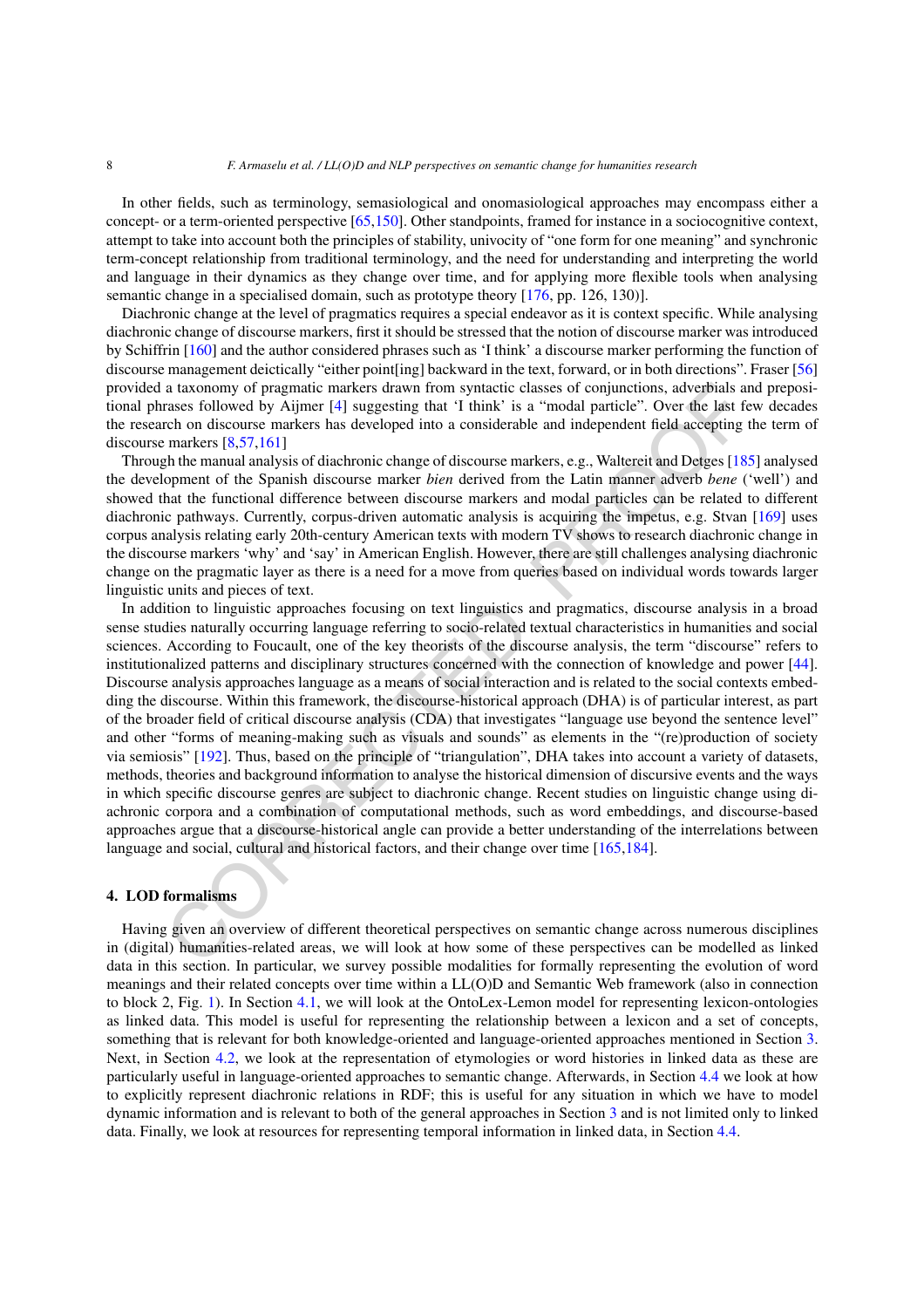

<span id="page-8-2"></span>Fig. 2. OntoLex-Lemon core model.

## <span id="page-8-0"></span>*4.1. The OntoLex-Lemon model*

**Example 1.1**<br>
Fig. 2. OmoLex-Lemon ence model.<br>
The action of the summarized control and the summarized of the summarized of the summarized of words, it represents the meaning of any given lexical entry "by point and con OntoLex-Lemon [116] is the most widely used model for publishing lexicons as linked data. For what regards its modelling of the semantics of words, it represents the meaning of any given lexical entry "by pointing to the ontological concept that captures or represents its meaning".8 In OntoLex-Lemon, the class LexicalSense is defined as "[representing] the lexical meaning of a lexical entry when interpreted as referring to the corresponding ontology element", that is "a reification of a pair of a uniquely determined lexical entry and a uniquely determined ontology entity it refers to". Moreover, the object property sense is defined in the W3C Community Report as "[relating] a lexical entry to one of its lexical senses" and the object propertyreference as "[relating] a lexical sense to an ontological predicate that represents the denotation of the corresponding lexical entry". See Fig. 2 for a schematic representation of the OntoLex-Lemon core. Another property that is relevant to the modelling of lexical meaning is denotes which is equivalent to the property chain sense o reference.<sup>9</sup> In addition, the Usage class allows us to describe sense usages of individuals of LexicalSense.

OntoLex-Lemon also allows users the possibility of modelling *usage* conditions on a lexical sense – conditions that reflect pragmatic constraints on word meaning such as those which concern register – via the (appropriately named) object property usage.<sup>10</sup> The use of this property is intended to complement the lexical sense rather than to replace it.

To summarise, OntoLex-Lemon offers users a model for representing the relationship between a lexical sense and an ontological entity in linked data. The relationship between lexical and conceptual aspects, or more broadly speaking, linguistic and conceptual aspects of meaning<sup>11</sup> are important for many of the approaches listed in Section [3.](#page-3-0) This holds for both the knowledge-oriented approaches described in Section 3.1 such as those of Richter, as well as the language-oriented approaches of Section 3.2. Note that the work of [54] described above in Section [3.1](#page-4-2) is already based on *lemon*, the immediate pre-cursor of OntoLex-Lemon.

Another OntoLex-Lemon class for modelling meaning is LexicalConcept. This is defined as "a mental abstraction, concept or unit of thought that can be lexicalized by a given collection of senses" in the OntoLex-Lemon guide-lines.<sup>[12](#page-8-6)</sup> It is related to LexicalEntry via the evokes class which relates a lexical entry to a "mental concept that speakers of a language might associate when hearing [the entry]". From this definition a lexical entry for the word *grape* could be related via evokes to the concept of 'wine' or 'harvest' or specific geographical regions such as Burgundy or Concord. This can be useful in tracing the different associations and related concepts that a word picks up over time, while sense and reference are used to look at the core intensional and extensional meanings of the same words.

<span id="page-8-1"></span><sup>8</sup>Lexicon Model for Ontologies: Community Report, 10 May 2016 [\(w3.org\)](http://w3.org) <https://www.w3.org/2016/05/ontolex/#semantics>.

<span id="page-8-3"></span><sup>&</sup>lt;sup>9</sup>Here o stands for the relation composition operator, i.e., *(a, b)* ∈ *R*o*S* ⇔ ∃*c*.*(a, c)* ∈ *R*&*(c, b)* ∈ *S*. <sup>10</sup><https://www.w3.org/2016/05/ontolex/#usage>

<span id="page-8-5"></span><span id="page-8-4"></span>

<sup>11</sup>Note that ontologies are usually described as *conceptualisations* and of consisting of *concepts* [[68\]](#page-24-9) which makes them an ideal pre-requisite for modelling conceptual shift.

<span id="page-8-6"></span><sup>12</sup><https://www.w3.org/2016/05/ontolex/#lexical-concept-class>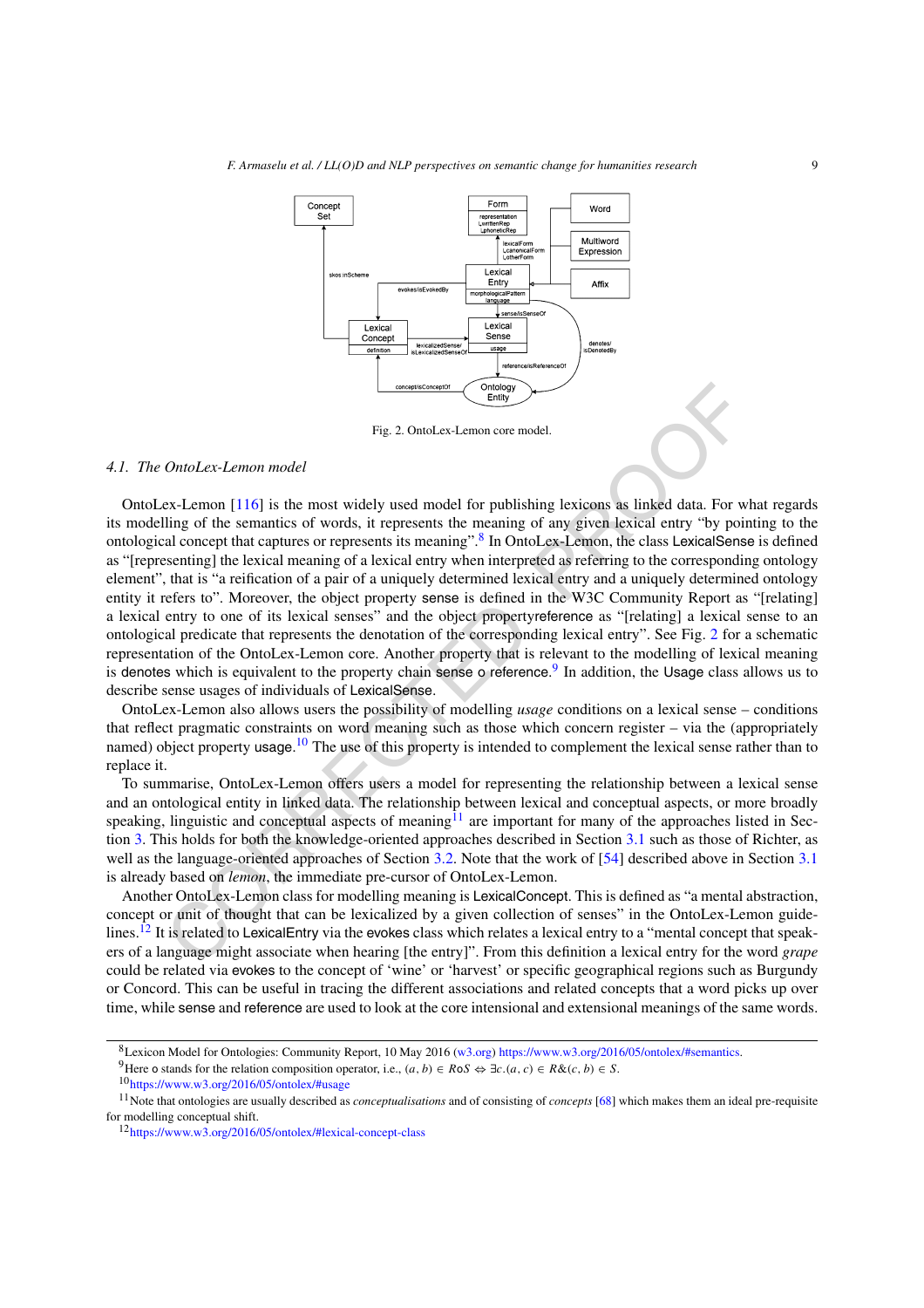Work on a Frequency, Attestation and Corpus Information module (FrAC) for OntoLex-Lemon is underway in the OntoLex W3C group [\[31](#page-23-5)]. This module, once finished, will enable the addition of corpus-related information to lexical senses, including information pertaining to word embeddings.

## <span id="page-9-0"></span>*4.2. Representing etymologies and sense shifts in LL(O)D*

One important source of information on semantic shifts are etymologies. These are defined as word histories and include descriptions of both the linguistic drifts and cultural shifts described by Kutuzov et al. and other (languagerelated) approaches discussed in Section [3.2](#page-5-2). They can be used in some of the knowledge-oriented approaches mentioned in Section [3.1](#page-4-2) such as that of Richter. As well as being a *source* of semantic change information, etymologies can also be used to encode and to make semantic change information accessible in lexical resources in a standardised way; we can do this by making use of and extending existing linked data vocabularies as we will see in this section.

Current work in modelling etymology in LL(O)D was preceded and influenced by similar work in related standards such as the Text Encoding Initiative (TEI) and the Lexical Markup Framework (LMF). This includes notably Salmon-Alt's LMF-based approach to representing etymologies in lexicons [157], as well as Bowers and Romary's [26] work which builds on already existing TEI provisions for encoding etymologies in order to propose a *deep* encoding of etymological information in TEI. In the latter case, the authors' approach entailed enabling an enhanced structuring of lexical data that would allow for the identification of, for instance, etymons and cognates in a TEI entry, as well as the specification of different varieties of etymological change. This also coincides with the current development of an etymological extension of LMF by the International Standards Organization working group ISO/TC 37/SC 4/WG 4 [151], see also [95] for examples of LMF encoding from a Portuguese dictionary, the *Grande Dicionário Houaiss da Língua Portuguesa*.

can associate to encode and o mask semante change imotional mecksions in exchange is<br>ed way; we can do this by making use of and extending existing linked data wocabulaties as<br>it work in modelling etymology in LL(O)D was Work on the representation of etymologies in RDF includes de Melo's [38] work on *Etymological WordNet*, as well as Chiarcos et al's [30] definition of a minimal extension of the *lemon* model with two new properties cognate and the transitive derivedFrom for representing etymological relationships. Khan [91] defines an extension of OntoLex-Lemon that, like [26] attempts to facilitate a more detailed encoding of etymological information. Notably, this extension reifies the notion of etymology defining individuals of the Etymology class as containers for an ordered series of EtymologicalLink individuals. The latter class is a reification, this time of the notion of an etymological link. These etymological link objects connect together Etymon individuals and (OntoLex) Lexical Entries or indeed any other kinds of lexical element that can have an etymology. We can subtype etymological links to represent sense shifts within the same lexical entry. Other work specifically on the modelling of sense shift in LL(O)D includes the modelling of semantic shift in Old English emotion terms in [94] in which semantic shifts are reified and linked to elements in a taxonomy of metonymy and metaphor which describe the conceptual structure of these shifts.

Etymological datasets in LL(O)D include the Latin-based etymological lexicon published as part of the LiLa project and described in [114].

# *4.3. Representing diachronic relations*

We have thus far looked at ways of representing information about lexicons and the concepts which they lexicalise in RDF and which are salient for both knowledge-oriented and language-oriented approaches. However, as argued by [\[92\]](#page-25-6), to be able to represent changes in the meaning of concepts, as well as the concepts themselves within the framework of the OntoLex-Lemon model, it would be useful to be able to add temporal parameters to (at least) the properties sense or reference, as well as possibly the *evokes* property. We refer to such properties or relations that can change with time as *fluents*. Due to a well known expressive limitation of the RDF framework, it is not possible to add a temporal parameter to binary properties. To remedy this, we can either extend RDF or use a number of suggested ontology design patterns in order to stay within the expressive constraints of RDF. An example of the first strategy is described in [\[148](#page-27-7)] where Rizzolo et al. present a formal "RDF-like model" for concept evolution. This is based both on the idea of temporal knowledge bases, in which temporal intervals or lifespans are associated with resources as well as new relations for expressing parthood and causality between concepts. These relations underpin the authors' representation of concept evolution via specialised terms. Finally, they present a special extension of SPARQL based on their new framework and which permits the querying of temporal databases for questions relating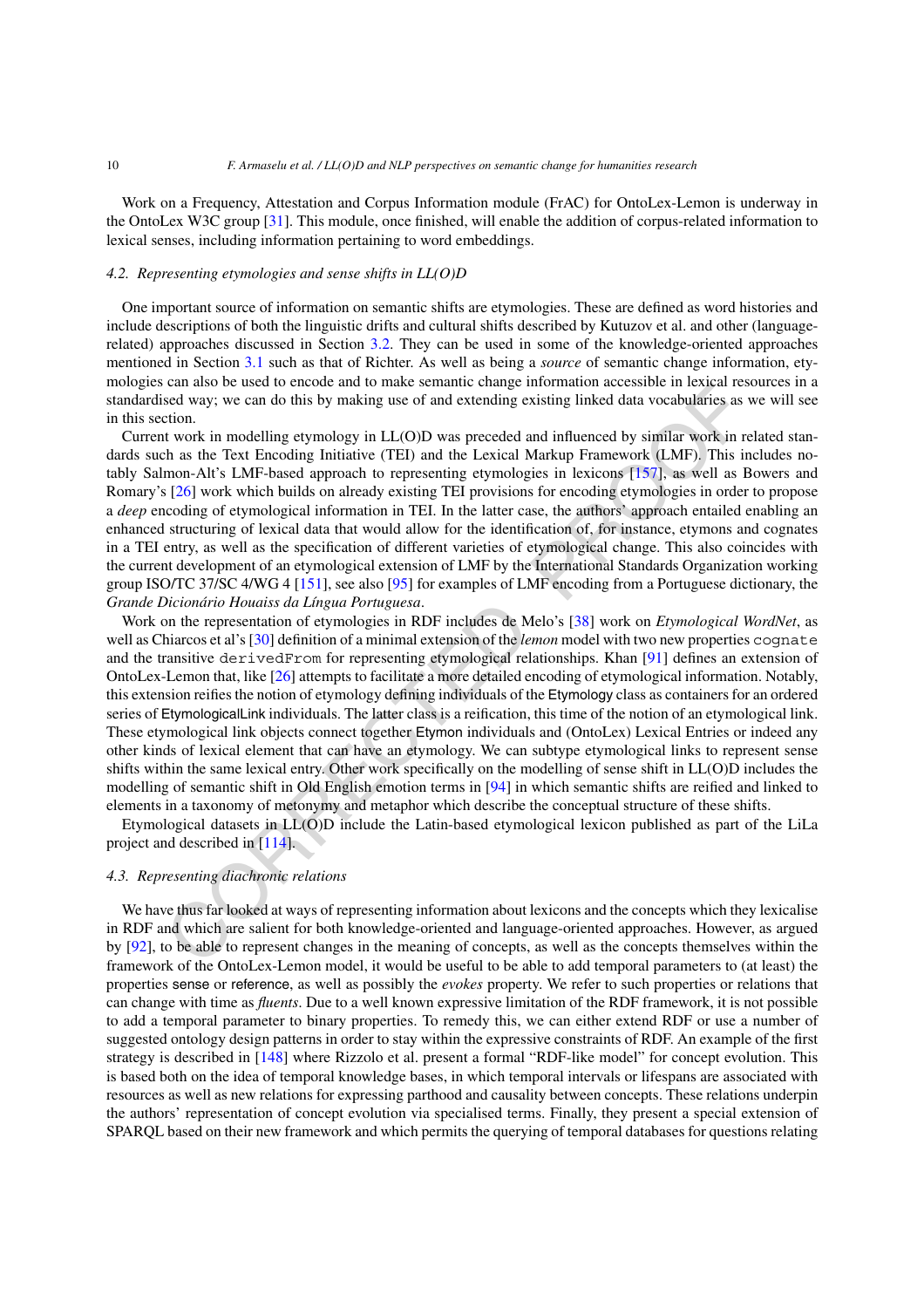to the evolution of a concept over a time period. In [\[71](#page-24-10)], Gutierrez et al. propose an extension of RDF which permits temporal reasoning and which describes so-called temporal RDF graphs. They present a syntax, semantics as well as an inference system for this new extension.<sup>[13](#page-10-2)</sup> as well as a new temporal query language. Another more recent solution which is still under active development at the time of the writing of this paper is RDF\*.<sup>14</sup> In RDF\*, triples can be embedded in and therefore described by other triples. This means for instance that a relationship such as sense can be associated with temporal properties which delimit its temporal validity.

In terms of the second solution, there are numerous design patterns for adding temporal information to RDF and permitting temporal reasoning over RDF graphs without adding extra constructs to the language. We will look very briefly at a few of the most prominent of these. We refer the reader to [\[60](#page-24-11)] for a more detailed survey.

The first pattern we will look at is to reify the relation in question, that is turn it into an object, which was proposed by the W3C as a general strategy for representing relations with an arity greater than 2. According to this pattern, we can turn OntoLex-Lemon sense and reference relations into objects. This pattern has the disadvantage of being too prolix and creating a profusion of new objects, it also means that we cannot use certain OWL constructs for reasoning (see [189] for more details).

3C as a general strategy for representing relations with an arity greater than 2. According to 1.3C as a general strategy for representing computers and creating a profusion of new objects. This patent has the effsadyanta Other prominent patterns take the *perdurantist* approach by modelling entities as having temporal parts, as well as (for physical objects) physical parts. Perhaps the most influential of these is the Welty-Fikes pattern introduced in [[189\]](#page-28-11) where fluents are represented as holding between temporal parts of entities rather than the entities themselves. For instance, the OntoLex-Lemon property sense would hold between temporal parts of LexicalSense individuals rather than the individuals themselves. The Welty-Fikes pattern is much less verbose than the first pattern, and also allows us to use the OWL constructs alluded to in the last paragraph. However the fact that the Welty-Fikes pattern constrains us into redefining fluent properties as holding between temporal parts rather than between the original entities (so sense, or the temporal version, would no longer have the OntoLex-Lemon classes LexicalEntry as a domain and LexicalSense as a range) could be seen as a serious disadvantage. A simplification to the Welty-Fikes pattern is proposed in [99] in which "what has been an entity becomes a time slice". This implies that fluents hold between perdurants, that is entities with a temporal extent, but these can be, in our example, lexical entries and senses. This is the approach taken in [93] to model dynamic lexical information, and where lexical entries and senses (among other OntoLex-Lemon elements) were given temporal extents.

## <span id="page-10-1"></span>*4.4. OWL-Time ontology and other Semantic Web resources for temporal information*

The most well known linked data resource for encoding temporal information is the OWL-Time ontology [\[78\]](#page-24-12). As of March 2020, it is a W3C Candidate Recommendation. OWL-Time allows for the encoding of temporal facts in RDF, both according to the Gregorian calendar as well as other temporal reference systems, including alternative historical and religious calendars. It includes classes representing time instants and time intervals as well as a provision for representing topological relationships among intervals and instants and in particular those included in the Allen temporal interval algebra  $[5]$ . This allows for reasoning to be carried out over temporal data that uses the Allen properties, in conjunction with an appropriate set of OWL axioms and SWRL rules, such as those described in [[14\]](#page-22-6).

Other useful resources that should be mentioned here are PeriodO, $15$  an RDF-based gazetteer of temporal periods which are salient for work in archaeology, history and art-history [63], and LODE, *an ontology for Linking Open Descriptions of Events*. <sup>16</sup> These resources are useful both for approaches which deal specifically with linguistic linked data as well as those which deal with shifts in concepts over time more generally.

## <span id="page-10-0"></span>**5. NLP for detecting lexical semantic change**

Given the possibilities described above for modelling semantic change via LL(O)D formalisms, we will address the question of automatically capturing such changes in word meaning (block 3, Fig. [1](#page-2-1)) by analysing diachronic

<span id="page-10-2"></span><sup>&</sup>lt;sup>13</sup>They are able to show that their entailment for temporal RDF graphs does not lead to an asymptotic increase in complexity.

<span id="page-10-3"></span><sup>14</sup>A draft of the specification can be found at this link: [https://w3c.github.io/rdf-star/cg-spec/editors\\_draft.html](https://w3c.github.io/rdf-star/cg-spec/editors_draft.html).

<span id="page-10-4"></span><sup>15</sup><https://perio.do/en/>

<span id="page-10-5"></span><sup>16</sup><https://linkedevents.org/ontology/>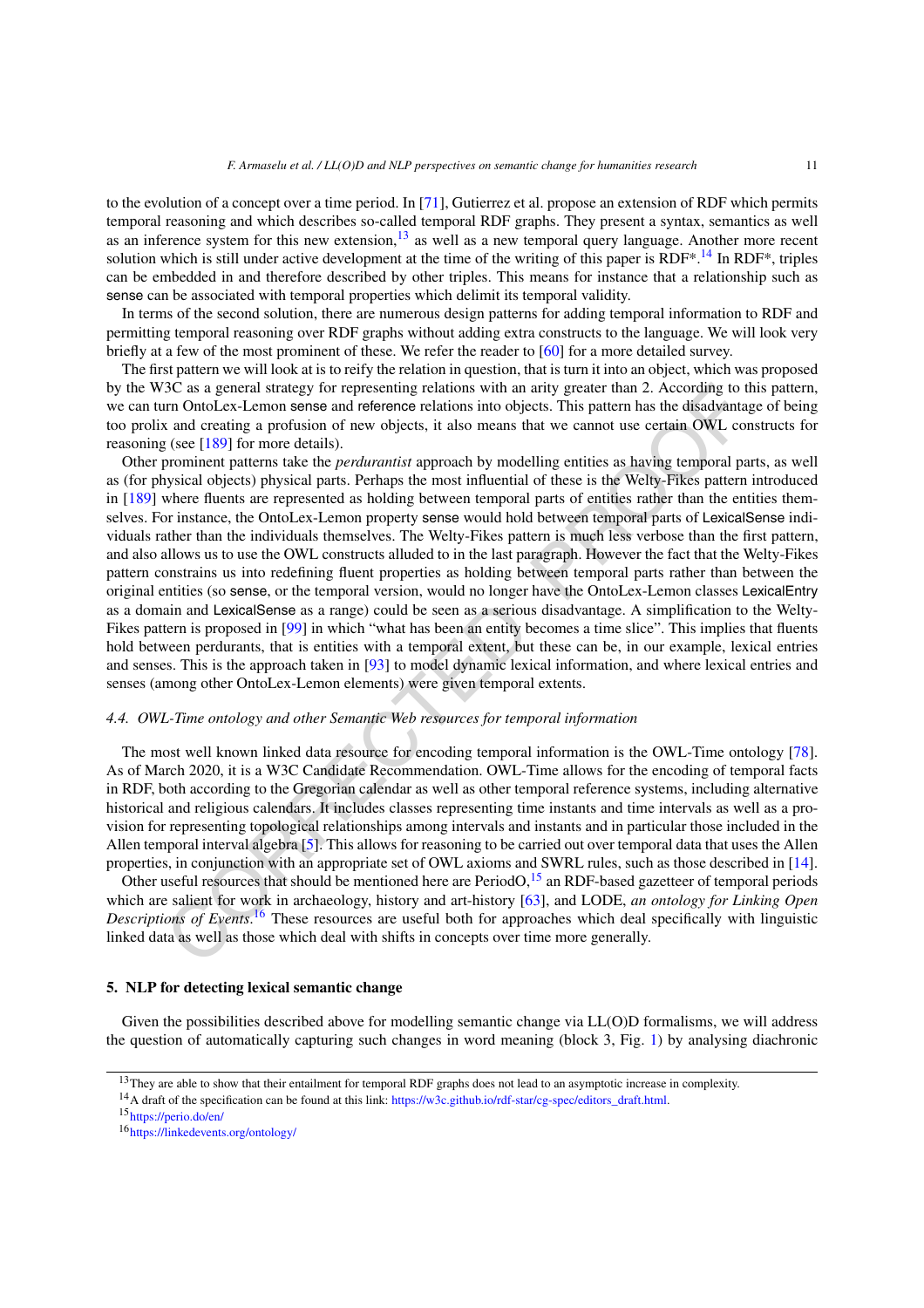corpora available in electronic format. This section provides an overview of existing methods and NLP tools for the exploration and detection of lexical semantic change in large sets of data, e.g. related to diachronic word embeddings, named entity recognition (NER) and topic modelling.

## *5.1. Overview*

The past decade has seen a growing interest in computational methods for lexical semantic change detection. This has spanned across different communities, including NLP and computational linguistics, information retrieval, digital humanities and computationalsocial sciences. A number of different approaches have been proposed, ranging from topic-based models  $[36,58,106]$  $[36,58,106]$  $[36,58,106]$  $[36,58,106]$  $[36,58,106]$ , to graph-based models  $[127,173]$  $[127,173]$  $[127,173]$ , and word embeddings  $[13,47,74,83,96,100]$  $[13,47,74,83,96,100]$  $[13,47,74,83,96,100]$  $[13,47,74,83,96,100]$  $[13,47,74,83,96,100]$  $[13,47,74,83,96,100]$  $[13,47,74,83,96,100]$  $[13,47,74,83,96,100]$  $[13,47,74,83,96,100]$ [155](#page-27-8),[170\]](#page-28-13). [171,174], and [102] provide comprehensive surveys of this research until 2018. Since then, this field has advanced even further [46,101,136,164].

[171,1],4], and [1002] provide comprehensive surveys of this research until 2018. Since then, the event from the production and the state and the set of this rapid growth, it was only in 2020 that the first standard evalu In spite of this rapid growth, it was only in 2020 that the first standard evaluation task and data were created. [[162\]](#page-27-0) present the results of the first SemEval shared task on *unsupervised lexical semantic change detection*, which represents the current NLP state of the art in this field. Thirty-three teams participated in the shared task, submitting 186 systems in total. These systems use a representation of the semantics of words from the input diachronic corpus, which is usually split into subcorpora covering different time intervals. The majority of the methods proposed rely on embedding technologies, including type embeddings (i.e. embeddings representing a word type) and token embeddings (i.e. contextualised embeddings for each token). Once the semantic representations have been built, a method for aligning these representations over the temporal sub-corpora is needed. The alignment techniques used include orthogonal Procrustes [74], vector initialisation [96] and temporal referencing [46]. Finally, to detect any significant shift which can be interpreted as semantic change, the change between the representations of the same word over time needs to be measured. The change measures typically used include distances based on cosine and local neighbours, Kullback-Leibler divergence, mean/standard deviation of co-occurrence vectors, or cluster frequency. The systems which participated in the shared task were evaluated on manually-annotated gold standards for four languages(English, German, Latin and Swedish) and two sub-tasks, both aimed at detecting lexicalsemantic change between two time periods. Given a list of words, the binary classification sub-task aimed at detecting which words lost or gained senses between the two time periods, while the ranking sub-task consisted in ranking the words according to their degree of semantic change between the two time periods. The best-performing systems all use type embedding models, although the quality of the results differs depending on the language. Averaging over all four languages, the best result had an accuracy of 0.687 for sub-task 1 and a Spearman correlation coefficient of 0.527 for sub-task 2.

## *5.2. NLP challenges*

Detecting lexical semantic change via NLP implies a series of challenges, related to the digitisation, preparation and processing of data, as discussed below.

Applying NLP tools, such as POS taggers, syntactic parsers, and named entity recognisers to historical texts is difficult, because most existing NLP tools are developed for modern languages [118,140] and historical language use often differs significantly from its modern counterpart. The two often have different linguistic aspects, such as lexicon, morphology, syntax, and semantics which make a naive use of these tools problematic [144[,159](#page-27-12)]. One of the most prevalent differences is spelling variation. The detection of spelling variants is an essential preliminary step for identifying lexical semantic change. A frequently suggested solution for the spelling variation issue is normalisation. Normalisation is generally described as the mapping of historical variant spellings into a single, contemporary "normal form".

Recently, Bollmann [\[21](#page-22-8)] systematically reviewed automatic historical text normalisation. Bollmann divided the research data into six conceptual or methodical approaches. In the first approach, each historical variant is checked in a compiled list that maps its expected normalisation. Although this method does not generalise patterns for variants not included in the list, it has proved highly successful as a component of several other normalisation systems [\[12](#page-22-9)[,20](#page-22-10)]. The second approach is rule-based. The rule-based approach aims to encode regularities in the form of substitution rules in spelling variations, usually including context information to distinguish between different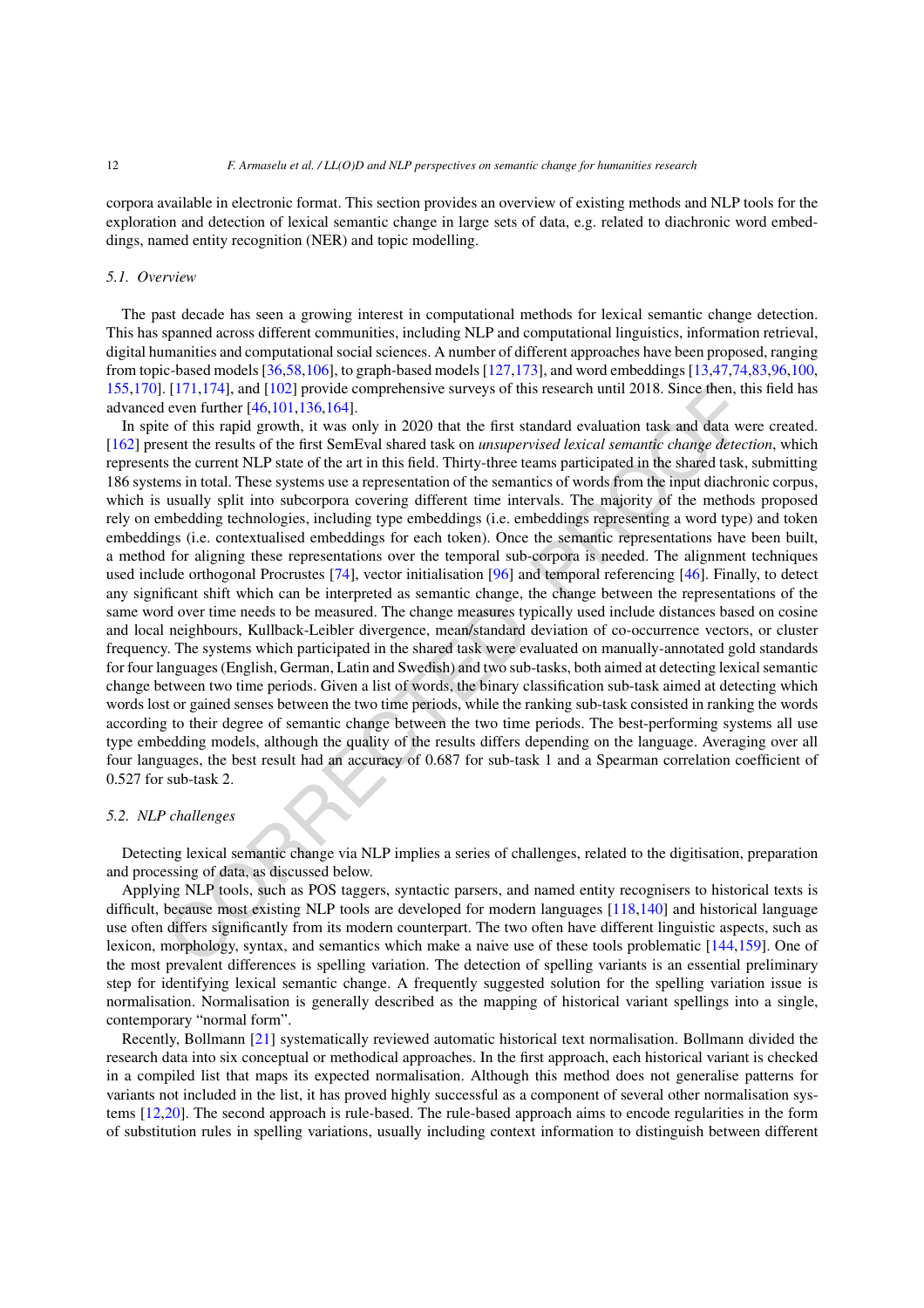character uses. This approach has been adopted to various languages including German [\[23](#page-22-11)], Basque, Spanish [\[143\]](#page-27-13), Slovene [[50\]](#page-23-11), and Polish [[82\]](#page-24-16). The third approach is based on editing distance measures. Distance measures are used to compare historical variants to modern lexicon entries [[20](#page-22-10)[,87](#page-25-13),[139\]](#page-27-14). Normalisation systems often combine several of these three approaches [[1](#page-22-12)[,12](#page-22-9),[139](#page-27-14)[,180](#page-28-14)]. The fourth approach is statistical. The statistical approach models normalisation as a probability optimisation task, maximising the probability that a certain modern word is the normalisation of a given historical word. The statistical approach has been applied as a noisy channel model [\[50,](#page-23-11)[134](#page-26-9)], but more commonly as character-based statistical machine translation (CSMT) [\[43](#page-23-12),[138](#page-27-15)[,158\]](#page-27-16), where the historical word is "translated" as a sequence of characters. The fifth approach is based on neural network architectures, where the encoder–decoder model with recurrent layers is the most common [\[22](#page-22-13),[53](#page-23-13)[,73](#page-24-17),[98](#page-25-14)[,149\]](#page-27-17). The encoder–decoder model is the logical neural counterpart of the CSMT model. Other works modelled the normalisation task as a sequence labelling problem and applied long short-term memory networks (LSTM) [10,24]. Convolutional networks were also used for lemmatisation [88]. In the sixth approach Bollmann [21] included models that use context from the surrounding tokens to perform normalisation [110,126]. Bollmann [21] also compares and analyses the performance of three freely available tools that cover all types of proposed normalisation approaches on eight languages. The datasets and scripts are publicly available.

Other studies in detecting lexical semantic change pointed out different types of challenges. For instance, in their analysis of markers of semantic change and leadership in semantic innovation using diachronic word embeddings and two corpora containing scientific articles and legal opinions from the 20th and 18th century to present, [\[166](#page-28-15)] reported difficulties posed by names and abbreviations in identifying genuine candidates of semantic innovations. They applied a series of post-processing heuristics to alleviate these problems, by training a feed-forward neural network and using a pre-trained tagger to label names and proper nouns or to detect abbreviations under a certain frequency threshold, and discarding them from the list of candidates.

[[128\]](#page-26-11) addressed the scalability and interpretability issues observed in semantic change detection with clustering of all word's contextual embeddings for large datasets, mainly related to high memory consumption and computation time. The authors used a pre-trained BERT model (see Section 5.5) to detect word usage change in a set of multilingual corpora (in German, English, Latin and Swedish) of COVID-19 news from January to April 2020. To improve scalability, they limited the number of contextual embeddings kept in memory for a given word and time slice by merging highly similar vectors. The most changing words were identified according to divergence and distance measures of usage computed between successive time slices. The most discriminating items from the clusters of usage corresponding to these words were then used by the researchers and domain experts in the interpretation of results.

roblem and applied long short-term memory networks (LSTM) [10.24]. Convolutional network<br>lemmantasation [88]. In the sixth a pproach Bollmann [21] included models that use context free<br>lockars to perform normalisation [110 Another type of challenge is that of assessing the impact of OCR (Optical Character Recognition) quality on downstream NLP tasks, including the combined effects of time, linguistic change and OCR quality when using tools trained on contemporary languages to analyse historical corpora. [182] performed a large-scale analysis of the impact of OCR errors on NLP applications, such as sentence segmentation, named-entity recognition (NER), dependency parsing and topic modelling. They used datasets drawn from historical newspapers collections and based their tests and evaluation on OCR'd and human-corrected versions of the same texts. Their results showed that the performance of the examined NLP tasks was affected to various degrees, with NER progressively degrading and topic modelling diverging from the "ground truth", with the decrease of OCR quality. The study demonstrated that the effects of OCR errors on this type of applications are still not fully understood, and highlighted the importance of rigorous heuristics for measuring OCR quality, especially when heritage documents and a temporal dimension are involved.

#### *5.3. Named-entity recognition and named-entity linking*

Named-entity recognition (NER) and named-entity linking (NEL) which allow organisations to enrich their collections with semantic information have increasingly been embraced by the digital humanities (DH) community. For many NLP-based systems, identifying named-entity changes is crucial since failure to know various names referring to the same entity greatly affects their efficiency. Temporal NER has been mostly studied in the context of historical corpora. Various NER approaches have been applied to historical texts including early rulebased approaches [\[25,](#page-22-16)[67](#page-24-18),[89\]](#page-25-17) through unsupervised statistical approaches [\[172](#page-28-17)], conventional machine learning ap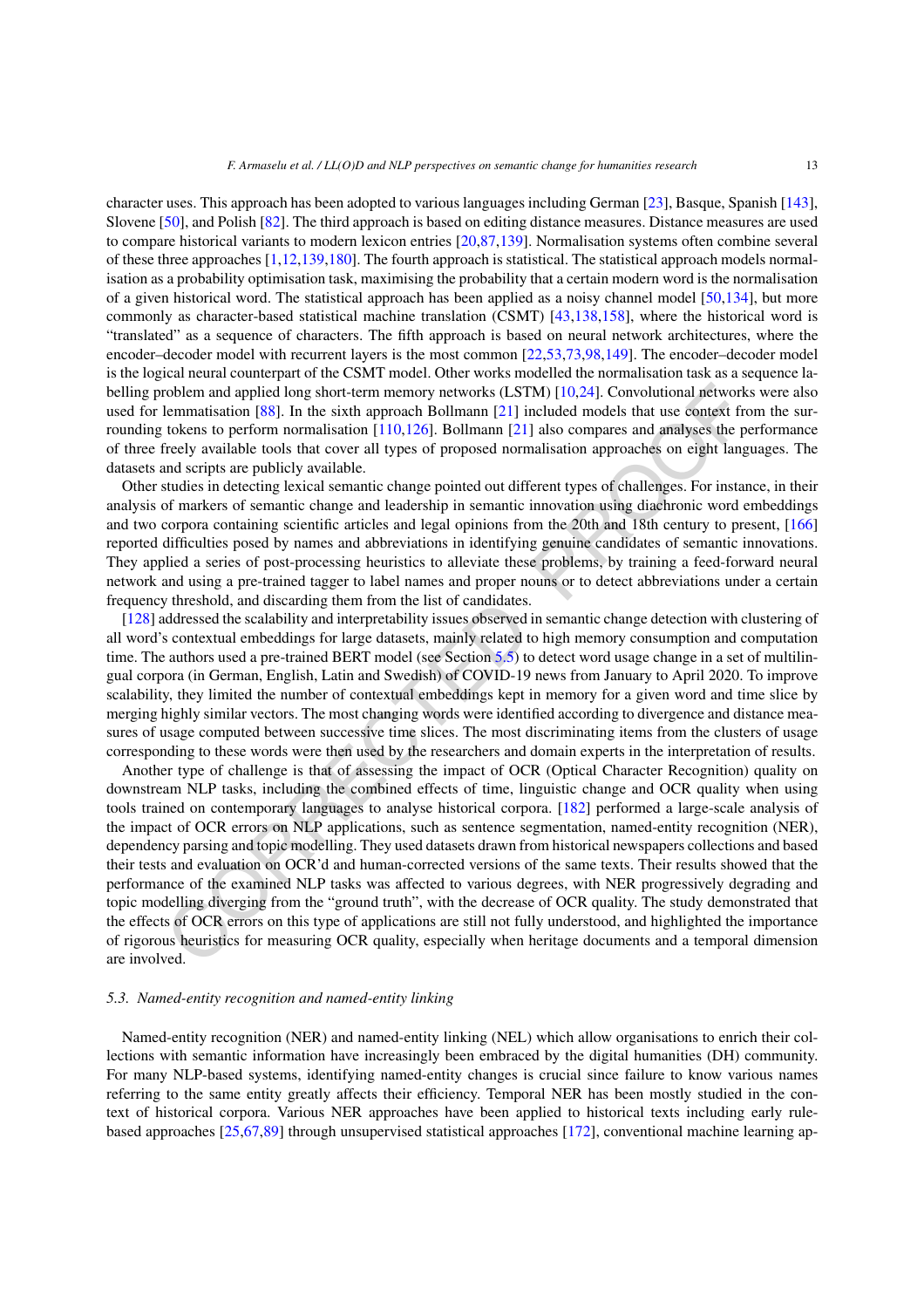proaches [[3,](#page-22-17)[111](#page-26-12),[130\]](#page-26-13) and to deep learning approaches [[79](#page-24-19)[,105](#page-25-18),[146](#page-27-18)[,163,](#page-27-19)[167](#page-28-18)]. Named-entity disambiguation (NED) was also investigated and Agarwal et al. [\[2\]](#page-22-18) introduced the first time-aware method for NED of diachronic corpora.

Different eras, domains, and typologies have been investigated, so comparing different systems or algorithms is difficult. Thus, [\[48](#page-23-14)] recently introduced the first edition of HIPE (Identifying Historical People, Places and other Entities), a pioneering shared task dedicated to the evaluation of named entity processing on historical newspapers in French, German and English [[49\]](#page-23-15). One of its subtasks is Named Entity Linking (NEL). This subtask includes the linkage of the named entity to a particular referent in the knowledge base (KB) (Wikidata) or a NEL node if the entity is not included in the base.

works perform NEL using the KB unique ids [49,154], other works use LL(O)D formalisms<br>of the dims of the HIPE shared task was to encourge the application of neural-based approach<br>so for the anims of the HIPE characted act Traditionally, NEL has been addressed in two main approaches: text similarity-based and graph-based. Both of these approaches were adapted to historical domains mostly as 'off-the-shelf' NEL systems. While some of the previous works perform NEL using the KB unique ids [49,154], other works use LL(O)D formalisms [\[27](#page-22-19),[40](#page-23-16)[,59](#page-24-20), [181](#page-28-19)]. One of the aims of the HIPE shared task was to encourage the application of neural-based approaches for NER which has not yet been applied to historical texts. This aim was achieved successfully. Teams have experimented with various entity embeddings, including classical type-level word embeddings and contextualised embeddings, such as BERT (see Section 5.5). The manual annotation guidelines of the HIPE corpus were derived from the Quaero annotation guide [153] and thus, the HIPE corpus mostly remains compatible with the NewsEye project's NE Finnish, French, German, and Swedish datasets.<sup>17</sup> Pontes et al. [142] analysed the performance of various NEL methods on these two multilingual historical corpora and suggested multiple strategies for alleviating the effect of historical data problems on NEL. In this respect, they pointed out the variations in orthographic and grammatical rules, and the fact that names of persons, organisations, and places could have significantly changed over time. [\[142](#page-27-22)] also mentioned potential avenues for further research and applications in this area. This may include the use of entity linking in historical documents to improve the coverage and relevance of historical entities within knowledge bases, the adaptation of the entity linking approaches to automatically generate ontologies for historical data, and the use of diachronic embeddings to deal with named entities whose name have changed through the time.

Social media communication platforms such as Twitter, with their informal, colloquial and non-standard language, have led to major changes in the character of written languages. Therefore, in recent years, there has been research interest in NER for social media diachronic corpora. Rijhwani and Preoțiuc-Pietro [147] introduced a new dataset of 12,000 English tweets annotated with named entities. They examined and offered strategies for improving the utilisation of temporally-diverse training data, focused on NER. They empirically illustrated how temporal drift affects performance and how time information in documents can be leveraged to achieve better models.

## <span id="page-13-1"></span>*5.4. Word embeddings*

A common approach for lexical semantic change detection is based on semantic vector spaces meaning representations. Each term is represented as two vectors representing its co-occurring statistics at various eras. The semantic change is usually calculated by distance metric (e.g. cosine), or by differences in contextual dispersion between the two vectors.

Previously, most of the methods for lexical semantic change detection built co-occurrence matrices [\[70](#page-24-21)[,84](#page-24-22)[,109](#page-25-19)]. While in some cases, high-dimensional sparse matrices were used, in other cases, the dimensions of the matrices were reduced mainly using singular value decomposition (SVD) [156]. Yet, in the last decade, with the development of neural networks, the word embedding approach commonly replaced the mathematical approachesfor dimensional reduction.

Word embedding is a collective name for neural network-based approaches in which words are embedded into a low dimensional space. They are used as a lexical representation for textual data, where words with a similar meaning have similar representation [\[19,](#page-22-20)[124](#page-26-14),[125,](#page-26-15)[135](#page-26-16)]. Although these representations have been used successfully for many natural language pre-processing and understanding tasks, they cannot deal with the semantic drift that appears with the change of meaning over time if they are not specifically trained for this task.

<span id="page-13-0"></span><sup>17</sup><https://www.newseye.eu/>.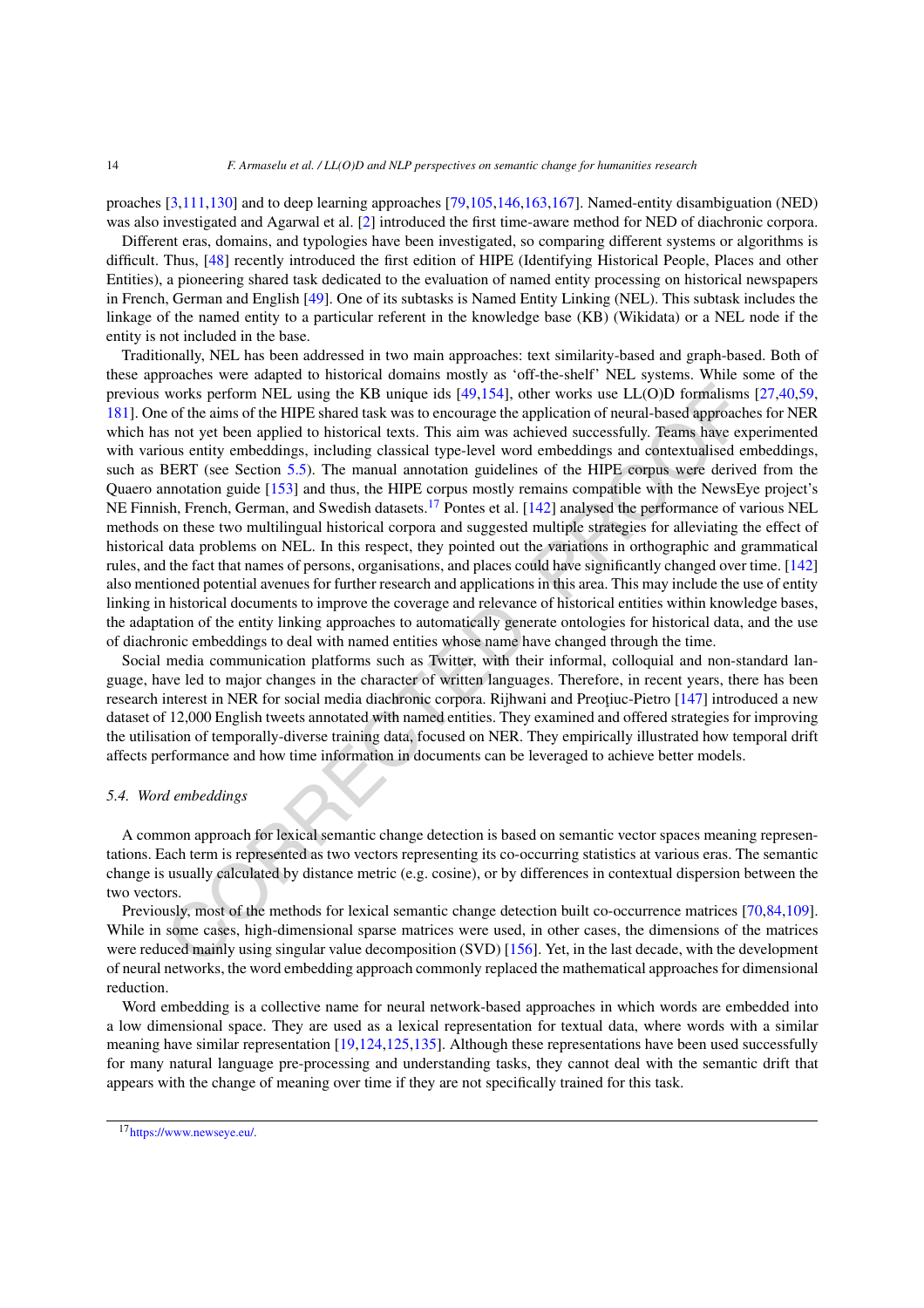In [[64\]](#page-24-23), a new unsupervised model for learning condition-specific embeddings is presented, which encapsulates the word's meaning whilst taking into account temporal-spatial information. The model is evaluated using the degree of semantic change, the discovery of semantic change, and the semantic equivalence across conditions. The experimental results show that the model captures the language evolution across both time and location, thus making the embedding model sensitive to temporal-spatial information.

Another word embedding approach for tracing the dynamics of change of conceptual semantic relationships in a large diachronic scientific corpus is proposed in [\[16](#page-22-21)]. The authors focus on the increasing domain-specific terminology emerging from scientific fields. Thus, they propose to use hyperbolic embeddings [\[131](#page-26-17)] to map partial graphs into low dimensional, continuous hierarchical spaces, making more explicit the latent structure of the input. Using this approach, the authors built diachronic semantic hyperspaces for four scientific topics (i.e., chemistry, physiology, botany, and astronomy) over a large historical English corpus stretching for 200 years. The experiments show that the resulting spaces present the characters of a growing hierarchisation of concepts, both in terms of inner structure and in terms of light comparison with contemporary semantic resources, i.e., WordNet.

To deal with the evolution of word representations through time, the authors in [178] propose three LSTMbased sequence to sequence (Seq2Seq) models (i.e., a word representation autoencoder, a future word representation decoder, and a hybrid approach combining the autoencoder and decoder) that measure the level of semantic change of a word by tracking its evolution through time in a sequential manner. Words are represented using the word2vec skip-gram model [124]. The level of semantic change of a word is evaluated using the average cosine similarity between the actual and the predicted word representations through time. The experiments show that hybrid approach yields the most stable results. The paper concludes that the performance of the models increases alongside the duration of the time period studied.

Word embeddings are also used to capture synthetic distortions in textual corpora. In [188], the authors propose a new method to determine paradigmatic (i.e., a term can be replaced by a word) and syntagmatic association (i.e., the co-occurrence of terms) shifts. The study employs three real-world datasets, i.e., Reddit, Amazon, and Wikipedia, with texts collected between 1996–2018 for the experiments. The analysis concludes that local neighbourhood [\[75](#page-24-24)], which detects shifts via the *k* nearest neighbours, is sensitive to paradigmatic shifts while the global semantic displacement [75], which detects shifts within word co-occurrence using the cosine similarity of embeddings, is sensitive to syntagmatic shifts in word embeddings. Furthermore, the experimental results show that words undergo paradigmatic and syntagmatic shifts both separately and simultaneously.

#### <span id="page-14-0"></span>*5.5. Transformer-based language models*

y, botany, and astronomy) over all age historical English corpus stretching for 200 years. The customing and a memos of the meanling spaces present the characters of a growing hierarchitsation of concepts, both in terms o The current state of the art in word representation for multiple well known NLP tasks is established by transformer-based pre-trained language models, such as BERT (Bidirectional Encoder Representations from Transformers) [42], ELMo [137] and XLNet [193]. Recently, transformers were also used in lexical semantic change tasks. In [62], the authors present one of the first unsupervised approaches to lexical-semantic change that utilise a transformer model. Their solution uses the BERT transformer model to obtain contextualised word representations, compute usage representations for each occurrence of these words, and measure their semantic shifts along time. For evaluation, the authors utilise a large diachronic English corpus that covers two centuries of language use. The authors provide an in-depth analysis of the proposed model, proving that it captures a range of synchronic, e.g., syntactic functions, literal and metaphorical usage, and diachronic linguistic aspects. In [86], different clustering methods are used on contextualised BERT word embeddings to quantify the level of semantic shift for target words in four languages, i.e., English, Latin, German, Swedish. The proposed solutions outperform the baselines based on normalised frequency difference or cosine distance methods.

#### *5.6. Topic modelling*

Topic modelling is another category of methods proposed for the study of semantic change. Topic modelling often refers to latent Dirichlet allocation (LDA) [[18\]](#page-22-22), a probabilistic technique for modelling a corpus by representing each document as a mixture of topics and each topic as a distribution over words. LDA is referred to either as an element of comparison or as a basis for further extensions that take into account the temporal dimension of word meaning evolution. Frermann and Lapata [[58\]](#page-24-14) draw ideas from such an extension, the dynamic topic modelling approach [\[17](#page-22-23)],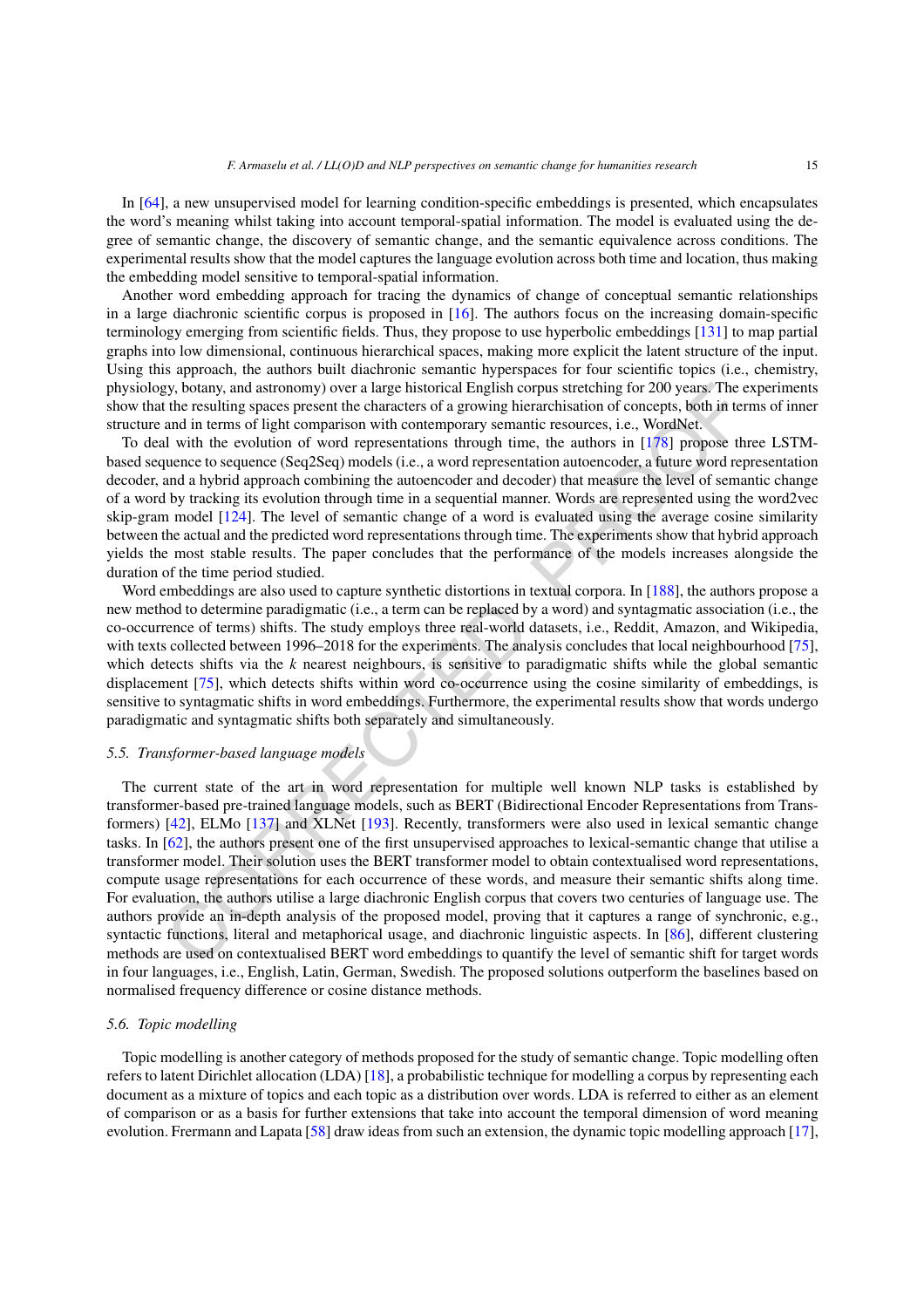to build a dynamic Bayesian model of Sense ChANge (SCAN) that defines word meaning as a set of senses tracked over a sequence of contiguous time intervals. In this model, senses are expressed as a probability distribution over words, and given a word, its senses are inferred for each time interval. According to [[58\]](#page-24-14), SCAN is able to capture the evolution of a word's meaning over time and detect the emergence of new senses, sense prevalence variation or changes within individual senses such as meaning extension, shift, or modification. Frermann and Lapata validate their findings against WordNet and evaluate the performance of their system on the SemEval-2015 benchmark datasets released as part of the *diachronic text evaluation* exercise.

Pölitz et al. [[141\]](#page-27-26) compare the standard LDA [\[18](#page-22-22)] with the continuous time topic model [\[187](#page-28-22)] (called "topics over time LDA" in the paper), for the task of word sense induction (WSI) intended to automatically find possible meanings of words in large textual datasets. The method uses lists of key words in context (KWIC) as documents, and is applied to two corpora: the dictionary of the German language (DWDS) core corpus of the 20th century and the newspaper corpus Die Zeit covering the issues of the German weekly newspaper from 1946 to 2009. The paper concludes that standard LDA can be used, to a certain degree, to identify novel meanings, while topics over time LDA can make clearer distinctions between senses but sometimes may result in too strict representations of the meaning evolution.

plied to two corpora: the dictionary of the Greman language (DWDS) core copus of the 20th<br>and to two corporations between the states of the Greman weekly newspaper from 1946 to 2009<br>share trough is interded to a certain de [[36](#page-23-8)[,106](#page-25-9)] apply the hierarchical Dirichlet process technique [175], a non-parametric variant of LDA, to detect word senses that are not attested in a reference corpus and to identify novel senses found in a corpus but not captured in a word sense inventory. The two studies include experiments with various datasets, such as selections from the BNC corpus (British English from the late 20th-century), ukWaC Web corpus (built from the .uk domain in 2007), SiBol/Port collection (texts from several British newspapers from 1993, 2005, and 2010) and domain-specific corpora such as sports and finance. Another example is [120] that applies topic modelling to the corpus of Hartlib Papers, a multilingual collection of correspondence and other papers of Samuel Hartlib (c.1600-1662) spanning the period from 1620 to 1662, to identify changes in the topics discussed in the letters. They then experimented with using topic modelling to detect semantic change, following the method developed in [77].

Based on these overviews and state of the art, we can say that automatic lexical semantic change detection is not yet a solved task in NLP, but a good amount of progress has been achieved and a great variety of systems have been developed and tested, paving the way for further research and improvements. An important aspect to stress is that this research has rarely reached outside the remit of NLP, and relatively few applications have involved humanities research (e.g., [121,165,184]). This is not particularly surprising, as it usually takes time for foundational research to find its way into application areas. However, as pointed out before (cf.  $[119]$ ), given the high relevance of semantic change research for the analysis of concept evolution, this lack of disciplinary dialogue and exchange is a limiting factor and we hope that it will be addressed by future multidisciplinary research projects.

#### <span id="page-15-0"></span>**6. NLP for generating ontological structures**

While automatic detection of lexical semantic change has shown advances in recent years despite a still insufficient interdisciplinary dialogue, the field of generating ontologies from diachronic corpora and representing them as linked data on the Web needs also further development of multidisciplinary approaches and exchanges, given the inherent complexity of the work involved. In this section, we discuss the main aspects pertaining to this type of task (block 4, Fig. 1), by taking account of previous research in areas such as ontology learning, construction of ontological diachronic structures from texts and automatic generation of linked data.

#### *6.1. Ontology learning*

Iyer et al. [[81\]](#page-24-27) survey the various approaches for (semi-)automatic ontology extraction and enrichment from unstructured text, including research papers from 1995 to 2018. They identify four broad categories of algorithms (similarity-based clustering, set-theoretic approach, Web corpus-based and deep learning) allowing for different types of ontology creation and updating, from clustering concepts in a hierarchy to learning and generating ontological representations for concepts, attributes and attribute restrictions. The authors perform an in-depth analysis of four "seminal algorithms" representative for each category (guided agglomerative clustering, C-PANKOW, formal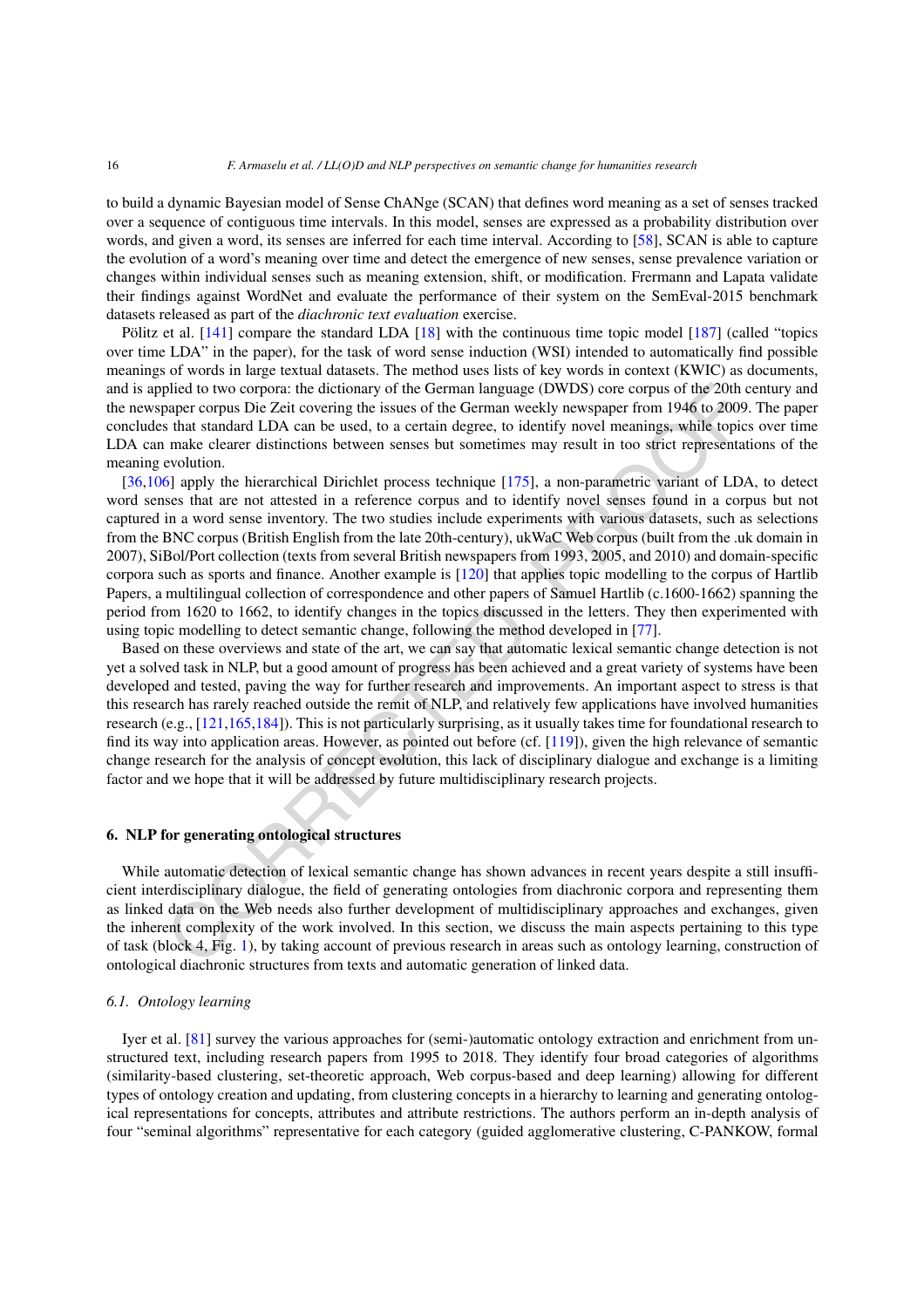concept analysis and word2vec) and compare them using ontology evaluation measures such as contextual relevance, precision and algorithmic efficiency. They also propose a deep learning method based on LSTMs, to tackle the problem of filtering out irrelevant data from corpora and improve relevance of retained concepts in a scalable manner.

Asim et al. [\[7](#page-22-24)] base their survey on the so-called "ontology learning layer cake" (introduced by Buitelaar et al. [[28\]](#page-22-25)), which illustrates the step-wise process of ontology acquisition starting with *terms*, and then moving up to *concepts, concept hierarchy, relations, relation hierarchy, axioms schemata*, and finally *axioms*. The paper categorises ontology learning techniques into linguistic, statistical and logical techniques, and presents detailed analysis and evaluation thereof. For instance, good performance is reported in the linguistic category for (lexico-)syntactic parsing and dependency analysis applied in relation extraction from texts in various domains and languages. C/NC-value (see also [6.3\)](#page-17-0) and hierarchical clustering from the statistical group are featured for the tasks of acquiring concepts and relations respectively, while inductive logical programming from the logical group is mentioned for both tasks. Among the tools making use of such techniques considered by the authors as most prominent and widely used for ontology learning from text are Text2Onto [35], ASIUM [51] and CRCTOL [85], in the category hybrid (linguistic and statistical), OntoGain [45] and OntoLearn [129], solely based on statistical methods, and TextStorm/Clouds [133] and Syndikate [72], from the logical category. Domain-specific or more wide-ranging datasets, such as Reuters-21578<sup>18</sup> and the British National Corpus,<sup>19</sup> are also included in the description, as commonly used for testing and evaluating different ontology learning systems. Although published just one year earlier than [\[81](#page-24-27)], the survey does not mention any techniques based on neural networks. However, the authors state that ontology learning can benefit from incorporating deep learning methods into the field. Importantly, Asim et al. advocate for language independent ontology learning and for the necessity of human intervention in order to boost the overall quality of the outcome.

#### *6.2. Diachronic constructs*

epts and relations respectively, white inductive logical programming from the logical group is<br>susks. Among the tools making use of such techniques considered by the authors as most pro<br>ead for ontology learning from text He et al. [76] use the ontology learning layer cake framework and a diachronic corpus in Chinese (People's Daily Corpus), spanning from 1947 to 1996, to construct a set of diachronic ontologies by year and period. Their ontology learning system deals only with the first four bottom layers of the 'cake' (see also [7] and [\[28\]](#page-22-25) above), for term extraction, synonymy recognition, concept discovery and hierarchical concept clustering. The first layer is built by segmenting and part of speech (POS) tagging the raw text using a hierarchical hidden Markov model (HHMM) for Chinese lexical analysis [194] and retaining all the words, except for stopwords and low frequency items. For synonymy detection, He et al. apply a distributional semantic model taking into account both lexical and syntactic contexts to compute the similarity between two terms, a method already utilised in diachronic corpus analysis in [195]. Cosine similarity and Kleinberg's "hubs and authorities" methodology [97] are used to group terms and synonyms into concepts and to select the top two terms with highest authority as semantic tags or labels for the concepts. An iterative K-means algorithm [112] is adopted to create a hierarchy of concepts with highly semantically associated clusters and sub-clusters. He et al. employ this four-step approach to build yearly/period diachronic XML ontologies for the considered corpus and evaluate concept discovery and clustering by comparing their results with a baseline computed via a Google word2vec implementation. The authors report that the proposed method outperformed the baseline in both concept discovery and hierarchical clustering, and that their diachronic ontologies were able to capture semantic changes of a term through comparison of its neighbouring terms or clusters at different points in time, and detect the apparition of new topics in a specific era. [76] also provides examples of diachronic analysis based on the ontologies derived from the studied corpus, such as shift in meaning from a domain to another, semantic change leading to polysemy or emergence of new similar terms as a result of realworld phenomena occurring in the period covered by the considered textual sources.

Other papers addressed the question of conceptualising semantic change using NLP techniques and diachronic corpora [[16](#page-22-21)[,69](#page-24-29),[152\]](#page-27-27) implying various degrees of ontological formalisation.

Focusing on the way conceptual structures and the hierarchical relations among their components evolve over time, Bizzoni et al. [\[16](#page-22-21)] explore the direction of using hyperbolic embeddings for the construction of corpus-induced

<span id="page-16-0"></span><sup>18</sup><https://archive.ics.uci.edu/ml/datasets/reuters-21578+text+categorization+collection>

<span id="page-16-1"></span><sup>19</sup><http://www.natcorp.ox.ac.uk/>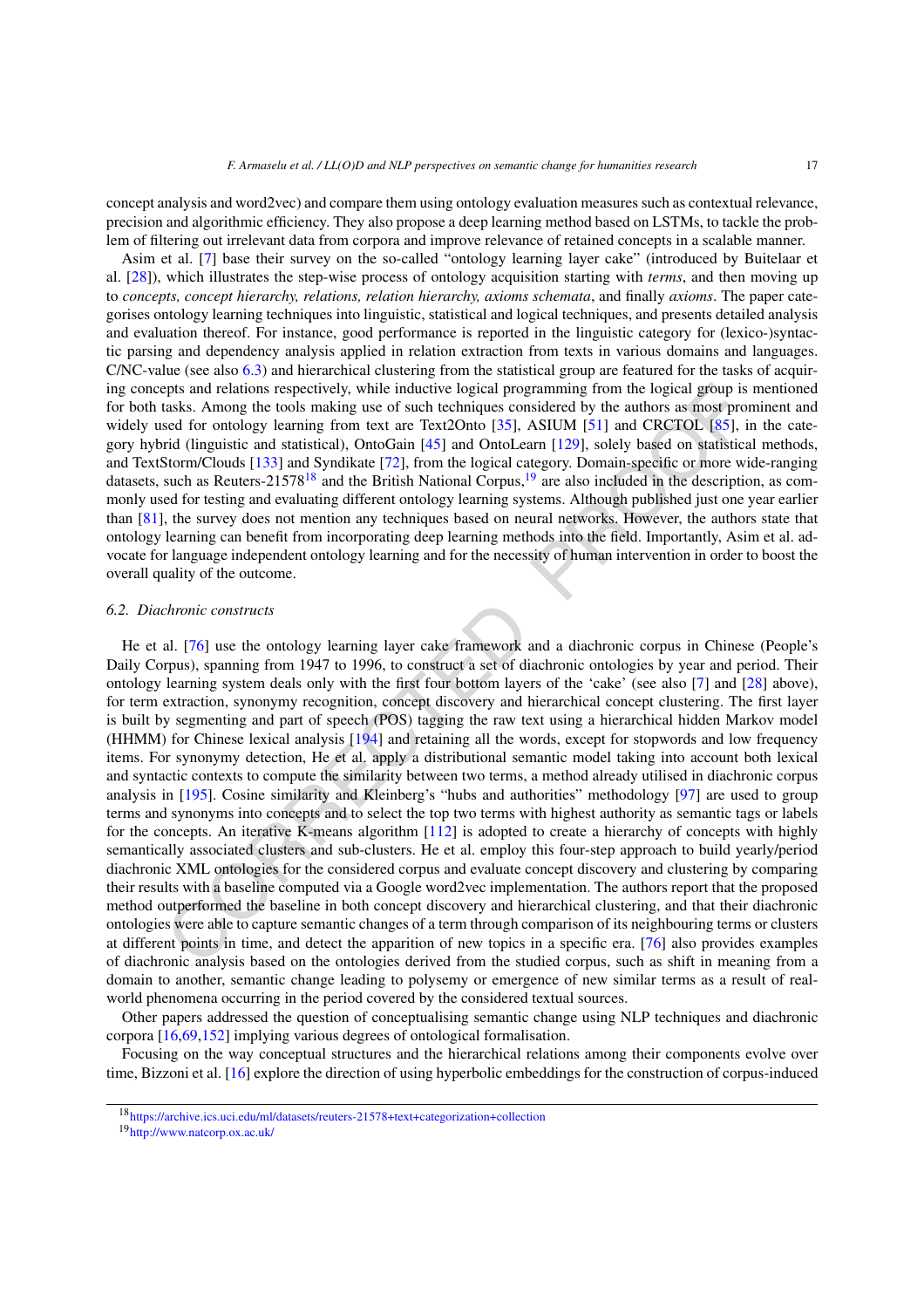diachronic ontologies (see also Section [5.4\)](#page-13-1). Using as a dataset the Royal Society Corpus, with a time span from 1665 to 1869, they show that such a method can detect symptoms of hierarchisation and specialisation in scientific language. Moreover, they argue that this type of technology may offer a (semi-)automatic alternative to the handcrafted historical ontologies that require considerable amount of human expertise and skills to build hierarchies of concepts based on beliefs and knowledge of a different time.

In their analysis of changing relationships in temporal corpora, Rosin and Radinsky [\[152](#page-27-27)] propose several methods for constructing timelines that support the study of evolving languages. The authors introduce the task of timeline generation that implies two components, one for identifying "turning points", i.e. points in time when the target word underwent significant semantic changes, the other for identifying associated descriptors, i.e. words and events, that explain these changes in relation with real-world triggers. Their methodology includes techniques such as "peak detection" in time series and "projected embeddings", in order to define the timeline turning points and create a joint vector space for words and events, representing a specific time period. Different approaches are tested to compare vector representations of the same word or select the most relevant events causing semantic change over time, such as orthogonal Procrustes [74], similarity-based measures, and supervised machine learning (random forest, SVM and neural networks). After assessing these methods on datasets from Wikipedia, the New York Times archive and DBpedia, Rosin and Radinsky conclude that the best results are yielded by a supervised approach leveraging the projected embeddings, and the main factors affecting the quality of the created timelines are word ambiguity and the available amount of data and events related to the target word. Although [152] does not explicitly refer to ontology acquisition as a whole, automatic timeline generation provides insight into the modalities of detecting and conceptualising semantic change and word-event-time relationships that may serve with the task of corpus-based diachronic ontology generation.

" in time series and "projected embeddings", in order to define the timeline turning points and constrations of the same word or select the most relevant events causing semantic change over a care for words and events, [2 Gulla et al. [69] use "concept signatures", i.e. representations constructed automatically from textual descriptions of existing concepts, to capture semantic changes of concepts over time. A concept signature is represented as a vector of weights. Each element in the vector corresponds to a linguistic unit or term (e.g. noun or noun phrase) extracted from the textual description of the concept, with its weight calculated as a tf-idf (term frequency – inverted document frequency) score. The process of signature building includes POS tagging, stopword removal, lemmatisation, noun/phrase selection and tf-idf computing for the selected linguistic units. According to Gulla et al., this type of vector representation enables comparisons via standard information retrieval measures, such as cosine similarity and Euclidian distance, that can uncover semantic drift of concepts in the ontology, both with respect to real-world phenomena (*extrinsic drift*) and inter-concept (taxonomic and non-taxonomic) relationships (*intrinsic drift*). The proposed methodology is applied to an ontology based on the Det Norske Veritas (DNV) company's Web site,<sup>[20](#page-17-1)</sup> each Web page representing a concept. The text of the Web pages is used as a source for understanding the concepts and constructing the corresponding signatures at different points in time. [69] illustrates this procedure for various types of vector-based concept and relation comparison in the DNV ontology, computed for 2004 and 2008. The authors note that the size of the textual descriptions of concepts is determinant for the signature quality (too short descriptions may result in poor quality) and mention as further direction of research the use of deeper grammatical analysis of sentences and of semantic lexica for signature generation. Moreover, Gulla et al. point out that since the automatic construction of signatures relies on textual descriptions of existing concepts, the approach is primarily intended to updating existing structures rather than developing new ontologies.

# <span id="page-17-0"></span>*6.3. Generating linked data*

The transformation of the extracted information into formal descriptions that can be published as linked data on the Web is an important aspect of the process of ontology generation from textual sources. A number of tools have been devised to implement an integrated workflow for extracting concepts and relations, and converting the derived ontological structure into Semantic Web formalisations. While the first and second subsections above provided an overview of various approaches for corpus-based production of ontologies and ontological constructs including a temporal dimension, this subsection focuses on means for making the generated output available on the Web in a structured and re-usable format. Three categories of tools dedicated to such tasks are discussed, for extracting

<span id="page-17-1"></span><sup>20</sup>A company specialising in risk management and certification.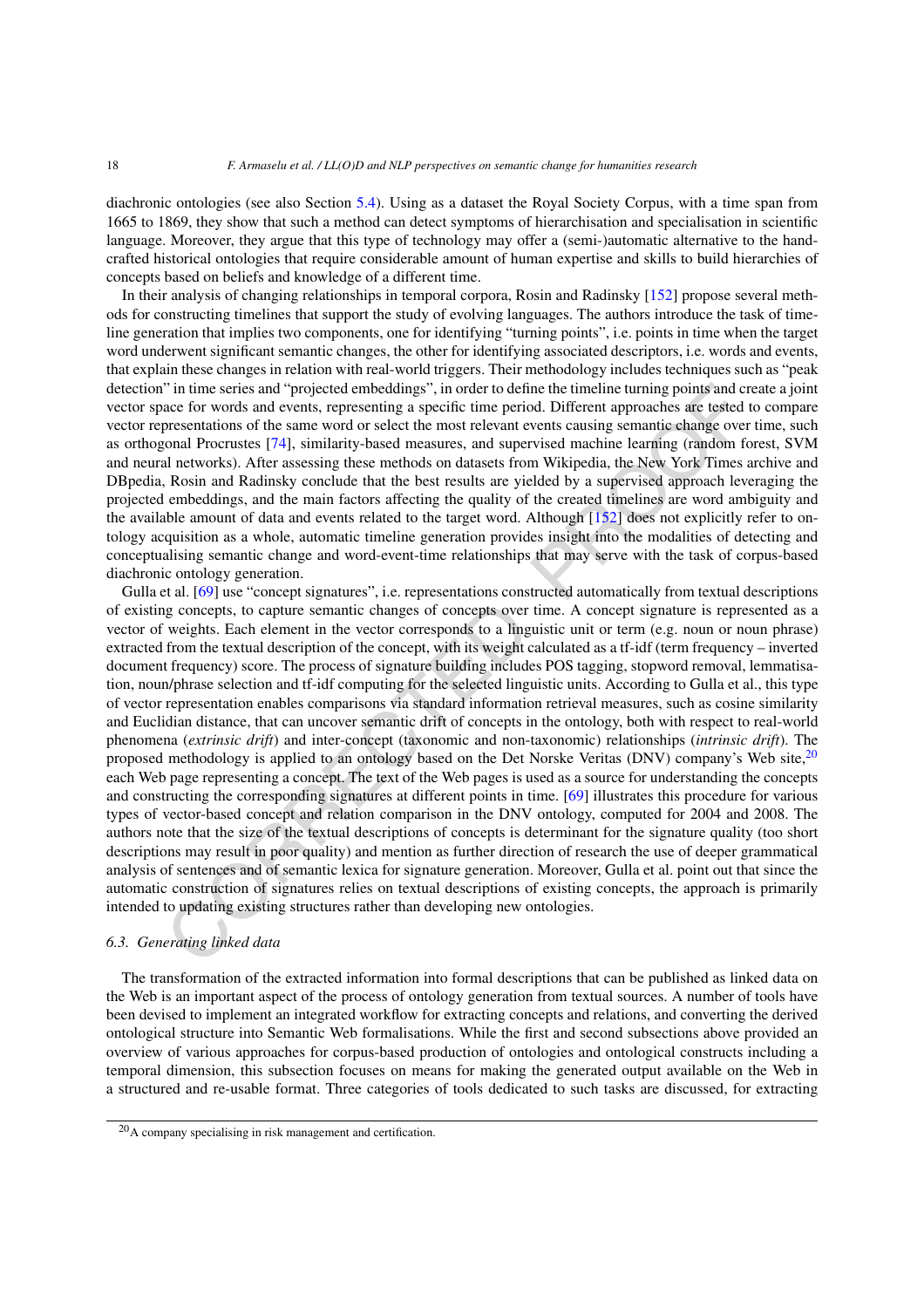information and linking entities to available ontologies on the Web, learning ontologies and translating the resulting models into Semantic Web representations, and for performing shallow conversion to RDF.

An example from the first category is LODifier [\[9](#page-22-26)], which combines different NLP techniques for named entity recognition, word sense disambiguation and semantic analysis to extract entities and relations from text and produce RDF representations linked to the LOD cloud using DBpedia and WordNet 3.0 vocabularies. The tool was evaluated on an English benchmark dataset containing newspapers, radio and television news from 1998.

From the second category, OntoGain [[45\]](#page-23-20) is a platform for unsupervised ontology acquisition from unstructured text. The concept identification module is based on C/NC-value [[55\]](#page-24-30), a method that enables the extraction of multi-word and nested terms from text. For the detection of taxonomic and non-taxonomic relations, [\[45](#page-23-20)] applies techniques such as agglomerative hierarchical clustering and formal concept analysis in the first task, and association rules and conditional probabilities in the second. OntoGain allows for the transformation of the resulted ontology into standard OWL statements. The authors report assessment including experiments with corpora from the medical and computer science domain, and comparisons with hand-crafted ontologies and similar applications such as Text2Onto.

Concept-Relation-Concept Tuple-based Ontology Learning (CRCTOL) [85] is a system for automatically mining ontologies from domain-specific documents. CRCTOL adopts various NLP methods such as POS tagging, multiword extraction and tf-idf-based relevance measures for concept learning, a variant of Lesk's algorithm [[108\]](#page-25-23) for word sense disambiguation, and WordNet hierarchy processing and full text parsing for the construction of taxonomic and non-taxonomic relations. The derived ontology is then modelled as a graph, with the possibility of exporting the corresponding representation in RDFS and OWL format. [85] presents two case studies, for building a terrorism domain ontology and a sport event domain ontology, as well as results of quantitative and qualitative evaluation of the tool through various comparisons with other systems or assessment references such as Text-To-Onto/Text2Onto, WordNet, expert rating and human-edited benchmark ontologies.

ies and conditional probabilities in the second. [O](#page-18-3)ntoGain allows for the transformation of the<br>into standard OWL statements. The authors report assessment including experiments with cent<br>and computer science domain, and co One of the systems often cited as a reference in ontology learning from textual resources (see also above) is Text2Onto (the successor of TextToOnto) [35]. Based on the GATE framework [37], it combines linguistic preprocessing (e.g. tokenisation, sentence splitting, POS tagging, lemmatisation) with the use of a JAPE transducer and shallow parsing run on the pre-processed corpus to identify concepts, instances and different types of relations (subclass-of, part-of, instance-of, etc.) to be included in a Probabilistic Ontology Model (POM). The model, independent of any knowledge representation formalism, can be then translated into various ontology representation languages such as RDFS, OWL and F-Logic. The paper also describes a strategy for data-driven change discovery allowing for selective POM updating and traceability of the ontology evolution, consistent with the changes in the underlying corpus. Evaluation is reported with respect to certain tasks and a collection of tourism-related texts, the results being compared with a reference taxonomy for the domain.

Recent work accounts for more specialised tools, from the third category, such as converters, making, for instance, linked data in RDF format out of CSV files  $(CoW<sup>21</sup>$  and cattle<sup>22</sup> [123]) or directly converting language resources into LL(O)D (LLODifier<sup>23</sup> [33]). As already pointed out at the beginning of this section, the field may benefit from further exchanges among scholars in different areas of studies such as theoretical and cognitive linguistics, history and philosophy of language, digital humanities, NLP and Semantic Web.

# <span id="page-18-0"></span>**7. LL(O)D resources and publication**

In this section (related to block 5, Fig. 1), we outline the existing resources on the Web including diachronic representation of data from the humanities, with a view towards the possibilities of integrating more resources of this kind into the LL(O)D cloud in the future.

The main nucleus for linguistic linked open data is the LL(O)D cloud  $[34]$ ,<sup>24</sup> which started in 2011 with less than 30 datasets, and at the time of writing consists of over 200 different datasets. The resources linked in the LL(O)D

<span id="page-18-1"></span><sup>21</sup><https://pypi.org/project/cow-csvw/>

<span id="page-18-2"></span><sup>22</sup><http://cattle.datalegend.net/>

<span id="page-18-3"></span><sup>23</sup><https://github.com/acoli-repo/LLODifier>

<span id="page-18-4"></span><sup>24</sup><https://linguistic-lod.org/>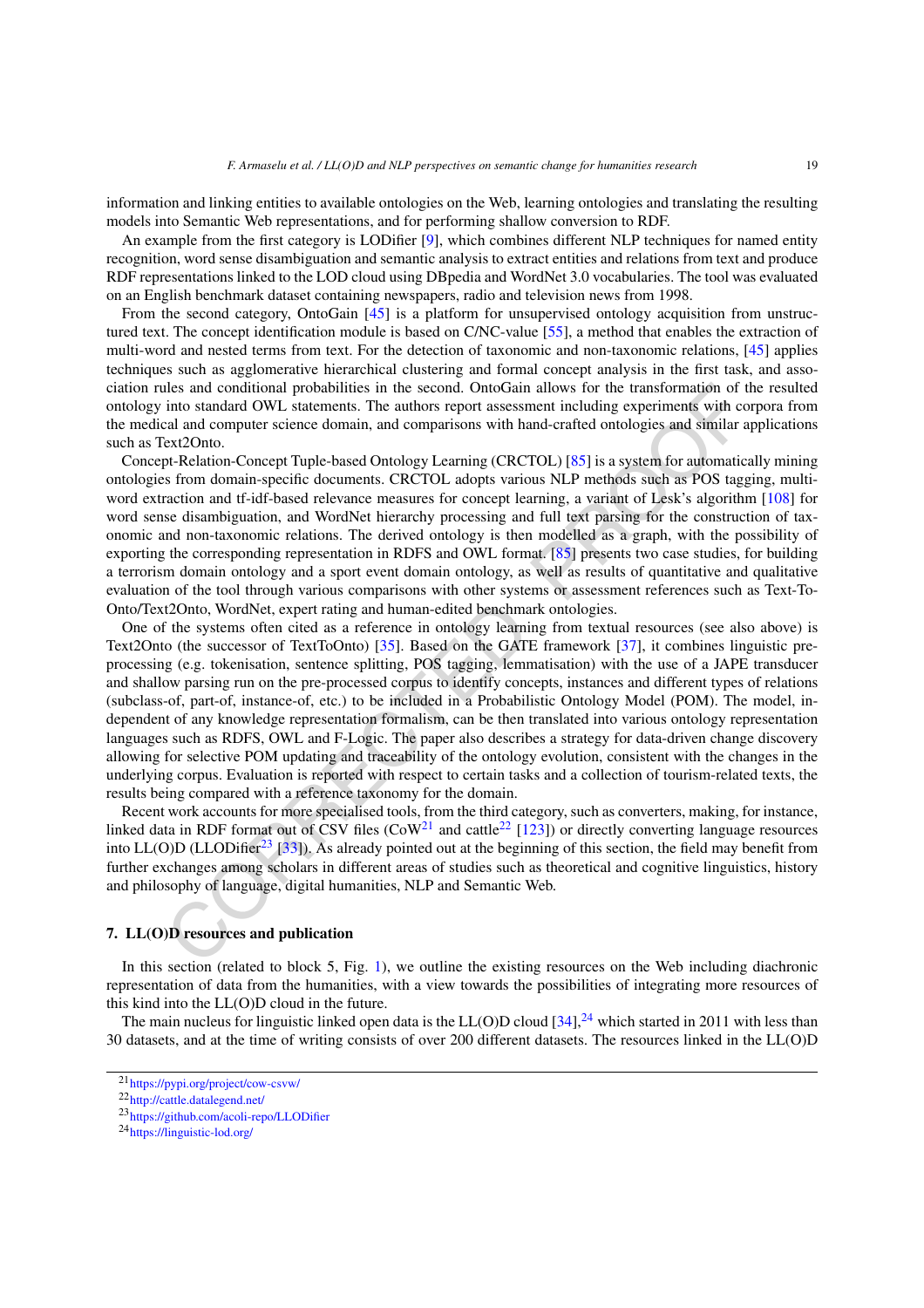cloud include corpora, lexicons and dictionaries, terminologies, thesauri and knowledge bases, linguistic resources metadata, linguistic data categories, and typological databases. The LL(O)D diagram is generated automatically from the subset of Linghub<sup>25</sup> that is published as linked open data.

Not all diachronic datasets are registered through Linghub/LL(O)D Cloud. Within the CLARIAH project<sup>[26](#page-19-2)</sup> several datasets have been converted from CSV format to linked open data, and published through project websites or GitHub. For example, in [[113\]](#page-26-24), different diachronic lexicons are modelled according to the Lemon model and interlinked, such that one can query across time and dialect variations.

Also in the Netherlands, the Amsterdam Time Machine connects attestations of Amsterdam dialects and sociolects, cinema and theatre locations and tax information to base maps of Amsterdam at various points in time [\[132\]](#page-26-25). A combined resource like this allows scholars to investigate 'higher' and 'lower' sociolects in conjunction with 'elite density' in a neighbourhood (i.e. the proportion of wealthier people that lived in an area). Lexicologists at the Dutch Language Institute have been creating dictionaries of Dutch that cover the period from 500 to 1976 which are now being modelled through OntoLex-Lemon [41].

Searching for and modelling diachronic change requires rethinking some contemporary (Semantic) Web infrastructure. As [177] shows, standardised language tags cannot capture the differences between Old-, Middle- and Modern French resources.

Digital editions, often modelled in TEI [183], are a rich resource of diachronic language variation. Some corpora, such as the 15th-19th-century Spanish poetry corpus described in [11] contain additional annotations such as psychological and affective labels, but it seems the study was not focused particularly on how these aspects may have changed over time.

For humanities scholars such as historians, who deal with source materials dating back to for example the early modern period, language change is a given, but the knowledge they gain over time is not always formalised or published as linked data. For example, a project that analyses the representation of emotions plays from the 17th to the 19th century, a dataset and lexicon were developed, but these were not explicitly linked to the LL(O)D cloud [\[107](#page-25-24),179]. In contrast to [11], here the labels are explicitly grounded in time. There is a task here for the Semantic Web community to make it easier to publish and maintain LL(O)D datasets for non-Semantic Web experts.

It should be also noted that while there do not currently exist guidelines for publishing lexicons and ontologies representing semantic change as LL(O)D data, there are moves towards producing such material within the *Nexus Linguarum* COST Action, however, with particular reference to the overlap between different working groups and UC4.2.1.

# <span id="page-19-0"></span>**8. Conclusions**

sity 'in a neighbourhood (i.e. the proportion of wealthier people that lived in an area). Lexicolog<br>graped institute have been creating dictionaries of Dutch that cover the period from 500 to 1976<br>graped institute have bee This paper presents a literature survey, bringing together various fields of research that may be of interest in the construction of a workflow for detecting and representing semantic change (Fig. 1). The state of the art described in the paper also represents the starting point in designing a methodology, based on this workflow, for the humanities use case UC4.2.1 as an application within the COST Action *Nexus Linguarum, European network for Web-centred linguistic data science*. The survey touches upon the use of multilingual diachronic corpora from the humanities, and different approaches from linguistics-related disciplines, NLP and Semantic Web. The organisation of the sections and the themes included in the outline reflects the heterogeneity and complexity of the task and the necessity of a framework enabling interdisciplinary dialogue and collaboration.

At this stage, the reviewed literature and main surveyed approaches and tools (see Appendix) suggest that the the-oretical frameworks (Section [3\)](#page-3-0) and the NLP techniques for detecting lexical semantic change (Section [5\)](#page-10-0) show good levels of development, although certain conceptual and technical difficulties are yet to overcome. The fields dealing with the generation of diachronic ontologies from unstructured text and their representation as LL(O)D formalisms on the Web (Section [4,](#page-7-0) [6,](#page-15-0) [7\)](#page-18-0) would require further harmonisation with the previous points and research investment.

<span id="page-19-1"></span><sup>25</sup><http://linghub.org>

<span id="page-19-2"></span><sup>26</sup><https://clariah.nl>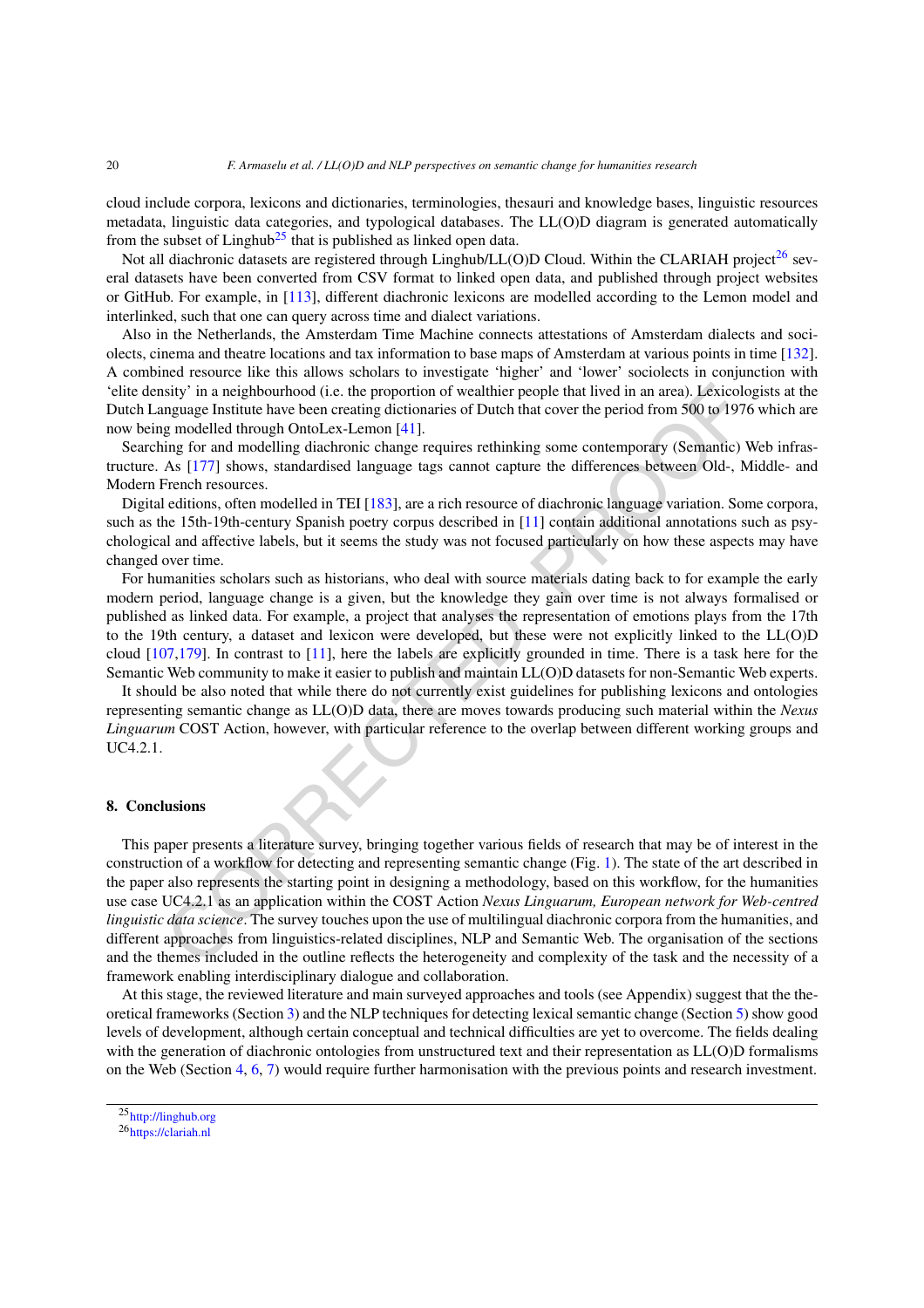Despite recent advances in creating and publishing linguistic resources on the LL(O)D cloud, and the availability of potentially relevant resources, humanities researchers working on the detection and representation of semantic change as linked data on the Web are still confronted with a series of challenges. These include limitations in representing temporal and dynamic aspects given the work in progress status of some of the applicable Semantic Web technologies, absence of guidelines for producing diachronic ontologies, and lack of ways to ease publication and maintenance of data for non-Semantic Web experts. Another point requiring further attention is the need for building connections between the various areas of research involved in the type of task described in the paper. As we tried to illustrate through the structure of the generic workflow and the discussions within the related sections, the research agenda for attaining this goal should include interdisciplinary approaches and exchanges among the identified fields of study. The results of the survey seem to suggest that there are not yet enough interrelations and explicit connections between these fields, and the area under investigation would benefit from further developments in this direction.

continues the series fields, and the area under investigation would benefit from further deported to the sum term in the area under investigation would benefit from further depremential due on the detection and representat We assume that, given the current progress in deep learning, digital humanities and the ongoing undertakings in LL(O)D, the detection and representation of semantic change as linked data combined with the analysis of large datasets from the humanities will acquire the level of attention and dialogue needed for the advancement in this area of study. Detecting and representing semantic change as LL(O)D is an important topic for the future development of Semantic Web technologies, since learning to deal with the knowledge of the past and its evolution over time also implies learning to deal with the knowledge of the future.

## **Acknowledgement**

This article is based upon work from COST Action *Nexus Linguarum, European network for Web-centred linguistic data science*, supported by COST (European Cooperation in Science and Technology). [www.cost.eu](http://www.cost.eu).

## **Author contributions**

F.A., Sections 1, 2, 3, 5, 6, 8; E.S.A., Section 5; A.F.K., Section 4; C.L., Section 5; B.M., Section [5](#page-10-0); C.O.T., Section [5;](#page-10-0) A.U., Section 5; G.V.O., Section 3; M.V.E., Section 7. All the authors critically revised and approved the final version of the manuscript submitted to the Journal.

## **Appendix**

| Main theoretical approaches surveyed in Section 5                                                   |                                                                                                                                    |  |  |  |
|-----------------------------------------------------------------------------------------------------|------------------------------------------------------------------------------------------------------------------------------------|--|--|--|
| Knowledge-oriented                                                                                  | Language-oriented                                                                                                                  |  |  |  |
| Charting the history of political and social concepts [145]                                         | Semasiological vs. onomasiological mechanisms of semantic<br>change in lexical semantics [61]                                      |  |  |  |
| Formal description of conceptual change implying a "core" and a<br>"margin" $[103]$                 | Semasiological vs. onomasiological mechanisms of semantic<br>change in cognitive linguistics and diachronic lexicology [66]        |  |  |  |
| Defining the meaning of a concept in terms of "intension, extension and<br>labelling" $[186]$       | Stability and univocity principles vs. sociocognitive approaches<br>to understand world and language change in terminology $[176]$ |  |  |  |
| Model-based approach to the "history of ideas or concept drift" [15]                                | Diachronic change in the layer of pragmatics $[160]$                                                                               |  |  |  |
| Describing semantic change, semantic drift, concept drift in relation to<br>ontology change $[168]$ | Discourse-historical approach (DHA) and the principle of<br>"triangulation" [192]                                                  |  |  |  |

| Table 2                                           |  |  |  |  |
|---------------------------------------------------|--|--|--|--|
| Main theoretical approaches surveyed in Section 3 |  |  |  |  |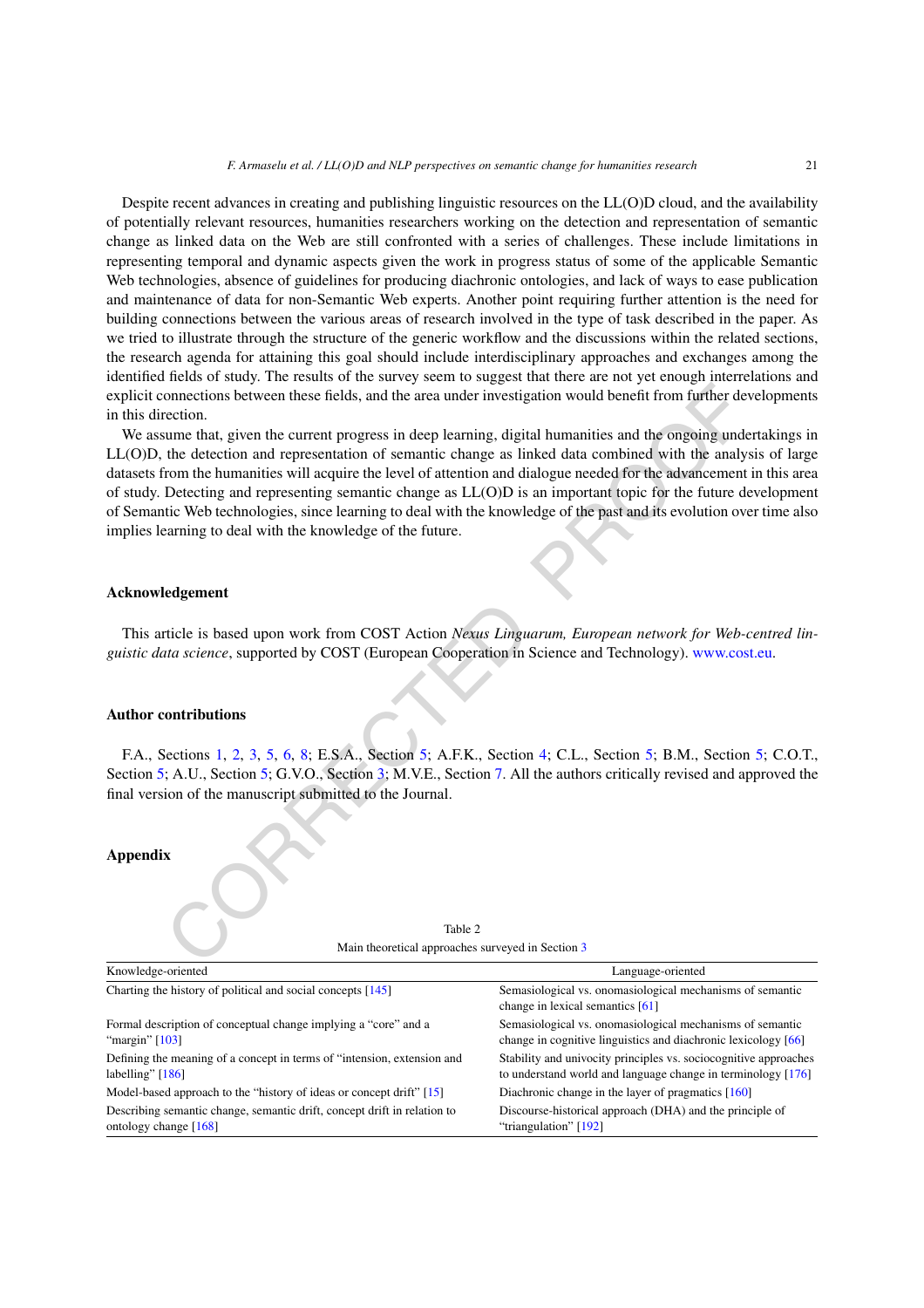22 *F. Armaselu et al. / LL(O)D and NLP perspectives on semantic change for humanities research*

| Main LL(O)D formalisms and resources surveyed in Sections $4$ and $7$ |
|-----------------------------------------------------------------------|
| OntoLex-Lemon $[116]$                                                 |
| Temporal RDF [71]; RDF-star                                           |
| Etymology modelling $[30,38,90]$                                      |
| Perdurantist modelling [189]                                          |
| OWL-based temporal reasoning [14]                                     |
| General                                                               |
| $LL(O)D$ cloud [34]                                                   |
| Linghub                                                               |
| For diachronic analysis                                               |
| LiLa etymological lexicon [114]                                       |
| OWL-Time ontology [78]; LODE ontology; PeriodO gazetteer of periods   |
| Diachronic semantic lexicon of Dutch [41]                             |
|                                                                       |

|                         | Linghub                                                                                                                                                                                         |  |  |
|-------------------------|-------------------------------------------------------------------------------------------------------------------------------------------------------------------------------------------------|--|--|
|                         | For diachronic analysis                                                                                                                                                                         |  |  |
|                         | LiLa etymological lexicon [114]                                                                                                                                                                 |  |  |
|                         | OWL-Time ontology [78]; LODE ontology; PeriodO gazetteer of periods                                                                                                                             |  |  |
|                         | Diachronic semantic lexicon of Dutch [41]                                                                                                                                                       |  |  |
|                         | Table 4                                                                                                                                                                                         |  |  |
|                         | Main NLP methods for diachronic analysis surveyed in Section 5                                                                                                                                  |  |  |
| NER, NED,<br><b>NEL</b> | NER: rule-based [25,67,89]; unsupervised, statistical [172]; machine learning [3,111,130]; deep learning [79,105,146,163,167]<br>Time-aware NED, NER [2,147]<br>LL(O)D-based NEL [27,40,59,181] |  |  |
| Word<br>embeddings      | Unsupervised, with temporal-spatial information $[64]$ ; hyperbolic $[16, 131]$<br>LSTM-based [178]; detecting paradigmatic and syntagmatic shifts [188]                                        |  |  |
| Transformer-<br>based   | BERT [42]; ELMo [137]; XLNet [193]<br>Unsupervised, with contextualised word representations [62]; clustering [86]                                                                              |  |  |
| Topic<br>modelling      | SCAN [58]; topics over time LDA [141]<br>Hierarchical Dirichlet [36,106]<br>LDA-based [120]                                                                                                     |  |  |
|                         | Table 5<br>Main NLP applications for generating (diachronic) ontological and linked data structures surveyed in Section 6                                                                       |  |  |
|                         | Learning diachronic constructs<br>Ontologies [16,76]                                                                                                                                            |  |  |
|                         | Timelines [152]                                                                                                                                                                                 |  |  |
|                         | Concept signatures [69]                                                                                                                                                                         |  |  |

| Table 5                                                                                                        |                           |  |  |
|----------------------------------------------------------------------------------------------------------------|---------------------------|--|--|
| Main NLP applications for generating (diachronic) ontological and linked data structures surveyed in Section 6 |                           |  |  |
| Learning diachronic constructs                                                                                 | Ontologies $[16,76]$      |  |  |
|                                                                                                                | Timelines $[152]$         |  |  |
|                                                                                                                | Concept signatures $[69]$ |  |  |
| Learning ontologies and producing linked data                                                                  | OntoGain [45]             |  |  |
|                                                                                                                | CRCTOL <sub>[85]</sub>    |  |  |
|                                                                                                                | TextToOnto [35]           |  |  |
| Extracting information and linking entities                                                                    |                           |  |  |
|                                                                                                                | LODifier [9]              |  |  |
| Converting to linked data formats                                                                              | $C0W$ , cattle [123]      |  |  |
|                                                                                                                | LLODifier [33]            |  |  |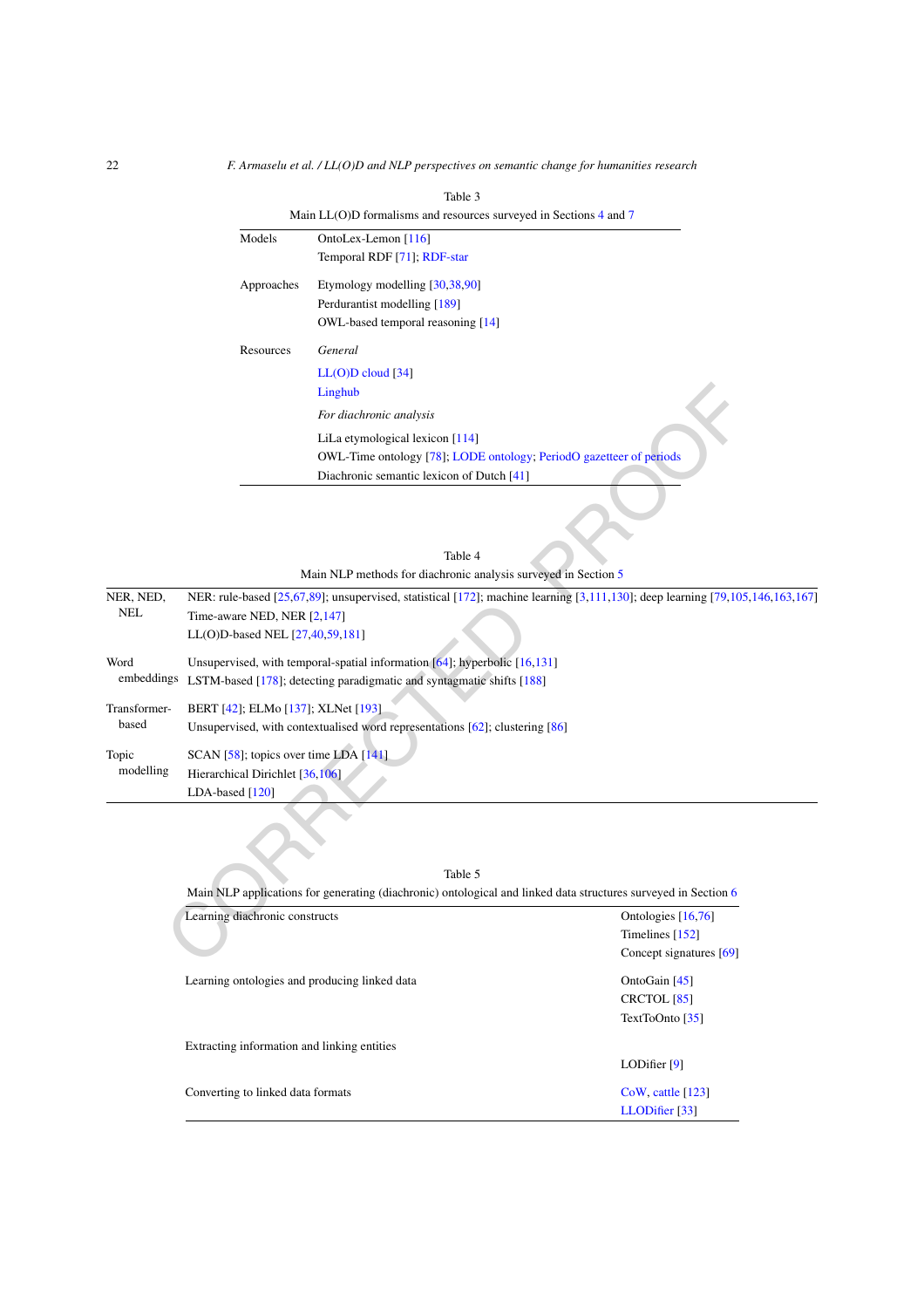#### **References**

- <span id="page-22-12"></span>[1] Y. Adesam, M. Ahlberg and G. Bouma, Bokstaffua, bokstaffwa, bokstafwa, bokstaua, bokstawa... Towards lexical link-up for a corpus of Old Swedish, in: *KONVENS*, 2012, pp. 365–369.
- <span id="page-22-18"></span>[2] P. Agarwal, J. Strötgen, L. Del Corro, J. Hoffart and G. Weikum, Dianed: Time-aware named entity disambiguation for diachronic corpora, in: Proceedings of the 56th Annual Meeting of the Association for Computational Linguistics (Volume 2: Short Papers), 2018, pp. 686–693.
- <span id="page-22-17"></span>[3] S.T. Aguilar, X. Tannier and P. Chastang, Named entity recognition applied on a data base of Medieval Latin charters. The case of chartae burgundiae, in: *3rd International Workshop on Computational History (HistoInformatics 2016)*, 2016.
- <span id="page-22-2"></span>[4] K. Aijmer, I think–an English modal particle, in: *Modality in Germanic Languages: Historical and Comparative Perspectives*, Vol. 1, 1997, p. 47.
- <span id="page-22-5"></span>[5] J.F. Allen, Maintaining knowledge about temporal intervals, *Communications of the ACM* **26**(11) (1983), 832–843. doi:[10.1145/182.](https://doi.org/10.1145/182.358434) [358434.](https://doi.org/10.1145/182.358434)
- <span id="page-22-1"></span>[6] G. Antoniou, M. d'Aquin and J.Z. Pan, Semantic web dynamics, *Journal of Web Semantics* **9**(3) (2011), 245–246. doi[:10.1016/j.websem.](https://doi.org/10.1016/j.websem.2011.06.008) [2011.06.008.](https://doi.org/10.1016/j.websem.2011.06.008)
- <span id="page-22-24"></span>[7] M.N. Asim, M. Wasim, M.U.G. Khan, W. Mahmood and H.M. Abbasi, A survey of ontology learning techniques and applications, *Database* **2018** (2018). doi:10.1093/database/bay101.
- <span id="page-22-26"></span><span id="page-22-3"></span>[8] P. Auer and Y. Maschler, NU/NÅ: A Family of Discourse Markers Across the Languages of Europe and Beyond, Vol. 58, Walter de Gruyter GmbH & Co KG, 2016.
- 34.<br>
26. Co[R](https://doi.org/10.1145/1143844.1143859)S.<br>
COROR[E](http://portal.acm.org/citation.cfm?doid=1143844.1143859)T (Union and J.Z. Pan, Semantic web dynamics, Journal of Web Semantics (3(3) (2011), 245-2466 doi:10.10.<br>
20.008.<br>
20.008.<br>
20.008.<br>
20.008.<br>
20.008.<br>
20.008.<br>
20.008.<br>
20.008.<br>
In Washim, M.U.G. Khan [9] I. Augenstein, S. Padó and S. Rudolph, LODifier: Generating linked data from unstructured text, in: *The Semantic Web: Research and Applications*, E. Simperl, P. Cimiano, A. Polleres, O. Corcho and V. Presutti, eds, Lecture Notes in Computer Science, Vol. 7295, Springer, Berlin Heidelberg, 2012, pp. 210–224, http://link.springer.com/10.1007/978-3-642-30284-8\_21. ISBN 978-3-642-30283-1. doi:[10.1007/](https://doi.org/10.1007/978-3-642-30284-8_21) 978-3-642-30284-8\_21.
- <span id="page-22-14"></span>[10] M.A. Azawi, M.Z. Afzal and T.M. Breuel, Normalizing historical orthography for OCR historical documents using LSTM, in: *Proceedings of the 2nd International Workshop on Historical Document Imaging and Processing*, 2013, pp. 80–85. doi[:10.1145/2501115.2501131.](https://doi.org/10.1145/2501115.2501131)
- <span id="page-22-27"></span>[11] A. Barbado, V. Fresno, Á.M. Riesco and S. Ros, DISCO PAL: Diachronic Spanish Sonnet Corpus with Psychological and Affective Labels, 2020, Preprint arXiv:2007.04626.
- <span id="page-22-9"></span>[12] A. Baron and P. Rayson, VARD2: A tool for dealing with spelling variation in historical corpora, in: *Postgraduate Conference in Corpus Linguistics*, 2008.
- <span id="page-22-7"></span>[13] P. Basile and B. McGillivray, Exploiting the web for semantic change detection, in: *Discovery Science*, Lecture Notes in Computer Science, Vol. 11198, Springer-Verlag, 2018.
- <span id="page-22-6"></span>[14] S. Batsakis, E.G. Petrakis, I. Tachmazidis and G. Antoniou, Temporal representation and reasoning in OWL 2, *Semantic Web* **8**(6) (2017), 981–1000. doi:10.3233/SW-160248.
- <span id="page-22-0"></span>[15] A. Betti and H. van den Berg, Modelling the history of ideas, *British Journal for the History of Philosophy* **22**(4) (2014), 812–835. doi:[10.](https://doi.org/10.1080/09608788.2014.949217) 1080/09608788.2014.949217.
- <span id="page-22-21"></span>[16] Y. Bizzoni, M. Mosbach, D. Klakow and S. Degaetano-Ortlieb, Some steps towards the generation of diachronic WordNets, in: *Proceedings of the 22nd Nordic Conference on Computational Linguistics*, 2019, pp. 55–64, [https://www.aclweb.org/anthology/W19-6106.](https://www.aclweb.org/anthology/W19-6106)
- <span id="page-22-23"></span>[17] D.M. Blei and J.D. Lafferty, Dynamic topic models, in: *Proceedings of the 23rd International Conference on Machine Learning – ICML'06*, ACM Press, 2006, pp. 113–120, http://portal.acm.org/citation.cfm?doid=1143844.1143859. ISBN 978-1-59593-383-6. doi:[10.](https://doi.org/10.1145/1143844.1143859) 1145/1143844.1143859.
- <span id="page-22-22"></span>[18] D.M. Blei, A.Y. Ng and M.I. Jordan, Latent Dirichlet allocation, *Journal of Machine Learning Research* **3** (2003), 993–1022.
- <span id="page-22-20"></span>[19] P. Bojanowski, E. Grave, A. Joulin and T. Mikolov, Enriching word vectors with subword information, *Transactions of the Association for Computational Linguistics* **5** (2017), 135–146. doi:10.1162/tacl\_a\_00051.
- <span id="page-22-10"></span>[20] M. Bollmann, Automatic normalization of historical texts using distance measures and the Norma tool, in: *Proceedings of the Second Workshop on Annotation of Corpora for Research in the Humanities (ACRH-2)*, Lisbon, Portugal, 2012, pp. 3–14.
- <span id="page-22-8"></span>[21] M. Bollmann, A large-scale comparison of historical text normalization systems, 2019, Preprint arXiv:1904.02036.
- <span id="page-22-13"></span>[22] M. Bollmann, J. Bingel and A. Søgaard, Learning attention for historical text normalization by learning to pronounce, in: *Proceedings of* the 55th Annual Meeting of the Association for Computational Linguistics (Volume 1: Long Papers), 2017, pp. 332-344. doi:[10.18653/](https://doi.org/10.18653/v1/P17-1031) [v1/P17-1031.](https://doi.org/10.18653/v1/P17-1031)
- <span id="page-22-11"></span>[23] M. Bollmann, F. Petran and S. Dipper, Rule-based normalization of historical texts, in: *Proceedings of the Workshop on Language Technologies for Digital Humanities and Cultural Heritage*, 2011, pp. 34–42.
- <span id="page-22-15"></span>[24] M. Bollmann and A. Søgaard, Improving historical spelling normalization with bi-directional LSTMs and multi-task learning, 2016, Preprint [arXiv:1610.07844](http://arxiv.org/abs/arXiv:1610.07844).
- <span id="page-22-16"></span>[25] L. Borin, D. Kokkinakis and L.-J. Olsson, Naming the past: Named entity and animacy recognition in 19th century Swedish literature, in: *Proceedings of the Workshop on Language Technology for Cultural Heritage Data (LaTeCH 2007)*, 2007, pp. 1–8.
- <span id="page-22-4"></span>[26] J. Bowers and L. Romary, Deep encoding of etymological information in TEI, *Journal of the Text Encoding Initiative* (2016).
- <span id="page-22-19"></span>[27] C. Brando, F. Frontini and J.-G. Ganascia, REDEN: named entity linking in digital literary editions using linked data sets, *Complex Systems Informatics and Modeling Quarterly* (2016), 60–80. doi[:10.7250/csimq.2016-7.04.](https://doi.org/10.7250/csimq.2016-7.04)
- <span id="page-22-25"></span>[28] P. Buitelaar, P. Cimiano and B. Magnini, Ontology learning from text: An overview, in: *Ontology Learning from Text: Methods, Evaluation and Applications*, Vol. 123, IOS Press, 2005, pp. 3–12.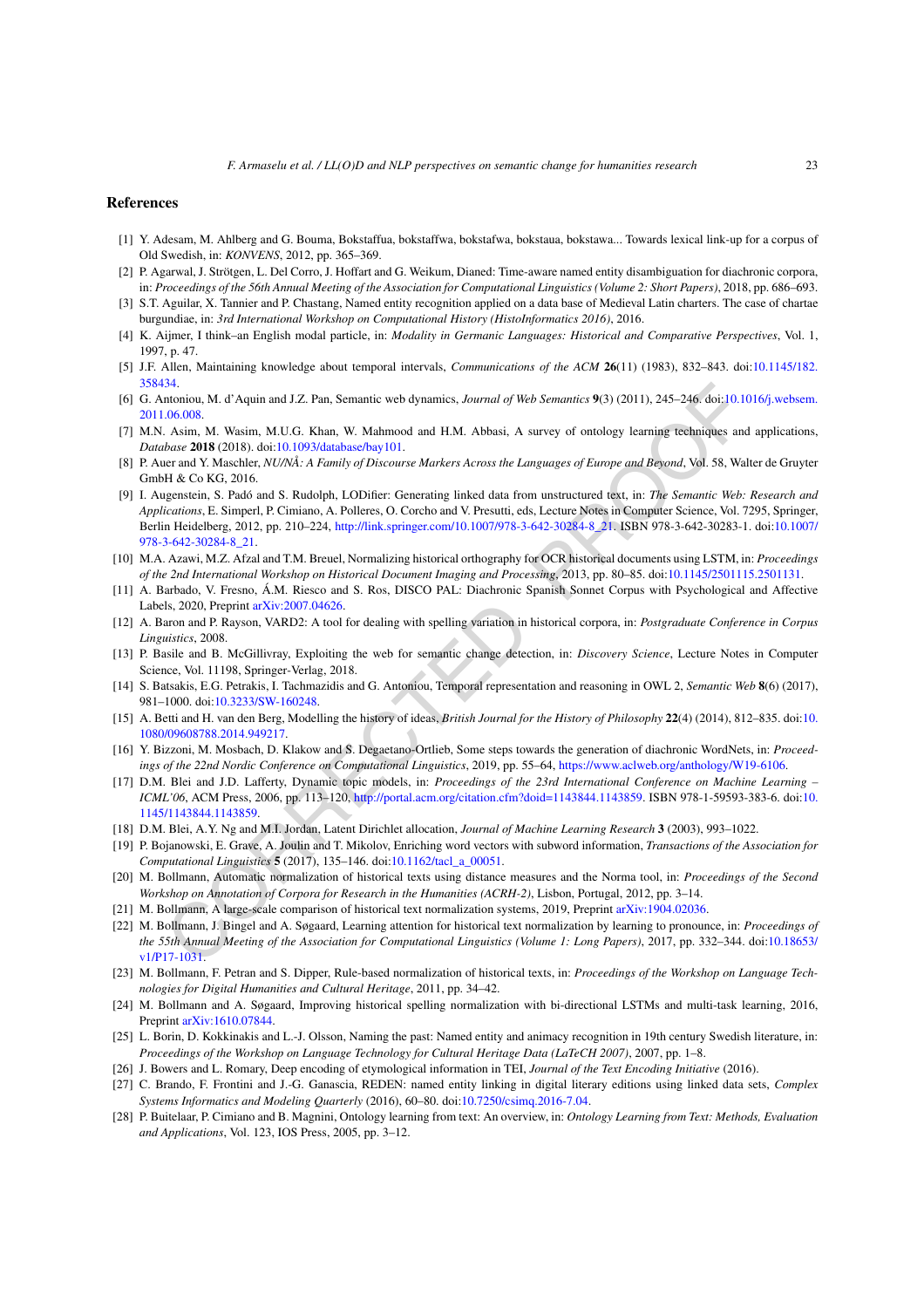- <span id="page-23-0"></span>[29] T. Burrows, E. Hyvönen, L. Ransom and H. Wijsman, Mapping manuscript migrations: Digging into data for the history and provenance of medieval and renaissance manuscripts, manuscript studies: A, *Journal of the Schoenberg Institute for Manuscript Studies* **3**(1) (2018), 249–252. doi[:10.1353/mns.2018.0012](https://doi.org/10.1353/mns.2018.0012).
- <span id="page-23-7"></span>[30] C. Chiarcos, F. Abromeit, C. Fäth and M. Ionov, Etymology meets linked data. A case study in Turkic, in: *Digital Humanities 2016*, Krakow, 2016.
- <span id="page-23-5"></span>[31] C. Chiarcos, M. Ionov, J. de Does, K. Depuydt, A.F. Khan, S. Stolk, T. Declerck and J.P. McCrae, Modelling frequency and attestations for OntoLex-Lemon, in: *Proceedings of the 2020 Globalex Workshop on Linked Lexicography, European Language Resources Association*, Marseille, France, 2020, pp. 1–9, [https://www.aclweb.org/anthology/2020.globalex-1.1.](https://www.aclweb.org/anthology/2020.globalex-1.1) ISBN 979-10-95546-46-7.
- <span id="page-23-1"></span>[32] C. Chiarcos and A. Pareja-Lora, Open data – linked data – linked open data – Linguistic Linked Open Data (LLOD): A general introduction, in: Development of Linguistic Linked Open Data Resources for Collaborative Data-Intensive Research in the Language Sciences, A. Pareja-Lora, M. Blume, B.C. Lust and C. Chiarcos, eds, MIT Press, 2019, pp. 1–18. ISBN 978-0-262-53625-7.
- <span id="page-23-22"></span>[33] P. Cimiano, C. Chiarcos, J.P. McCrae and J. Gracia, Linguistic linked data in digital humanities, in: *Linguistic Linked Data. Representation, Generation and Applications*, 1st edn, Springer International Publishing, 2020, [https://www.springer.com/gp/book/9783030302245.](https://www.springer.com/gp/book/9783030302245) doi:10.1007/978-3-030-30225-2.
- <span id="page-23-23"></span>[34] P. Cimiano, C. Chiarcos, J.P. McCrae and J. Gracia, Linguistic linked open data cloud, in: *Linguistic Linked Data*, Springer, 2020, pp. 29–41. doi:10.1007/978-3-030-30225-2\_3.
- <span id="page-23-18"></span>[35] P. Cimiano and J. Völker, Text2Onto. a framework for ontology learning and data-driven change discovery, in: *Natural Language Processing and Information Systems*, A. Montoyo, R. Muńoz and E. Métais, eds, Lecture Notes in Computer Science, Vol. 3513, Springer, Berlin Heidelberg, 2005, pp. 227–238. ISBN 978-3-540-26031-8. doi:10.1007/11428817\_21.
- <span id="page-23-21"></span><span id="page-23-8"></span>[36] P. Cook, J.H. Lau, D. McCarthy and T. Baldwin, Novel word-sense identification, in: *Proceedings of COLING 2014, the 25th International Conference on Computational Linguistics: Technical Papers*, 2014, pp. 1624–1635.
- Generation and Applications, 1st edn. Springer International Publishing, 2020, https://www.springer.com/gp/solo/971<br>0.1007/978-3-030-30225-2.<br>minno, C. Chiurcos, J.P. McCnca and J. Grinda, Linguistic linked open dan cloud, [37] H. Cunningham, D. Maynard, K. Bontcheva and V. Tablan, GATE: A framework and graphical development environment for robust NLP tools and applications, in: *Proceedings of the 40th Annual Meeting of the Association for Computational Linguistics*, 2002, pp. 168–175, https://www.researchgate.net/publication/200044237\_GATE\_A\_Framework\_and\_Graphical\_Development\_Environment\_ for\_Robust\_NLP\_Tools\_and\_Applications.
- <span id="page-23-6"></span>[38] G. de Melo, Etymological wordnet: Tracing the history of words, in: *Proceedings of the 9th Conference on Language Resources and Evaluation (LREC 2014), European Language Resources Association (ELRA)*, 2014.
- <span id="page-23-3"></span>[39] F. de Saussure, *Cours de linguistique générale (1916), Payot*, 1971, [https://fr.wikisource.org/wiki/Cours\\_de\\_linguistique\\_](https://fr.wikisource.org/wiki/Cours_de_linguistique_g%C3%A9n%C3%A9rale) g%C3%A9n%C3%A9rale.
- <span id="page-23-16"></span>[40] M. De Wilde, S. Hengchen et al., Semantic enrichment of a multilingual archive with linked open data, *Digital Humanities Quarterly* (2017).
- <span id="page-23-24"></span>[41] K. Depuydt and J. De Does, The diachronic semantic lexicon of Dutch as linked open data, in: *Proceedings of the Eleventh International Conference on Language Resources and Evaluation (LREC 2018)*, European Language Resources Association (ELRA), Paris, France, 2018.
- <span id="page-23-17"></span>[42] J. Devlin, M.-W. Chang, K. Lee and K. Toutanova, BERT: Pre-training of deep bidirectional transformers for language understanding, in: Conference of the North American Chapter of the Association for Computational Linguistics, Association for Computational Linguistics, 2019, pp. 4171–4186. doi:10.18653/v1/N19-1423.
- <span id="page-23-12"></span>[43] M. Domingo and F. Casacuberta, Spelling normalization of historical documents by using a machine translation approach, 2018.
- <span id="page-23-4"></span>[44] L. Downing, *The Cambridge Introduction to Michel Foucault*, 2008.
- <span id="page-23-20"></span>[45] E. Drymonas, K. Zervanou and E.G.M. Petrakis, Unsupervised ontology acquisition from plain texts: The OntoGain system, in: *Natural Language Processing and Information Systems*, C.J. Hopfe, Y. Rezgui, E. Métais, A. Preece and H. Li, eds, Lecture Notes in Computer Science, Vol. 6177, Springer, Berlin Heidelberg, 2010, pp. 277–287, http://link.springer.com/10.1007/978-3-642-13881-2\_29. ISBN 978- 3-642-13880-5. doi:10.1007/978-3-642-13881-2\_29.
- <span id="page-23-10"></span>[46] H. Dubossarsky, S. Hengchen, N. Tahmasebi and D. Schlechtweg, Time-out: Temporal referencing for robust modeling of lexical semantic change, in: Proceedings of the 57th Annual Meeting of the Association for Computational Linguistics (Volume 1: Long Papers), *Association for Computational Linguistics*, Florence, Italy, 2019.
- <span id="page-23-9"></span>[47] H. Dubossarsky, D. Weinshall and E. Grossman, Outta control: Laws of semantic change and inherent biases in word representation models, in: *Proceedings of the 2017 Conference on Empirical Methods in Natural Language Processing*, 2017, pp. 1136–1145.
- <span id="page-23-14"></span>[48] M. Ehrmann, M. Romanello, A. Flückiger and S. Clematide, Extended overview of CLEF HIPE 2020: Named entity processing on historical newspapers, in: *CLEF 2020 Working Notes. Conference and Labs of the Evaluation Forum*, Vol. 2696, CEUR, 2020.
- <span id="page-23-15"></span>[49] M. Ehrmann, M. Romanello, A. Flückiger and S. Clematide, Overview of CLEF HIPE 2020: Named entity recognition and linking on historical newspapers, in: *International Conference of the Cross-Language Evaluation Forum for European Languages*, Springer, 2020, pp. 288–310.
- <span id="page-23-11"></span>[50] I. Etxeberria, I. Alegria, L. Uria and M. Hulden, Evaluating the noisy channel model for the normalization of historical texts: Basque, Spanish and Slovene, in: *Proceedings of the Tenth International Conference on Language Resources and Evaluation (LREC'16)*, 2016, pp. 1064–1069.
- <span id="page-23-19"></span>[51] D. Faure and C. Nédellec, Asium: Learning subcategorization frames and restrictions of selection, 1998.
- <span id="page-23-2"></span>[52] M. Fitting, Intensional logic, in: *The Stanford Encyclopedia of Philosophy*, Spring 2020 edn E.N. Zalta, ed., Metaphysics Research Lab, Stanford University, 2020. <https://plato.stanford.edu/archives/spr2020/entries/logic-intensional/>.
- <span id="page-23-13"></span>[53] S. Flachs, M. Bollmann and A. Søgaard, Historical text normalization with delayed rewards, in: *Proceedings of the 57th Annual Meeting of the Association for Computational Linguistics*, 2019, pp. 1614–1619. doi[:10.18653/v1/P19-1157](https://doi.org/10.18653/v1/P19-1157).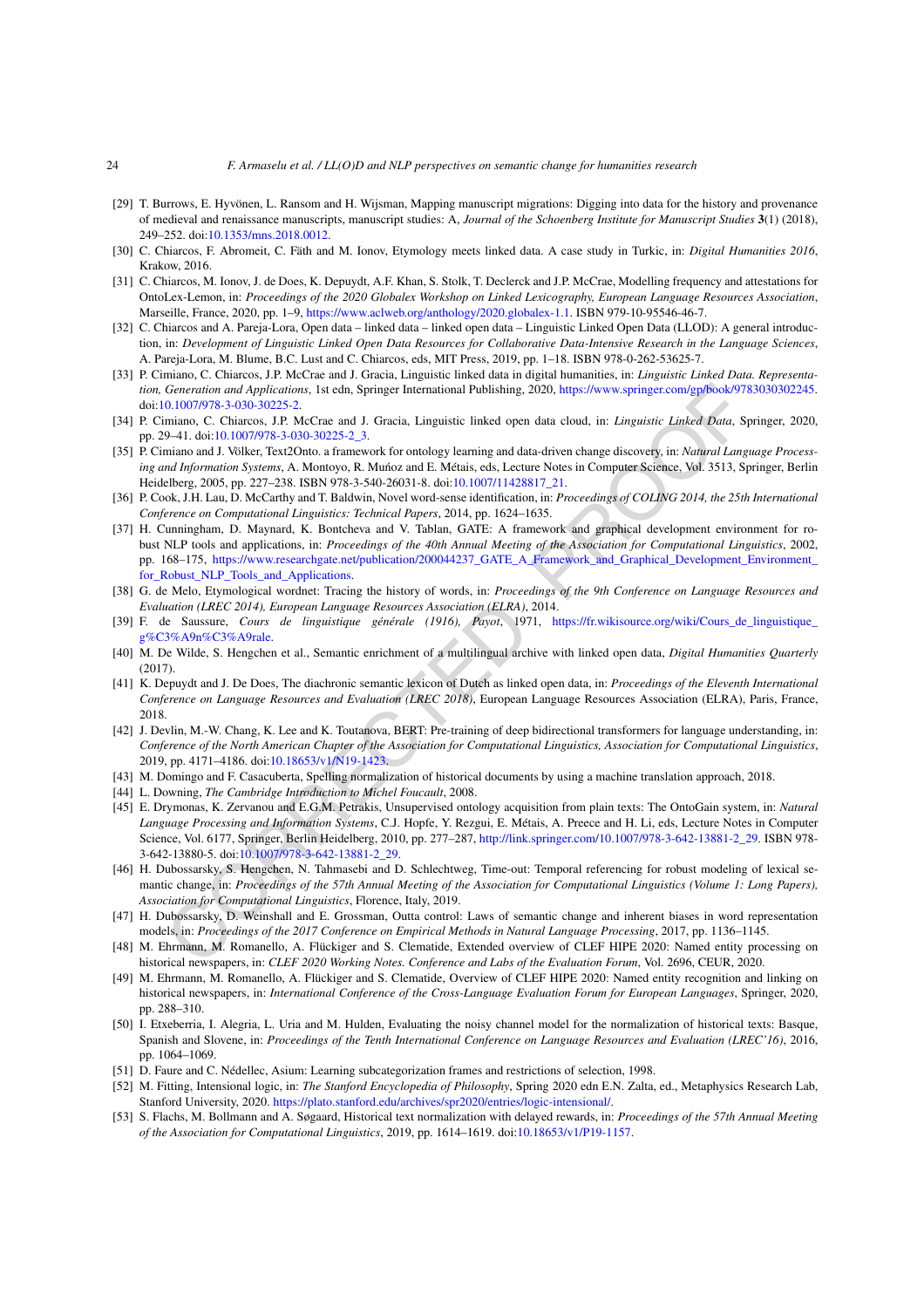- <span id="page-24-2"></span>[54] A. Fokkens, S. Ter Braake, I. Maks and D. Ceolin, *On the Semantics of Concept Drift: Towards Formal Definitions of Semantic Change, Drift-a-LOD@EKAW*, 2016.
- <span id="page-24-30"></span>[55] K.T. Frantzi and S. Ananiadou, The C-value/NC-value domain-independent method for multi-word term extraction, *Journal of Natural Language Processing* **6**(3) (1999), 145–179. doi[:10.5715/jnlp.6.3\\_145.](https://doi.org/10.5715/jnlp.6.3_145)
- <span id="page-24-7"></span>[56] B. Fraser, Pragmatic markers, *Pragmatics* **6**(2) (1996), 167–190. doi:[10.1075/prag.6.2.03fra.](https://doi.org/10.1075/prag.6.2.03fra)
- <span id="page-24-8"></span>[57] B. Fraser, What are discourse markers?, *Journal of pragmatics* **31**(7) (1999), 931–952. doi[:10.1016/S0378-2166\(98\)00101-5.](https://doi.org/10.1016/S0378-2166(98)00101-5)
- <span id="page-24-14"></span>[58] L. Frermann and M. Lapata, A Bayesian model of diachronic meaning change, *Transactions of the Association for Computational Linguistics* **4** (2016), 31–45. doi:[10.1162/tacl\\_a\\_00081.](https://doi.org/10.1162/tacl_a_00081)
- <span id="page-24-20"></span>[59] F. Frontini, C. Brando and J.-G. Ganascia, Semantic web based named entity linking for digital humanities and heritage texts, 2015.
- <span id="page-24-11"></span>[60] P. Garbacz and R. Trypuz, Representation of tensed relations in OWL, in: *Metadata and Semantic Research*, E. Garoufallou, S. Virkus, R. Siatri and D. Koutsomiha, eds, Communications in Computer and Information Science, Vol. 755, Springer International Publishing, 2017, pp. 62–73, ISBN 978-3-319-70862-1 978-3-319-70863-8, [http://link.springer.com/10.1007/978-3-319-70863-8\\_6.](http://link.springer.com/10.1007/978-3-319-70863-8_6) doi:[10.1007/](https://doi.org/10.1007/978-3-319-70863-8_6) [978-3-319-70863-8\\_6](https://doi.org/10.1007/978-3-319-70863-8_6).
- <span id="page-24-4"></span>[61] D. Geeraerts, *Theories of Lexical Semantics*, Oxford University Press, 2010. ISBN 978-0-19-870031-9.
- <span id="page-24-25"></span>[62] M. Giulianelli, M.D. Tredici and R. Fernández, Analysing lexical semantic change with contextualised word representations, in: *Pro*ceedings of the 58th Annual Meeting of the Association for Computational Linguistics, Association for Computational Linguistics, 2020, pp. 3960–3973. doi:10.18653/v1/2020.acl-main.365.
- <span id="page-24-23"></span><span id="page-24-13"></span>[63] P. Golden and R. Shaw, Period assertion as nanopublication: The PeriodO period gazetteer, in: *Proceedings of the 24th International Conference on World Wide Web*, 2015, pp. 1013–1018. doi:10.1145/2740908.2742021.
- 3-31)-7068-8-8, 6.<br>
2.11). ISBN 978-8-8-06.<br>
2.11). ISBN 978-0-19-870031-9.<br>
certains, Theories of Lexical Somantics, Oxford University Press, 2010. ISBN 978-0-19-870031-9.<br>
initianelli, M.D. Tredici and R. Fermindex, Anal [64] H. Gong, S. Bhat and P. Viswanath, Enriching word embeddings with temporal and spatial information, in: *Proceedings of the 24th Conference on Computational Natural Language Learning, Online*, Association for Computational Linguistics, 2020, pp. 1–11, [https://](https://www.aclweb.org/anthology/2020.conll-1.1) www.aclweb.org/anthology/2020.conll-1.1.
- <span id="page-24-6"></span>[65] D. Gromann, Terminology meets the multilingual semantic web: A semiotic comparison of ontologies and terminologies, in: *Languages for Special Purposes in a Multilingual, Transcultural World*, G. Budin and V. Lušicky, eds, Proceedings of the 19th European Symposium on Languages for Special Purposes, 2013, pp. 418–428, University of Vienna. ISBN 978-3-200-03674-1.
- <span id="page-24-5"></span>[66] S. Grondelaers, D. Speelman and D. Geeraerts, Lexical variation and change, in: *The Oxford Handbook of Cognitive Linguistics*, 2007.
- <span id="page-24-18"></span>[67] C. Grover, S. Givon, R. Tobin and J. Ball, Named entity recognition for digitised historical texts, in: *Proceedings of the Sixth International Conference on Language Resources and Evaluation (LREC'08)*, 2008.
- <span id="page-24-9"></span>[68] N. Guarino, D. Oberle and S. Staab, What is an ontology? in: *Handbook on Ontologies*, S. Staab and R. Studer, eds, International Handbooks on Information Systems, Springer, Berlin, Heidelberg, 2009, pp. 1–17. ISBN 9783540926733. doi[:10.1007/978-3-540-92673-](https://doi.org/10.1007/978-3-540-92673-3_0) [3\\_0.](https://doi.org/10.1007/978-3-540-92673-3_0)
- <span id="page-24-29"></span>[69] J.A. Gulla, G. Solskinnsbakk, P. Myrseth, V. Haderlein and O. Cerrato, Semantic drift in ontologies, in: *WEBIST 2010*, Proceedings of the 6th International Conference on Web Information Systems and Technologies, Vol. 2, 2010.
- <span id="page-24-21"></span>[70] K. Gulordava and M. Baroni, A distributional similarity approach to the detection of semantic change in the Google Books Ngram corpus, in: *Proceedings of the GEMS 2011 Workshop on Geometrical Models of Natural Language Semantics*, 2011, pp. 67–71.
- <span id="page-24-10"></span>[71] C. Gutierrez, C. Hurtado and A. Vaisman, Temporal RDF, in: *The Semantic Web: Research and Applications*, A. Gómez-Pérez and J. Euzenat, eds, Springer, Berlin Heidelberg, Berlin, Heidelberg, 2005, pp. 93–107. ISBN 978-3-540-31547-6. doi[:10.1007/11431053\\_7](https://doi.org/10.1007/11431053_7).
- <span id="page-24-28"></span>[72] U. Hahn and K. Schnattinger, Towards text knowledge engineering, *Hypothesis* **1**(2) (1998).
- <span id="page-24-17"></span>[73] M. Hämäläinen, T. Säily, J. Rueter, J. Tiedemann and E. Mäkelä, Normalizing early English letters to present-day English spelling, in: Proceedings of the Second Joint SIGHUM Workshop on Computational Linguistics for Cultural Heritage, Social Sciences, Humanities *and Literature*, 2018, pp. 87–96.
- <span id="page-24-1"></span>[74] W.L. Hamilton, J. Leskovec and D. Jurafsky, Diachronic word embeddings reveal statistical laws of semantic change, in: *Proceedings of the 54th Annual Meeting of the Association for Computational Linguistics*, Vol. 1, 2016, pp. 1489–1501.
- <span id="page-24-24"></span>[75] W.L. Hamilton, J. Leskovec and D. Jurafsky, Cultural shift or linguistic drift? Comparing two computational measures of semantic change, in: Proceedings of the 2016 Conference on Empirical Methods in Natural Language Processing, Association for Computational Linguis*tics*, 2016, pp. 2116–2121. doi:10.18653/v1/D16-1229.
- <span id="page-24-3"></span>[76] S. He, X. Zou, L. Xiao and J. Hu, Construction of diachronic ontologies from people's daily of fifty years, in: *Proceedings of the Ninth International Conference on Language Resources and Evaluation (LREC'14)*, 2014.
- <span id="page-24-26"></span>[77] S. Hengchen, When does it mean? Detecting semantic change in historical texts, PhD thesis, Université libre de Bruxelles, 2017.
- <span id="page-24-12"></span>[78] J.R. Hobbs and F. Pan, Time ontology in OWL, 2006, p. 133, W3C working draft 27.
- <span id="page-24-19"></span>[79] H. Hubková, Named-entity recognition in Czech historical texts: Using a CNN-BiLSTM neural network model, 2019.
- <span id="page-24-0"></span>[80] L. Isaksen, R. Simon, E.T. Barker and P. de Soto, Cañamares, Pelagios and the emerging graph of ancient world data, in: *Proceedings of the 2014 ACM Conference on Web Science*, 2014, pp. 197–201. doi[:10.1145/2615569.2615693](https://doi.org/10.1145/2615569.2615693).
- <span id="page-24-27"></span>[81] V. Iyer, M. Mohan, Y.R.B. Reddy and M. Bhatia, *A Survey on Ontology Enrichment from Text*, 2019.
- <span id="page-24-16"></span>[82] K. Jassem, F. Graliński, T. Obrębski and P. Wierzchoń, Automatic diachronic normalization of Polish texts, *Investigationes Linguisticae* **37** (2017), 17–33. doi[:10.14746/il.2017.37.2..](https://doi.org/10.14746/il.2017.37.2.)
- <span id="page-24-15"></span>[83] A. Jatowt, R. Campos, S.S. Bhowmick, N. Tahmasebi and A. Doucet, Every word has its history: Interactive exploration and visualization of word sense evolution, in: *Proceedings of the 27th ACM International Conference on Information and Knowledge Management*, ACM, 2018, pp. 1899–1902. doi:[10.1145/3269206.3269218.](https://doi.org/10.1145/3269206.3269218)
- <span id="page-24-22"></span>[84] A. Jatowt and K. Duh, A framework for analyzing semantic change of words across time, in: *IEEE/ACM Joint Conference on Digital Libraries*, IEEE, 2014, pp. 229–238. doi:[10.1109/JCDL.2014.6970173.](https://doi.org/10.1109/JCDL.2014.6970173)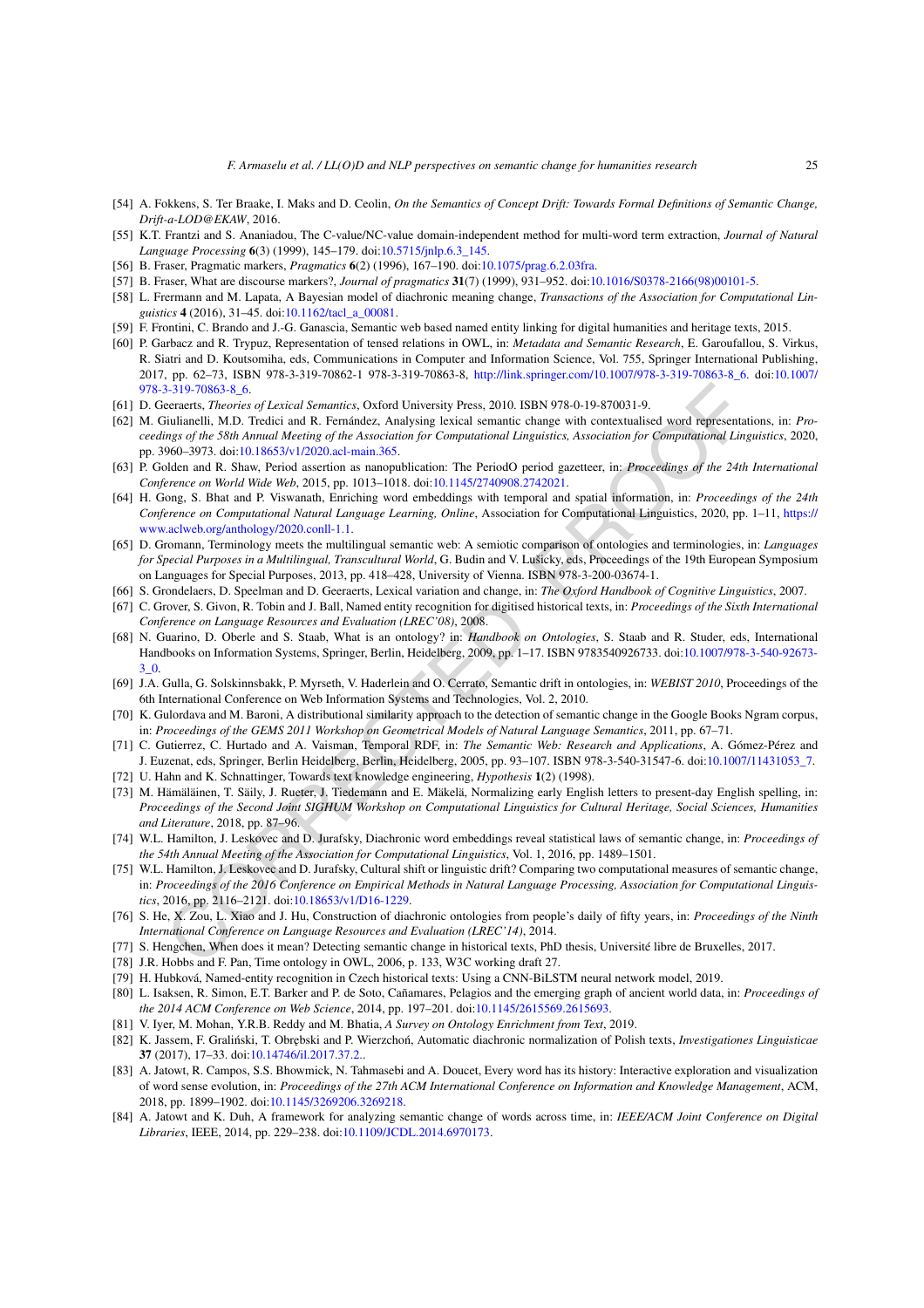- <span id="page-25-21"></span>[85] X. Jiang and A.-H. Tan, CRCTOL: A semantic-based domain ontology learning system, *Journal of the American Society for Information Science and Technology* **61**(1) (2010), 150–168. doi[:10.1002/asi.21231.](https://doi.org/10.1002/asi.21231)
- <span id="page-25-20"></span>[86] V. Kanjirangat, S. Mitrovic, A. Antonucci and F. Rinaldi, SST-BERT at SemEval-2020 task 1: Semantic shift tracing by clustering in BERT-based embedding spaces, in: *Proceedings of the Fourteenth Workshop on Semantic Evaluation, SemEval@COLING 2020*, Barcelona, December 12–13, 2020, A. Herbelot, X. Zhu, A. Palmer, N. Schneider, J. May and E. Shutova, eds, International Committee for Computational Linguistics, 2020, pp. 214–221, <https://www.aclweb.org/anthology/2020.semeval-1.26/> (online).
- <span id="page-25-13"></span>[87] M. Kestemont, W. Daelemans and G. De Pauw, Weigh your words – memory-based lemmatization for middle Dutch, *Literary and Linguistic Computing* **25**(3) (2010), 287–301. doi:[10.1093/llc/fqq011.](https://doi.org/10.1093/llc/fqq011)
- <span id="page-25-15"></span>[88] M. Kestemont, G. De Pauw, R. van Nie and W. Daelemans, Lemmatization for variation-rich languages using deep learning, *Digital Scholarship in the Humanities* **32**(4) (2017), 797–815.
- <span id="page-25-17"></span>[89] K. Kettunen and T. Ruokolainen, Names, right or wrong: Named entities in an OCRed historical Finnish newspaper collection, in: *Proceedings of the 2nd International Conference on Digital Access to Textual Cultural Heritage*, 2017, pp. 181–186. doi:[10.1145/3078081.](https://doi.org/10.1145/3078081.3078084) [3078084.](https://doi.org/10.1145/3078081.3078084)
- <span id="page-25-25"></span><span id="page-25-4"></span>[90] A.F. Khan, Towards the Representation of Etymological Data on the Semantic Web 9(12) (2018), 304, MDPI AG. doi:[10.3390/](https://doi.org/10.3390/info9120304) [info9120304](https://doi.org/10.3390/info9120304).
- 084.<br>
OSA.<br>
Nana, Towards the Representation of Elymological Data on the Semantic Web 9(12) (2018), 304, MDFI AG.<br>
Nana, Towards the representation of elymological Data on the Semantic Web 9(12) (2018), 304, MDFI AG.<br>
2012 [91] F. Khan, Towards the representation of etymological and diachronic lexical data on the semantic web, in: *Proceedings of the Eleventh International Conference on Language Resources and Evaluation (LREC 2018)*, Miyazaki, Japan, European Language Resources Association (ELRA), Miyazaki, Japan, 2018.
- <span id="page-25-6"></span>[92] F. Khan, A. Bellandi and M. Monachini, Tools and instruments for building and querying diachronic computational lexica, in: *Proceed*ings of the Workshop on Language Technology Resources and Tools for Digital Humanities (LT 4DH), the COLING 2016 Organizing *Committee*, 2016, pp. 164–171, https://www.aclweb.org/anthology/W16-4022.
- <span id="page-25-8"></span>[93] F. Khan and J. Bowers, Towards a lexical standard for the representation of etymological data, in: *Convegno annuale dell'Associazione per l'Informatica Umanistica e la Cultura Digitale*, 2020.
- <span id="page-25-5"></span>[94] F. Khan, J. Díaz-Vera and M. Monachini, Representing meaning change in computational lexical resources; the case of shame and embarrassment in Old English, *Formal Representation and the Digital Humanities* (2018), 59.
- <span id="page-25-3"></span>[95] F. Khan, L. Romary, A. Salgado, J. Bowers, M. Khemakhen and T. Tasovac, Modelling etymology in LMF/TEI, in: *Proceedings of the 12th Conference on Language Resources and Evaluation (LREC 2020), European Language Resources Association (ELRA)*, 2020.
- <span id="page-25-10"></span>[96] Y. Kim, Y. Chiu, K. Hanaki, D. Hegde and S. Petrov, in: *Temporal Analysis of Language Through Neural Language Models, in: LTCSS@ACL, Association for Computational Linguistics*, 2014, pp. 61–65.
- <span id="page-25-22"></span>[97] J.M. Kleinberg, Authoritative sources in a hyperlinked environment, *Journal of the ACM* **46**(5) (1999), 604–632. doi:[10.1145/324133.](https://doi.org/10.1145/324133.324140) [324140.](https://doi.org/10.1145/324133.324140)
- <span id="page-25-14"></span>[98] N. Korchagina, Normalizing medieval German texts: From rules to deep learning, in: *Proceedings of the NoDaLiDa 2017 Workshop on Processing Historical Language*, 2017, pp. 12–17.
- <span id="page-25-7"></span>[99] H.-U. Krieger, A detailed comparison of seven approaches for the annotation of time-dependent factual knowledge in RDF and OWL, in: *Proceedings 10th Joint ISO-ACL SIGSEM Workshop on Interoperable Semantic Annotation*, 2014, p. 1.
- <span id="page-25-11"></span>[100] V. Kulkarni, R. Al-Rfou, B. Perozzi and S. Skiena, Statistically significant detection of linguistic change, in: *Proceedings of the 24th International Conference on World Wide Web, International World Wide Web Conferences Steering Committee*, 2015, pp. 625–635. doi:[10.](https://doi.org/10.1145/2736277.2741627) 1145/2736277.2741627.
- <span id="page-25-12"></span>[101] A. Kutuzov, Distributional word embeddings in modeling diachronic semantic change, PhD thesis, University of Oslo, 2020.
- <span id="page-25-0"></span>[102] A. Kutuzov, L. Øvrelid, T. Szymanski and E. Velldal, Diachronic word embeddings and semantic shifts: A survey, in: *Proceedings of the 27th International Conference on Computational Linguistics, Association for Computational Linguistics*, Santa Fe, New Mexico, USA, 2018, pp. 1384–1397.
- <span id="page-25-1"></span>[103] J.-M. Kuukkanen, *Making Sense of Conceptual Change* **47**(3) (2008), 351–372. doi:10.1111/j.1468-2303.2008.00459.x.
- <span id="page-25-2"></span>[104] N.B. Kvastad, Semantics in the Methodology of the History of Ideas, Journal of the History of Ideas, Vol. 38, University of Pennsylvania Press, 1977, pp. 157–174.
- <span id="page-25-18"></span>[105] K. Labusch, P. Kulturbesitz, C. Neudecker and D. Zellhöfer, BERT for named entity recognition in contemporary and historical German, in: *Proceedings of the 15th Conference on Natural Language Processing (KONVENS 2019)*, 2019.
- <span id="page-25-9"></span>[106] J.H. Lau, P. Cook, D. McCarthy, S. Gella and T. Baldwin, Learning word sense distributions, detecting unattested senses and identifying novel senses using topic models, in: *Proceedings of the 52nd Annual Meeting of the Association for Computational Linguistics (Volume 1: Long Papers)*, Vol. 1, 2014, pp. 259–270. doi[:10.3115/v1/P14-1025](https://doi.org/10.3115/v1/P14-1025).
- <span id="page-25-24"></span>[107] I. Leemans, E. Maks, J. van der Zwaan, H. Kuijpers and K. Steenbergh, Mining Embodied Emotions: A Comparative Analysis of Bodily Emotion Expressions in Dutch Theatre Texts 1600-1800', *Digital Humanities Quarterly* **11**(4) (2017).
- <span id="page-25-23"></span>[108] M. Lesk, Automatic sense disambiguation using machine readable dictionaries: How to tell a pine cone from an ice cream cone, in: *SIGDOC'86: Proceedings of the 5th Annual International Conference on Systems Documentation*, 1986, pp. 24–26, [https://dl.acm.org/](https://dl.acm.org/doi/10.1145/318723.318728) [doi/10.1145/318723.318728.](https://dl.acm.org/doi/10.1145/318723.318728) doi[:10.1145/318723.318728](https://doi.org/10.1145/318723.318728).
- <span id="page-25-19"></span>[109] C. Liebeskind, I. Dagan and J. Schler, Statistical thesaurus construction for a morphologically rich language, in: *SEM 2012: The First* Joint Conference on Lexical and Computational Semantics - Volume 1: Proceedings of the Main Conference and the Shared Task, and *Volume 2: Proceedings of the Sixth International Workshop on Semantic Evaluation (SemEval 2012)*, 2012, pp. 59–64.
- <span id="page-25-16"></span>[110] N. Ljubešic, K. Zupan, D. Fišer and T. Erjavec, Normalising Slovene data: Historical texts vs. user-generated content, in: *Proceedings of the 13th Conference on Natural Language Processing (KONVENS 2016)*, Vol. 16, 2016, pp. 146–155.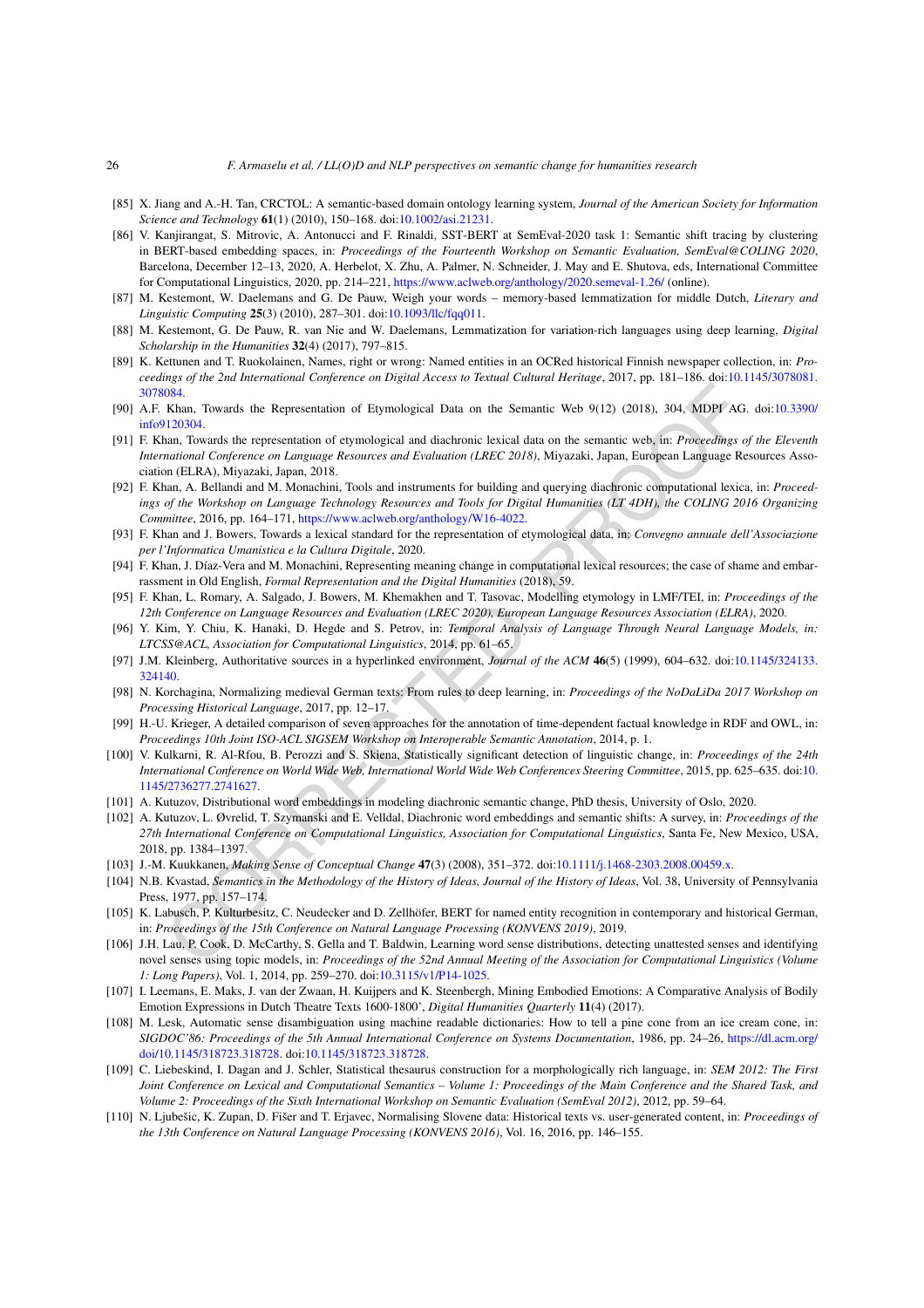- <span id="page-26-12"></span>[111] S. Mac Kim and S. Cassidy, Finding names in trove: Named entity recognition for Australian historical newspapers, in: *Proceedings of the Australasian Language Technology Association Workshop 2015*, 2015, pp. 57–65.
- <span id="page-26-23"></span>[112] J.B. MacQueen, Some methods for classification and analysis of multivariate observations, in: *Proceedings of the Fifth Berkeley Symposium on Mathematical Statistics and Probability*, University of California Press, 1967, pp. 281–297, [https://projecteuclid.org/euclid.](https://projecteuclid.org/euclid.bsmsp/1200512992) [bsmsp/1200512992](https://projecteuclid.org/euclid.bsmsp/1200512992).
- <span id="page-26-24"></span>[113] I. Maks, M. van Erp, P. Vossen, R. Hoekstra and N. van der Sijs, Integrating diachronous conceptual lexicons through linked open data, 2016, DHBenelux.
- <span id="page-26-5"></span>[114] F. Mambrini and M. Passarotti, Representing etymology in the LiLa knowledge base of linguistic resources for Latin, in: *Proceedings of the 2020 Globalex Workshop on Linked Lexicography, European Language Resources Association*, Marseille, France, 2020, pp. 20–28, <https://www.aclweb.org/anthology/2020.globalex-1.3>. ISBN 979-10-95546-46-7.
- <span id="page-26-3"></span>[115] J. McCrae, D. Spohr and P. Cimiano, Linking lexical resources and ontologies on the semantic web with lemon, in: *Extended Semantic Web Conference*, Springer, 2011, pp. 245–259.
- <span id="page-26-4"></span>[116] J.P. McCrae, J. Bosque-Gil, J. Gracia, P. Buitelaar and P. Cimiano, in: *The OntoLex-Lemon Model: Development and Applications*, 2017, Lexical Computing CZ s.r.o, pp. 587–597, https://elex.link/elex2017/wp-content/uploads/2017/09/paper36.pdf.
- <span id="page-26-2"></span>[117] T. McEnery and A. Hardie, Corpus-based studies of synchronic and diachronic variation, in: *Corpus Linguistics: Method, Theory and Practice*, Cambridge University Press, 2011, pp. 94–121, http://ebooks.cambridge.org/ref/id/CBO9780511981395. ISBN 978-0-511- 98139-5. doi:10.1017/CBO9780511981395.006.
- <span id="page-26-8"></span>[118] B. McGillivray, *Methods in Latin Computational Linguistics*, Brill, Leiden, 2014.
- <span id="page-26-20"></span>[119] B. McGillivray, *Computational Methods for Semantic Analysis of Historical Texts*, Routledge, 2020.
- <span id="page-26-18"></span>[120] B. McGillivray, R. Buning and S. Hengchen, Topic modelling: Hartlib's correspondence before and after 1650, in: *Reassembling the Republic of Letters in the Digital Age*, H. Hotson and T. Wallnig, eds, Göttingen University Press, 2019.
- <span id="page-26-19"></span>[121] B. McGillivray, S. Hengchen, V. Lähteenoja, M. Palma and A. Vatri, A computational approach to lexical polysemy in Ancient Greek, *Digital Scholarship in the Humanities* **34**(4) (2019), 893–907. doi:10.1093/llc/fqz036.
- <span id="page-26-0"></span>[122] A. Meroño-Pe nuela, A. Ashkpour, M. van Erp, K. Mandemakers, L. Breure, A. Scharnhorst, S. Schlobach and F. van Harmelen, Semantic technologies for historical research: A survey, *Semantic Web* **6**(6) (2014), 539–564. doi:10.3233/SW-140158.
- <span id="page-26-1"></span>[123] A. Meroño-Pe nuela, V. de Boer, M. van Erp, W. Melder, R. Mourits, R. Schalk and R. Zijdeman, Ontologies in CLARIAH: Towards Interoperability in History, *Language and Media* (2020), 26, https://arxiv.org/abs/2004.02845v2.
- <span id="page-26-14"></span>[124] T. Mikolov, K. Chen, G. Corrado and J. Dean, Efficient estimation of word representations in vector space, in: *International Conference on Learning Representations*, 2013, pp. 1–12.
- <span id="page-26-15"></span>[125] T. Mikolov, E. Grave, P. Bojanowski, C. Puhrsch and A. Joulin, Advances in pre-training distributed word representations, in: *International Conference on Language Resources and Evaluation*, 2018, pp. 52–55.
- <span id="page-26-10"></span>[126] P. Mitankin, S. Gerdjikov and S. Mihov, An approach to unsupervised historical text normalisation, in: *Proceedings of the First International Conference on Digital Access to Textual Cultural Heritage*, 2014, pp. 29–34. doi:10.1145/2595188.2595191.
- <span id="page-26-11"></span><span id="page-26-6"></span>[127] S. Mitra, R. Mitra, S.K. Maity, M. Riedl, C. Biemann, P. Goyal and A. Mukherjee, An automatic approach to identify word sense changes in text media across timescales, *Natural Language Engineering* **21**(5) (2015), 773–798. doi:10.1017/S135132491500011X.
- dia Comparison Correlation Batter and [P](https://doi.org/10.1093/llc/fqz036). Climiano, in: The OntoLex-Lemon Model: Development and Applia<br>Inc. Checkman Batter and P. Comparison: The OntoLex-Lemon Model: Development and Applia<br>Inc. Checkman Batter and A. Har [128] S. Montariol, M. Martinc and L. Pivovarova, Scalable and interpretable semantic change detection, in: *Proceedings of the 2021 Confer*ence of the North American Chapter of the Association for Computational Linguistics: Human Language Technologies, Association for *Computational Linguistics*, 2021, pp. 4642–4652, https://www.aclweb.org/anthology/2021.naacl-main.369. doi[:10.18653/v1/2021.naacl](https://doi.org/10.18653/v1/2021.naacl-main.369)main. 369
- <span id="page-26-21"></span>[129] R. Navigli and P. Velardi, Learning domain ontologies from document warehouses and dedicated web sites, *Computational Linguistics* **30**(2) (2004), 151–179. doi:10.1162/089120104323093276.
- <span id="page-26-13"></span>[130] C. Neudecker, L. Wilms, W.J. Faber and T. van Veen, Large-scale refinement of digital historic newspapers with named entity recognition, in: *Proc IFLA Newspapers/GENLOC Pre-Conference Satellite Meeting*, 2014.
- <span id="page-26-17"></span>[131] M. Nickel and D. Kiela, Poincaré embeddings for learning hierarchical representations, in: *Proceedings of the 31st International Conference on Neural Information Processing Systems*, 2017, pp. 6341–6350.
- <span id="page-26-25"></span>[132] J. Noordegraaf, M. van Erp, R. Zijdeman, M. Raat, T. van Oort, I. Zandhuis, T. Vermaut, H. Mol, N. van der Sijs, K. Doreleijers, V. Baptist, C. Vrielink, B. Assendelft, C. Rasterhoff and I. Kisjes, *Semantic Deep Mapping in the Amsterdam Time Machine: Viewing Late 19th- and* Early 20th-Century Theatre and Cinema Culture Through the Lens of Language Use and Socio-Economic Status, 2021, Accepted for publication.
- <span id="page-26-22"></span>[133] A. Oliveira, F.C. Pereira and A. Cardoso, Automatic reading and learning from text, in: *Proceedings of the International Symposium on Artificial Intelligence (ISAI)*, 2001.
- <span id="page-26-9"></span>[134] C. Oravecz, B. Sass and E. Simon, Semi-automatic normalization of Old Hungarian codices, in: *Proceedings of the ECAI 2010 Workshop on Language Technology for Cultural Heritage, Social Sciences, and Humanities (LaTeCH 2010)*, 2010, pp. 55–59.
- <span id="page-26-16"></span>[135] J. Pennington, R. Socher and C. Manning, GloVe: Global vectors for word representation, in: *Proceedings of the 2014 Conference on Empirical Methods in Natural Language Processing (EMNLP), Association for Computational Linguistics*, 2014, pp. 1532–1543. doi:[10.](https://doi.org/10.3115/v1/D14-1162) [3115/v1/D14-1162](https://doi.org/10.3115/v1/D14-1162).
- <span id="page-26-7"></span>[136] V. Perrone, M. Palma, S. Hengchen, A. Vatri, J.Q. Smith and B. McGillivray, GASC: Genre-aware semantic change for Ancient Greek, in: Proceedings of the 1st International Workshop on Computational Approaches to Historical Language Change. Association for Com*putational Linguistics*, Florence, Italy, 2019, pp. 56–66, <https://www.aclweb.org/anthology/W19-4707>.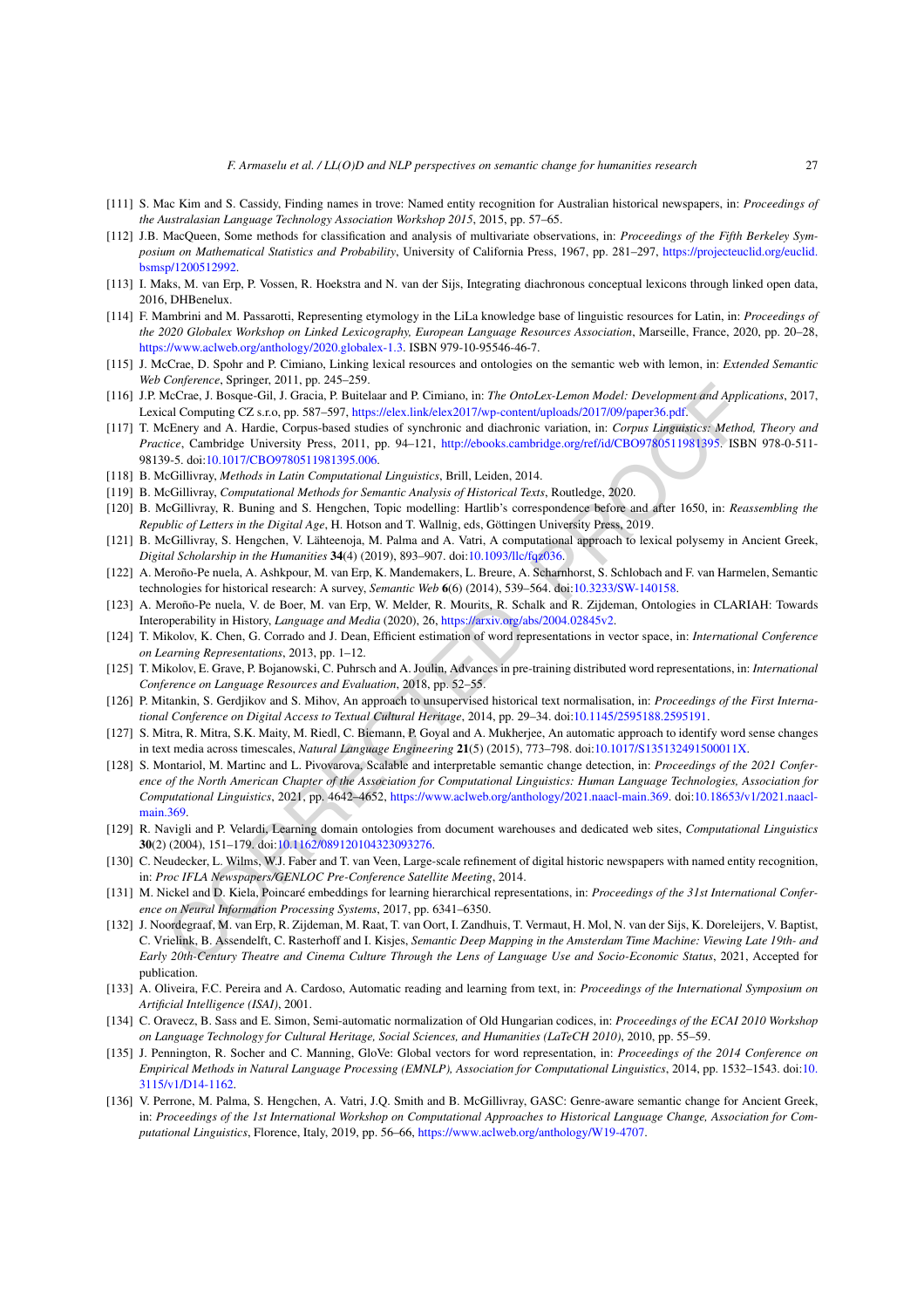- <span id="page-27-25"></span>[137] M. Peters, M. Neumann, M. Iyyer, M. Gardner, C. Clark, K. Lee and L. Zettlemoyer, Deep contextualized word representations, in: *Proceedings of the 2018 Conference of the North American*, Chapter of the Association for Computational Linguistics: Human Language Technologies (Long Papers), Vol. 1, Association for Computational Linguistics, New Orleans, Louisiana, 2018, pp. 2227–2237, [https://](https://www.aclweb.org/anthology/N18-1202) [www.aclweb.org/anthology/N18-1202.](https://www.aclweb.org/anthology/N18-1202) doi[:10.18653/v1/N18-1202.](https://doi.org/10.18653/v1/N18-1202)
- <span id="page-27-15"></span>[138] E. Pettersson, Spelling normalisation and linguistic analysis of historical text for information extraction, PhD thesis, Acta Universitatis Upsaliensis, 2016.
- <span id="page-27-14"></span>[139] E. Pettersson, B. Megyesi and J. Nivre, Normalisation of historical text using context-sensitive weighted levenshtein distance and compound splitting, in: *Proceedings of the 19th Nordic Conference of Computational Linguistics (Nodalida 2013)*, 2013, pp. 163–179.
- <span id="page-27-10"></span>[140] M. Piotrowski, *Natural Language Processing for Historical Texts*, Morgan & Claypool, 2012.
- <span id="page-27-26"></span>[141] C. Pölitz, T. Bartz, K. Morik and A. Störrer, Investigation of word senses over time using linguistic corpora, in: *Lecture Notes in Computer Science*, S. Text, Dialogue, P. Král and V. Matoušek, eds, Vol. 9302, Springer International Publishing, 2015, pp. 191–198, [http://link.](http://link.springer.com/10.1007/978-3-319-24033-6_22) [springer.com/10.1007/978-3-319-24033-6\\_22.](http://link.springer.com/10.1007/978-3-319-24033-6_22) ISBN 978-3-319-24032-9. doi:[10.1007/978-3-319-24033-6\\_22](https://doi.org/10.1007/978-3-319-24033-6_22).
- <span id="page-27-22"></span>[142] E.L. Pontes, L.A. Cabrera-Diego, J.G. Moreno, E. Boros, A. Hamdi, N. Sidère, M. Coustaty and A. Doucet, Entity linking for historical documents: Challenges and solutions, in: *International Conference on Asian Digital Libraries*, Springer, 2020, pp. 215–231.
- <span id="page-27-13"></span>[143] J. Porta, J.-L. Sancho and J. Gómez, Edit transducers for spelling variation in Old Spanish, in: *Proceedings of the Workshop on Computational Historical Linguistics at NODALIDA 2013*, May 22–24, 2013, Oslo, Norway, NEALT Proceedings Series, Vol. 18, Linköping University Electronic Press, 2013, pp. 70–79.
- <span id="page-27-11"></span>[144] P. Rayson, D.E. Archer, A. Baron, J. Culpeper and N. Smith, Tagging the bard: Evaluating the accuracy of a modern POS tagger on early modern English corpora, in: *Proceedings of the Corpus Linguistics Conference: CL2007*, 2007.
- <span id="page-27-1"></span>[145] M. Richter, *The History of Political and Social Concepts: A Critical Introduction*, Oxford University Press, 1995.
- <span id="page-27-18"></span>[146] M. Riedl and S. Padó, A named entity recognition shootout for German, in: *Proceedings of the 56th Annual Meeting of the Association for Computational Linguistics (Volume 2: Short Papers)*, 2018, pp. 120–125. doi:10.18653/v1/P18-2020.
- <span id="page-27-23"></span>[147] S. Rijhwani and D. Preoțiuc-Pietro, Temporally-informed analysis of named entity recognition, in: *Proceedings of the 58th Annual Meeting of the Association for Computational Linguistics*, 2020, pp. 7605–7617. doi:10.18653/v1/2020.acl-main.680.
- <span id="page-27-7"></span>[148] F. Rizzolo, Y. Velegrakis, J. Mylopoulos and S. Bykau, Modeling concept evolution: A historical perspective, in: *International Conference on Conceptual Modeling*, Springer, 2009, pp. 331–345.
- <span id="page-27-17"></span>[149] A. Robertson and S. Goldwater, Evaluating historical text normalization systems: How well do they generalize? in: *Proceedings of the* 2018 Conference of the North American Chapter of the Association for Computational Linguistics: Human Language Technologies, *Volume 2 (Short Papers)*, 2018, pp. 720–725.
- <span id="page-27-2"></span>[150] C. Roche, Ontoterminology: How to unify terminology and ontology into a single paradigm, in: *LREC 2012 – Eighth International Conference on Language Resources and Evaluation*, 2012, pp. 2626–2630, [http://christophe-roche.fr/Bibliographie/2012/567\\_Paper\\_Header.](http://christophe-roche.fr/Bibliographie/2012/567_Paper_Header.pdf) [pdf](http://christophe-roche.fr/Bibliographie/2012/567_Paper_Header.pdf).
- <span id="page-27-27"></span><span id="page-27-6"></span>[151] L. Romary, M. Khemakhem, F. Khan, J. Bowers, N. Calzolari, M. George, M. Pet, P. Bański and L.M.F. Reloaded, 2019, Preprint [arXiv:](http://arxiv.org/abs/arXiv:1906.02136) [1906.02136.](http://arxiv.org/abs/arXiv:1906.02136)
- Penter, L.A. Cubretta-Diepo, I.[O](https://doi.org/10.1515/9783110252903.161). Moreno, E. Dones, A. Humi, N. Sidèr, M. Coastay and A. Dones I. Eng. A. Cubretta-Diepo, I.O. Moreno, Eng. D. Cost (Eng. The United Research (Eng. The United Research (Eng. The United Rese [152] G.D. Rosin and K. Radinsky, Generating timelines by modeling semantic change, in: *Proceedings of the 23rd Conference on Computational Natural Language Learning (CoNLL), Association for Computational Linguistics*, 2019, pp. 186–195, [https://www.aclweb.org/](https://www.aclweb.org/anthology/K19-1018) [anthology/K19-1018](https://www.aclweb.org/anthology/K19-1018). doi:10.18653/v1/K19-1018.
- <span id="page-27-21"></span>[153] S. Rosset, C. Grouin, K. Fort, O. Galibert, J. Kahn and P. Zweigenbaum, Structured named entities in two distinct press corpora: Contemporary broadcast news and old newspapers, in: *Proceedings of the Sixth Linguistic Annotation Workshop*, 2012, pp. 40–48.
- <span id="page-27-20"></span>[154] M. Rovera, F. Nanni, S.P. Ponzetto and A. Goy, Domain-specific named entity disambiguation in historical memoirs, in: *CEUR Workshop Proceedings*, Vol. 2006, RWTH, 2017, Paper 20.
- <span id="page-27-8"></span>[155] M. Rudolph and D. Blei, Dynamic embeddings for language evolution, in: *Proceedings of the 2018 World Wide Web Conference on World Wide Web*, 2018, pp. 1003–1011.
- <span id="page-27-24"></span>[156] E. Sagi, S. Kaufmann and B. Clark, Tracing semantic change with latent semantic analysis, *Current methods in historical semantics* **73** (2011), 161–183. doi:10.1515/9783110252903.161.
- <span id="page-27-5"></span>[157] S. Salmon-Alt, Data structures for etymology: Towards an etymological lexical network, *BULAG* **31** (2006), 1–12.
- <span id="page-27-16"></span>[158] F. Sánchez-Martínez, I. Martínez-Sempere, X. Ivars-Ribes and R.C. Carrasco, An open diachronic corpus of historical Spanish: annotation criteria and automatic modernisation of spelling, 2013, Preprint arXiv:1306.3692.
- <span id="page-27-12"></span>[159] S. Scheible, R.J. Whitt, M. Durrell and P. Bennett, Evaluating an 'off-the-shelf'POS-tagger on early modern German text, in: *Proceedings* of the 5th ACL-HLT Workshop on Language Technology for Cultural Heritage, Social Sciences, and Humanities, 2011, pp. 19-23.
- <span id="page-27-3"></span>[160] D. Schiffrin, *Discourse Markers*, Vol. 5, Cambridge University Press, 1987.
- <span id="page-27-4"></span>[161] D. Schiffrin, Discourse marker research and theory: Revisiting and, *Approaches to discourse particles* **1** (2006), 315–338.
- <span id="page-27-0"></span>[162] D. Schlechtweg, B. McGillivray, S. Hengchen, H. Dubossarsky and N. Tahmasebi, SemEval-2020 task 1: Unsupervised lexical semantic change detection, in: Proceedings of the 14th International Workshop on Semantic Evaluation, Association for Computational Linguistics, Barcelona, Spain, 2020.
- <span id="page-27-19"></span>[163] S. Schweter and J. Baiter, Towards robust named entity recognition for historic german, 2019, Preprint [arXiv:1906.07592.](http://arxiv.org/abs/arXiv:1906.07592)
- <span id="page-27-9"></span>[164] P. Shoemark, F. Ferdousi Liza, D. Nguyen, S. Hale and B. McGillivray, Room to Glo: A systematic comparison of semantic change detection approaches with word embeddings, in: *Proceedings of the 2019 Conference on Empirical Methods in Natural Language Pro*cessing and the 9th International Joint Conference on Natural Language Processing (EMNLP-IJCNLP), Association for Computational *Linguistics*, 2019, pp. 66–76.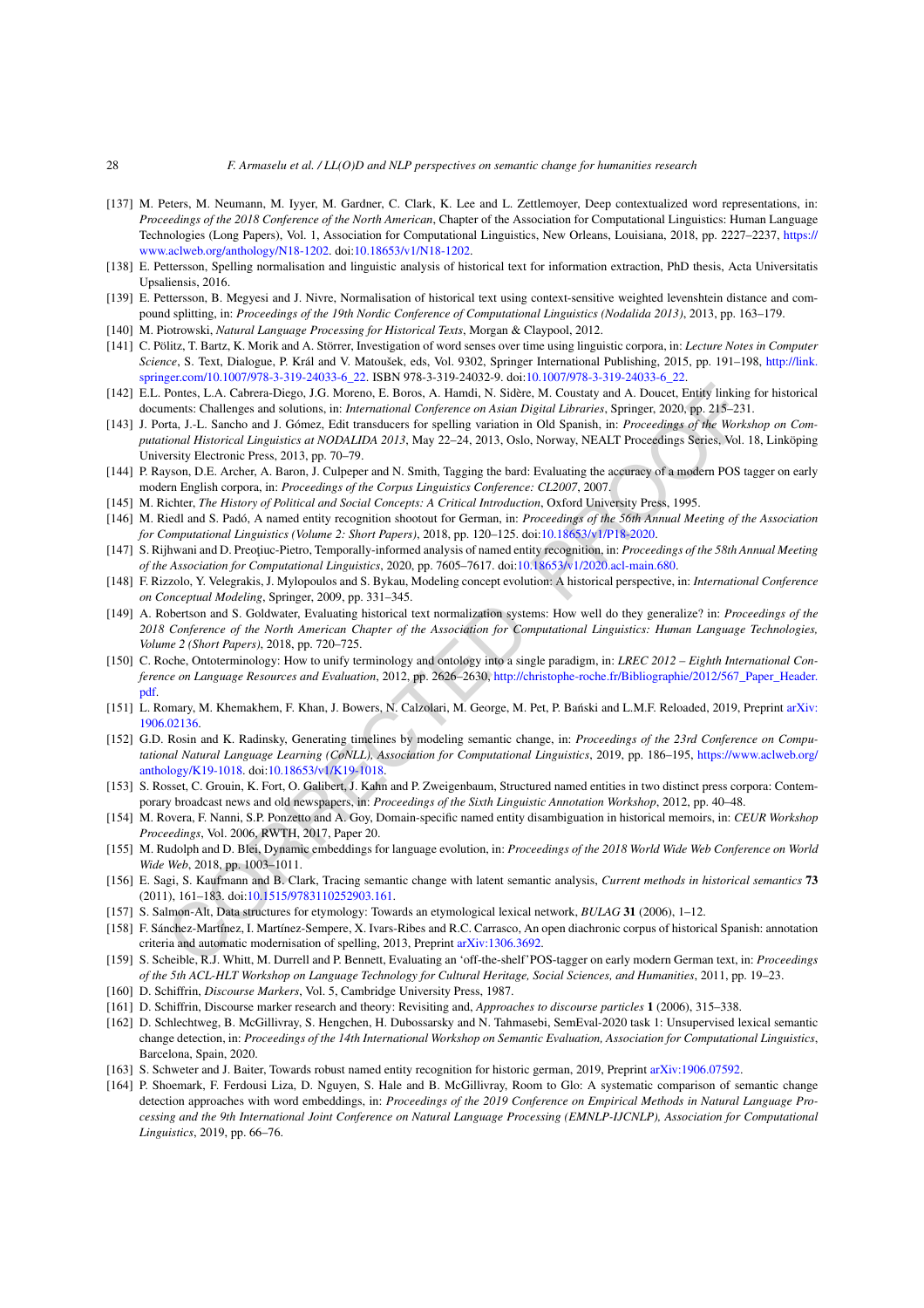- <span id="page-28-9"></span>[165] S. Soni, L. Klein and J. Eisenstein, Abolitionist Networks: Modeling Language Change in Nineteenth-Century Activist Newspapers, 2021, [arXiv:2103.07538](http://arxiv.org/abs/arXiv:2103.07538) [cs].
- <span id="page-28-15"></span>[166] S. Soni, K. Lerman and J. Eisenstein, Follow the Leader: Documents on the Leading Edge of Semantic Change Get More Citations, 2020, [arXiv:1909.04189](http://arxiv.org/abs/arXiv:1909.04189) [physics].
- <span id="page-28-18"></span>[167] R. Sprugnoli, Arretium or Arezzo? a neural approach to the identification of place names in historical texts, in: *Fifth Italian Conference on Computational Linguistics (CLiC-it 2018)*, Accademia University Press, 2018, pp. 360–365. doi[:10.4000/books.aaccademia.3627](https://doi.org/10.4000/books.aaccademia.3627).
- <span id="page-28-4"></span>[168] T.G. Stavropoulos, S. Andreadis, M. Riga, E. Kontopoulos, P. Mitzias and I. Kompatsiaris, A Framework for Measuring Semantic Drift in Ontologies, 2016.
- <span id="page-28-8"></span>[169] L.S. Stvan, Diachronic change in the uses of the discourse markers why and say in American English, *Linguistic Insights-Studies in Language and Communication* **25** (2006), 61–76.
- <span id="page-28-13"></span>[170] N. Tahmasebi, A study on Word2Vec on a historical Swedish newspaper corpus, in: *Proceedings of the Digital Humanities in the Nordic Countries 3rd Conference*, CEUR Workshop Proceedings, Vol. 2084, Faculty of Arts, University of Helsinki, Helsinki, Helsinki Finland, March 7–9, 2018, 2018.
- <span id="page-28-1"></span>[171] N. Tahmasebi, L. Borin and A. Jatowt, Survey of Computational Approaches to Lexical Semantic Change, *Computation and Language* (2018).
- <span id="page-28-17"></span>[172] N. Tahmasebi, G. Gossen, N. Kanhabua, H. Holzmann and T. Risse, Neer: An unsupervised method for named entity evolution recognition, in: *Proceedings of the 24th International Conference on Computational Linguistics (COLING 2012)*, 2012, pp. 2553–2568.
- <span id="page-28-12"></span>[173] N. Tahmasebi and T. Risse, Finding individual word sense changes and their delay in appearance, in: *Proceedings of the International Conference Recent Advances in Natural Language Processing, RANLP 2017*, 2017, pp. 741–749.
- <span id="page-28-2"></span>[174] X. Tang, A state-of-the-art of semantic change computation, *Natural Language Engineering* **24**(5) (2018), 649–676. doi:[10.1017/](https://doi.org/10.1017/S1351324918000220) S1351324918000220.
- <span id="page-28-23"></span><span id="page-28-6"></span>[175] Y.W. Teh, M.I. Jordan, M.J. Beal and D.M. Blei, Hierarchical Dirichlet processes, *Journal of the American Statistical Association* **101**(476) (2006), 1566–1581. doi:10.1198/016214506000000302.
- 2h -20, 2018. 2018.<br>
2h -20, 2018. 2018. 2018. Altow, Survey of [C](https://doi.org/10.5281/zenodo.47751)omputational Approaches to Lexical Semantic Change, Computation<br>
2h).<br>
2h -20, 2018. 2018. The memberical Conference on Computational Linguistics (NCLL/2G 2 [176] R. Temmerman, *Towards New Ways of Terminology Description: The Sociocognitive Approach, Terminology and Lexicography Research and Practice*, Vol. 3, John Benjamins Publishing Company, 2000, http://www.jbe-platform.com/content/books/9789027298638. ISBN 978-90-272-2326-5. doi:10.1075/tlrp.3.
- <span id="page-28-24"></span>[177] S. Tittel and F. Gillis-Webber, Identification of languages in linked data: A diachronic-diatopic case study of French, in: *Electronic Lexicography in the 21st Century, Proceedings of the eLex 2019 Conference*, 1–3 October 2019, Sintra, Portugal, Lexical Computing, 2019, pp. 547–569.
- <span id="page-28-20"></span>[178] A. Tsakalidis and M. Liakata, Sequential modelling of the evolution of word representations forsemantic change detection, in: *Proceedings* of the 2020 Conference on Empirical Methods in Natural Language Processing (EMNLP), Association for Computational Linguistics, 2020, pp. 8485–8497. doi:10.18653/v1/2020.emnlp-main.682.
- <span id="page-28-26"></span>[179] J.M. van der Zwaan, I. Maks, E. Kuijpers, I. Leemans, K. Steenbergh and H. Roodenburg, Historic Embodied Emotions Model (HEEM) dataset, *Zenodo* (2016). doi:10.5281/zenodo.47751.
- <span id="page-28-14"></span>[180] H. van Halteren and M. Rem, Dealing with orthographic variation in a tagger-lemmatizer for fourteenth century Dutch charters, *Language resources and evaluation* **47**(4) (2013), 1233–1259. doi:10.1007/s10579-013-9236-1.
- <span id="page-28-19"></span>[181] S. Van Hooland, M. De Wilde, R. Verborgh, T. Steiner and R. Van de Walle, Exploring entity recognition and disambiguation for cultural heritage collections, *Digital Scholarship in the Humanities* **30**(2) (2015), 262–279. doi:10.1093/llc/fat067.
- <span id="page-28-16"></span>[182] D. van Strien, K. Beelen, M. Ardanuy, K. Hosseini, B. McGillivray and G. Colavizza, Assessing the impact of OCR quality on downstream NLP tasks, in: *Proceedings of the 12th International Conference on Agents and Artificial Intelligence*, SCITEPRESS – Science and Technology Publications, 2020, pp. 484–496. ISBN 978-989-758-395-7. doi:10.5220/0009169004840496.
- <span id="page-28-25"></span>[183] E. Vanhoutte, An introduction to the TEI and the TEI consortium, *Literary and linguistic computing* **19**(1) (2004), 9–16. doi[:10.1093/llc/](https://doi.org/10.1093/llc/19.1.9) [19.1.9.](https://doi.org/10.1093/llc/19.1.9)
- <span id="page-28-10"></span>[184] L. Viola and J. Verheul, One hundred years of migration discourse in the times: A discourse-historical word vector space approach to the construction of meaning, *Frontiers in Artificial Intelligence* **3** (2020), 64. doi:10.3389/frai.2020.00064.
- <span id="page-28-7"></span>[185] R. Waltereit and U. Detges, Different functions, different histories. Modal particles and discourse markers from a diachronic point of view, *Catalan journal of linguistics* (2007), 61–80. doi:10.5565/rev/catjl.124.
- <span id="page-28-3"></span>[186] S. Wang, S. Schlobach and M. Klein, Concept drift and how to identify it, *Journal of Web Semantics First Look* (2011). doi:[10.2139/ssrn.](https://doi.org/10.2139/ssrn.3199520) [3199520.](https://doi.org/10.2139/ssrn.3199520)
- <span id="page-28-22"></span>[187] X. Wang and A. McCallum, Topics over time: A non-Markov continuous-time model of topical trends, in: *Proceedings of the 12th ACM SIGKDD International Conference on Knowledge Discovery and Data Mining – KDD'06*, ACM Press, 2006, p. 424, [http://portal.acm.](http://portal.acm.org/citation.cfm?doid=1150402.1150450) [org/citation.cfm?doid=1150402.1150450.](http://portal.acm.org/citation.cfm?doid=1150402.1150450) ISBN 978-1-59593-339-3. doi:[10.1145/1150402.1150450](https://doi.org/10.1145/1150402.1150450).
- <span id="page-28-21"></span>[188] A. Wegmann, F. Lemmerich and M. Strohmaier, Detecting different forms of semantic shift in word embeddings via paradigmatic and syntagmatic association changes, in: *Lecture Notes in Computer Science*, Springer International Publishing, 2020, pp. 619–635. doi:[10.](https://doi.org/10.1007/978-3-030-62419-4_35) [1007/978-3-030-62419-4\\_35](https://doi.org/10.1007/978-3-030-62419-4_35).
- <span id="page-28-11"></span>[189] C. Welty, R. Fikes and S. Makarios, A reusable ontology for fluents in OWL, in: *FOIS*, Vol. 150, 2006, pp. 226–236.
- <span id="page-28-5"></span>[190] G. Widmer and M. Kubat, Learning in the presence of concept drift and hidden contexts, *Machine Learning* **23**(1) (1996), 69–101.
- <span id="page-28-0"></span>[191] M.D. Wilkinson, M. Dumontier, I.J. Aalbersberg, G. Appleton, M. Axton, A. Baak, N. Blomberg, J.-W. Boiten, L.B. da Silva Santos, P.E. Bourne, J. Bouwman, A.J. Brookes, T. Clark, M. Crosas, I. Dillo, O. Dumon, S. Edmunds, C.T. Evelo, R. Finkers, A. Gonzalez-Beltran, A.J.G. Gray, P. Groth, C. Goble, J.S. Grethe, J. Heringa, P.A.C. 't Hoen, R. Hooft, T. Kuhn, R. Kok, J. Kok, S.J. Lusher, M.E. Martone, A. Mons, A.L. Packer, B. Persson, P. Rocca-Serra, M. Roos, R. van Schaik, S.-A. Sansone, E. Schultes, T. Sengstag,